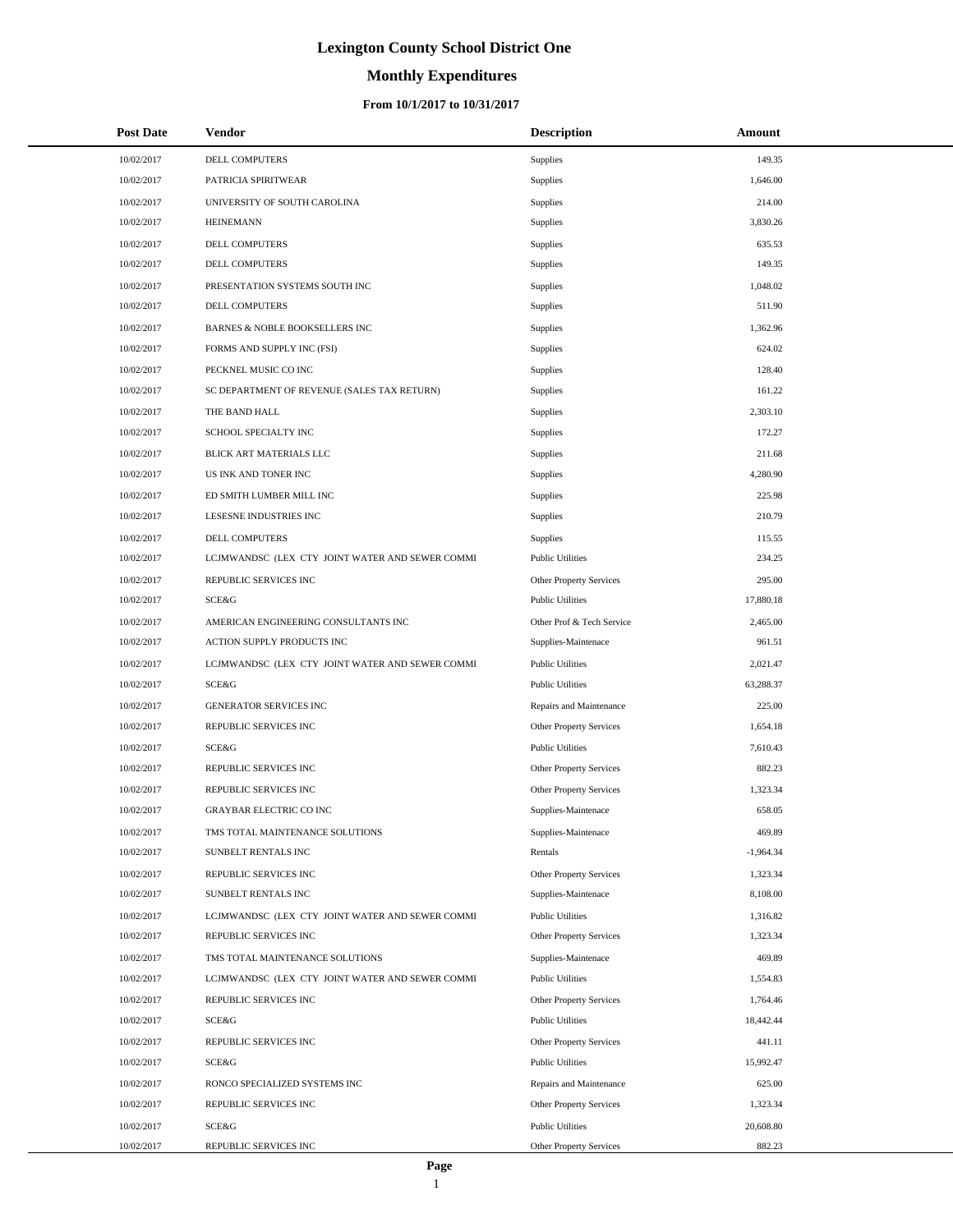# **Monthly Expenditures**

| <b>Post Date</b>         | Vendor                                                                   | <b>Description</b>                                 | Amount           |  |
|--------------------------|--------------------------------------------------------------------------|----------------------------------------------------|------------------|--|
| 10/02/2017               | <b>GRAYBAR ELECTRIC CO INC</b>                                           | Supplies-Maintenace                                | 494.87           |  |
| 10/02/2017               | CAROLINA WATER SERVICE INC                                               | <b>Public Utilities</b>                            | 2,795.42         |  |
| 10/02/2017               | SC DEPARTMENT OF REVENUE (SALES TAX RETURN)                              | <b>Public Utilities</b>                            | 195.68           |  |
| 10/02/2017               | REPUBLIC SERVICES INC                                                    | Other Property Services                            | 882.23           |  |
| 10/02/2017               | <b>GRAYBAR ELECTRIC CO INC</b>                                           | Supplies-Maintenace                                | 658.05           |  |
| 10/02/2017               | LCJMWANDSC (LEX CTY JOINT WATER AND SEWER COMMI                          | <b>Public Utilities</b>                            | 1,621.38         |  |
| 10/02/2017               | REPUBLIC SERVICES INC                                                    | Other Property Services                            | 441.11           |  |
| 10/02/2017               | <b>GRAYBAR ELECTRIC CO INC</b>                                           | Supplies-Maintenace                                | 658.05           |  |
| 10/02/2017               | LCJMWANDSC (LEX CTY JOINT WATER AND SEWER COMMI                          | <b>Public Utilities</b>                            | 2,197.09         |  |
| 10/02/2017               | SCE&G                                                                    | <b>Public Utilities</b>                            | 13,566.12        |  |
| 10/02/2017               | REPUBLIC SERVICES INC                                                    | Other Property Services                            | 882.23           |  |
| 10/02/2017               | SCE&G                                                                    | <b>Public Utilities</b>                            | 13,301.73        |  |
| 10/02/2017               | REPUBLIC SERVICES INC                                                    | Other Property Services                            | 771.95           |  |
| 10/02/2017               | SCE&G                                                                    | <b>Public Utilities</b>                            | 18,668.68        |  |
| 10/02/2017               | RONCO SPECIALIZED SYSTEMS INC                                            | Repairs and Maintenance                            | 500.00           |  |
| 10/02/2017               | REPUBLIC SERVICES INC                                                    | Other Property Services                            | 1,323.34         |  |
| 10/02/2017               | <b>GRAYBAR ELECTRIC CO INC</b>                                           | Supplies-Maintenace                                | 217.75           |  |
| 10/02/2017               | LCJMWANDSC (LEX CTY JOINT WATER AND SEWER COMMI                          | <b>Public Utilities</b>                            | 8,328.32         |  |
| 10/02/2017               | REPUBLIC SERVICES INC                                                    | Other Property Services                            | 1,323.34         |  |
| 10/02/2017               | REPUBLIC SERVICES INC                                                    | Other Property Services                            | 882.23           |  |
| 10/02/2017               | RONCO SPECIALIZED SYSTEMS INC                                            | Repairs and Maintenance                            | 500.00           |  |
| 10/02/2017               | REPUBLIC SERVICES INC                                                    | Other Property Services                            | 882.23           |  |
| 10/02/2017               | <b>GRAYBAR ELECTRIC CO INC</b>                                           | Supplies-Maintenace                                | 494.88           |  |
| 10/02/2017               | LCJMWANDSC (LEX CTY JOINT WATER AND SEWER COMMI                          | <b>Public Utilities</b>                            | 680.45           |  |
| 10/02/2017               | THYSSENKRUPP ELEVATOR                                                    | Repairs and Maintenance                            | 992.90           |  |
| 10/02/2017               | REPUBLIC SERVICES INC                                                    | Other Property Services                            | 882.23           |  |
| 10/02/2017               | LCJMWANDSC (LEX CTY JOINT WATER AND SEWER COMMI                          | <b>Public Utilities</b>                            | 466.21           |  |
| 10/02/2017               | REPUBLIC SERVICES INC                                                    | Other Property Services                            | 882.23           |  |
| 10/02/2017               | REPUBLIC SERVICES INC                                                    | Other Property Services                            | 1,028.36         |  |
| 10/02/2017               | LCJMWANDSC (LEX CTY JOINT WATER AND SEWER COMMI                          | <b>Public Utilities</b>                            | 497.95           |  |
| 10/02/2017               | SCE&G                                                                    | <b>Public Utilities</b>                            | 187.03           |  |
| 10/02/2017               | REPUBLIC SERVICES INC                                                    | <b>Other Property Services</b>                     | 882.23           |  |
| 10/02/2017               | DADE PAPER AND BAG CO                                                    | Supplies-Maintenace                                | 459.03           |  |
| 10/02/2017               | <b>SUPPLY WORKS</b>                                                      | Supplies-Maintenace                                | 404.73           |  |
| 10/02/2017               | LCJMWANDSC (LEX CTY JOINT WATER AND SEWER COMMI                          | <b>Public Utilities</b>                            | 683.10           |  |
| 10/02/2017               | REPUBLIC SERVICES INC                                                    | <b>Other Property Services</b>                     | 882.23           |  |
| 10/02/2017               | LCJMWANDSC (LEX CTY JOINT WATER AND SEWER COMMI                          | <b>Public Utilities</b>                            | 2,114.84         |  |
| 10/02/2017               | REPUBLIC SERVICES INC                                                    | Other Property Services                            | 882.23           |  |
| 10/02/2017               | LCJMWANDSC (LEX CTY JOINT WATER AND SEWER COMMI                          | <b>Public Utilities</b>                            | 2,423.94         |  |
| 10/02/2017               | REPUBLIC SERVICES INC                                                    | Other Property Services                            | 882.23           |  |
| 10/02/2017               | <b>GRAYBAR ELECTRIC CO INC</b>                                           | Supplies-Maintenace                                | 1,086.05         |  |
| 10/02/2017               | LCJMWANDSC (LEX CTY JOINT WATER AND SEWER COMMI                          | <b>Public Utilities</b>                            | 595.86           |  |
| 10/02/2017               | REPUBLIC SERVICES INC                                                    | Other Property Services                            | 882.23           |  |
| 10/02/2017               | GRAYBAR ELECTRIC CO INC                                                  | Supplies-Maintenace                                | 1,086.05         |  |
| 10/02/2017               | LCJMWANDSC (LEX CTY JOINT WATER AND SEWER COMMI                          | <b>Public Utilities</b>                            | 561.60           |  |
| 10/02/2017               | SCE&G                                                                    | <b>Public Utilities</b>                            | 11,659.20        |  |
| 10/02/2017<br>10/02/2017 | REPUBLIC SERVICES INC<br>LCJMWANDSC (LEX CTY JOINT WATER AND SEWER COMMI | Other Property Services<br><b>Public Utilities</b> | 882.23<br>215.00 |  |
|                          |                                                                          |                                                    |                  |  |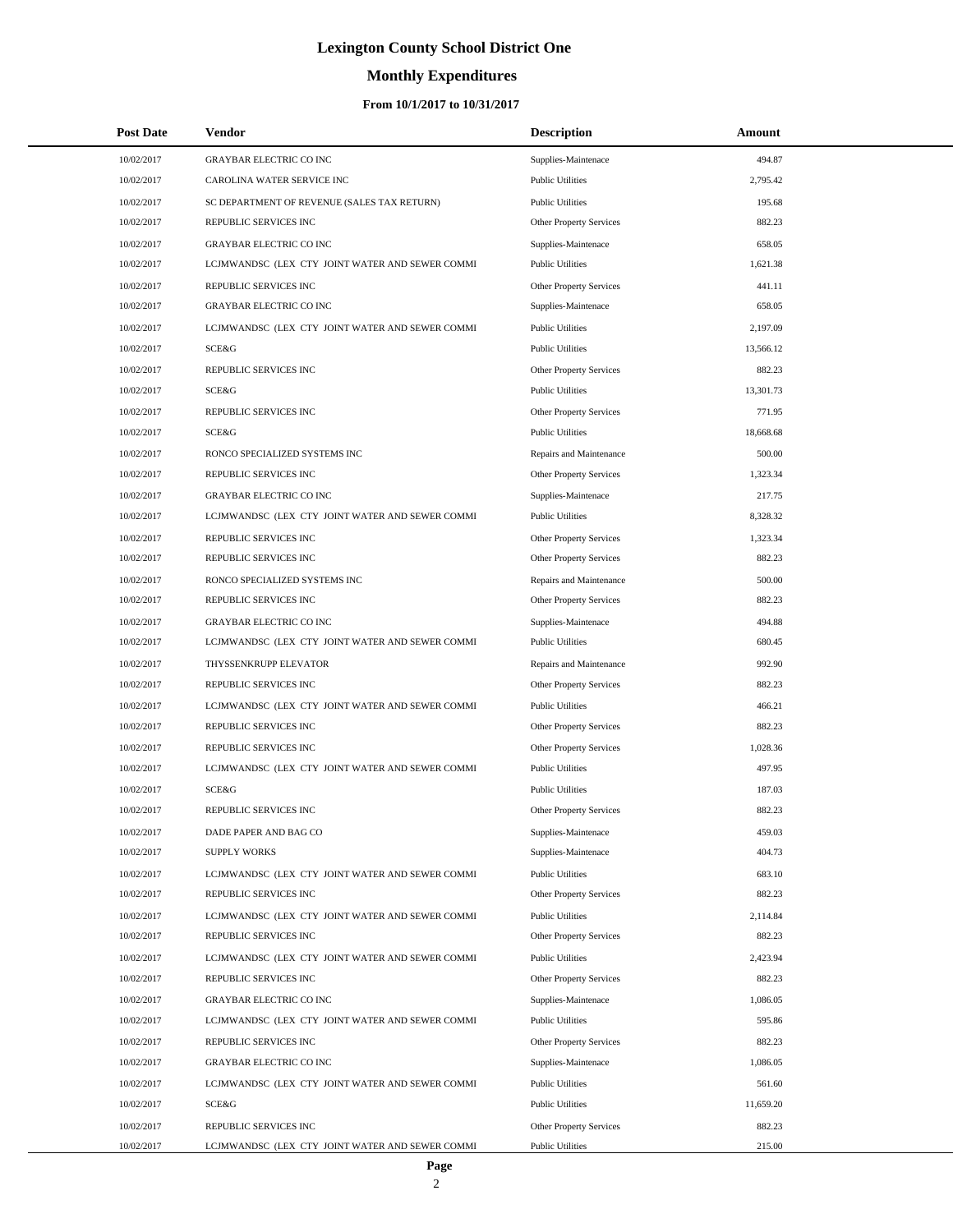# **Monthly Expenditures**

### **From 10/1/2017 to 10/31/2017**

| <b>Post Date</b> | Vendor                                          | <b>Description</b>                   | Amount    |
|------------------|-------------------------------------------------|--------------------------------------|-----------|
| 10/02/2017       | SCE&G                                           | <b>Public Utilities</b>              | 100.08    |
| 10/02/2017       | REPUBLIC SERVICES INC                           | Other Property Services              | 882.23    |
| 10/02/2017       | REPUBLIC SERVICES INC                           | <b>Other Property Services</b>       | 882.23    |
| 10/02/2017       | REPUBLIC SERVICES INC                           | Other Property Services              | 882.23    |
| 10/02/2017       | REPUBLIC SERVICES INC                           | Other Property Services              | 882.23    |
| 10/02/2017       | LOWE'S                                          | Supplies-Maintenace                  | 1,189.08  |
| 10/02/2017       | LCJMWANDSC (LEX CTY JOINT WATER AND SEWER COMMI | <b>Public Utilities</b>              | 2,191.61  |
| 10/02/2017       | REPUBLIC SERVICES INC                           | <b>Other Property Services</b>       | 882.23    |
| 10/02/2017       | ASMAR, HAYA A                                   | Pupil Transportation                 | 277.02    |
| 10/02/2017       | <b>BATCHLER, NICHOLE</b>                        | Pupil Transportation                 | 284.58    |
| 10/02/2017       | COLE, SUSAN                                     | Pupil Transportation                 | 501.12    |
| 10/02/2017       | FOGLE, PAM                                      | Pupil Transportation                 | 280.80    |
| 10/02/2017       | GARDNER, BARBARA                                | Pupil Transportation                 | 151.20    |
| 10/02/2017       | <b>EMPLOYEE</b>                                 | Pupil Transportation                 | 950.40    |
| 10/02/2017       | HEADDEN, CYNTHIA                                | <b>Pupil Transportation</b>          | 396.90    |
| 10/02/2017       | PEARCE, TIM                                     | Pupil Transportation                 | 691.20    |
| 10/02/2017       | SABBAGHA, THERESA                               | Pupil Transportation                 | 226.80    |
| 10/02/2017       | SIMUEL, DEATRU                                  | <b>Pupil Transportation</b>          | 330.48    |
| 10/02/2017       | STROUD, ANDREA                                  | Pupil Transportation                 | 291.60    |
| 10/02/2017       | <b>EMPLOYEE</b>                                 | Pupil Transportation                 | 246.24    |
| 10/02/2017       | VAUGHN, DANA                                    | <b>Pupil Transportation</b>          | 738.72    |
| 10/02/2017       | YOUNG, MATTHEW                                  | Other Prof & Tech Service            | 120.00    |
| 10/02/2017       | FRANKLIN, TIMOTHY WILLIAM                       | Other Prof & Tech Service            | 120.00    |
| 10/02/2017       | SPLASH OMNIMEDIA LLC                            | Other Prof & Tech Service            | 1,800.00  |
| 10/02/2017       | <b>BSN SPORTS</b>                               | Supplies                             | 256.80    |
| 10/02/2017       | SPIRIT COMMUNICATIONS                           | Communication                        | 182.20    |
| 10/02/2017       | <b>BSN SPORTS</b>                               | Supplies                             | 661.26    |
| 10/02/2017       | DIGITAL DOC LLC                                 | Supplies                             | 19,260.00 |
| 10/02/2017       | GRAYBAR ELECTRIC CO INC                         | Supplies                             | 684.80    |
| 10/02/2017       | US INK AND TONER INC                            | Supplies                             | 642.66    |
| 10/02/2017       | <b>APPLE INC</b>                                | <b>Technology Supplies</b>           | 124.12    |
| 10/02/2017       | A3 COMMUNICATIONS INC                           | <b>Technology Supplies</b>           | 771.23    |
| 10/02/2017       | CDWG ACCT 305089                                | <b>Technology Supplies</b>           | 319.34    |
| 10/02/2017       | APPLE INC                                       | <b>Technology Supplies</b>           | 155.15    |
| 10/02/2017       | A3 COMMUNICATIONS INC                           | <b>Technology Supplies</b>           | 1,542.47  |
| 10/02/2017       | AIKIDO ACADEMY OF SELF DEFENSE LLC              | Other Prof & Tech Service            | 150.00    |
| 10/02/2017       | SHAMPY, MADELAINE DAISY                         | Other Prof & Tech Service            | 345.00    |
| 10/02/2017       | CAROLINA BIOLOGICAL SUPPLY CO                   | Supplies                             | 238.34    |
| 10/02/2017       | <b>CAMBRIDGE UNIVERSITY PRESS</b>               | Supplies                             | 266.00    |
| 10/02/2017       | <b>CAMCOR</b>                                   | Supplies                             | 943.74    |
| 10/02/2017       | <b>ECS SOUTHEAST LLP</b>                        | Land                                 | 500.00    |
| 10/02/2017       | DIGITAL DOC LLC                                 | <b>Technology Supplies</b>           | 308.16    |
| 10/02/2017       | ALFRED WILLIAMS AND CO                          | Supplies                             | 5,922.45  |
| 10/02/2017       | TRIDENT BEVERAGE INC                            | Food                                 | 918.00    |
| 10/02/2017       | <b>US FOODS</b>                                 | <b>Commodity Distribution Charge</b> | 217.35    |
| 10/02/2017       | TRIDENT BEVERAGE INC                            | Food                                 | 306.00    |
| 10/02/2017       | TRIDENT BEVERAGE INC                            | Food                                 | 918.00    |
| 10/02/2017       | <b>US FOODS</b>                                 | Commodity Distribution Charge        | 217.35    |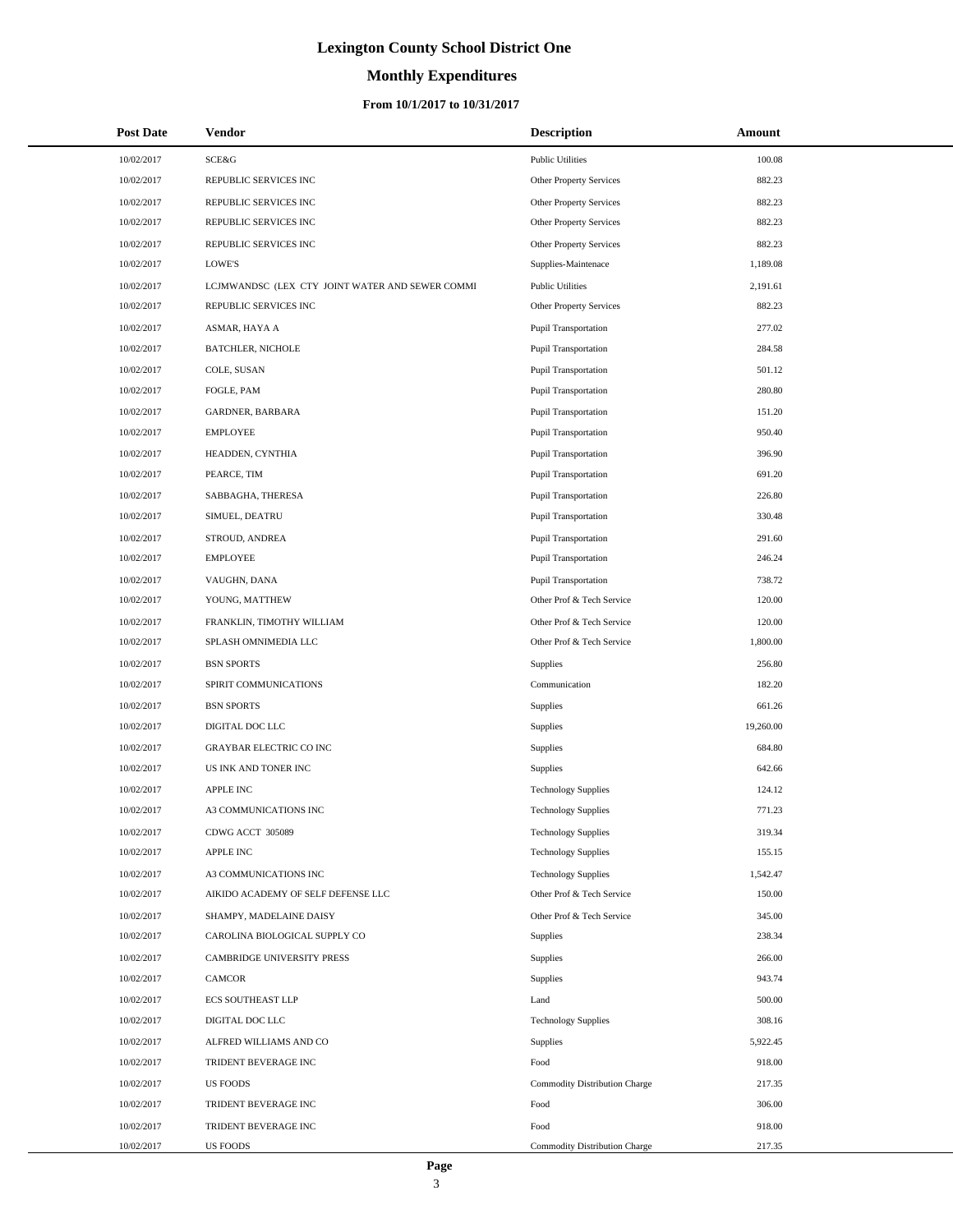# **Monthly Expenditures**

### **From 10/1/2017 to 10/31/2017**

| <b>Post Date</b> | <b>Vendor</b>                   | <b>Description</b>            | Amount   |
|------------------|---------------------------------|-------------------------------|----------|
| 10/02/2017       | <b>US FOODS</b>                 | Commodity Distribution Charge | 103.95   |
| 10/02/2017       | TRIDENT BEVERAGE INC            | Food                          | 714.00   |
| 10/02/2017       | <b>US FOODS</b>                 | Commodity Distribution Charge | 103.95   |
| 10/02/2017       | <b>US FOODS</b>                 | Commodity Distribution Charge | $-2.12$  |
| 10/02/2017       | TRIDENT BEVERAGE INC            | Food                          | 714.00   |
| 10/02/2017       | <b>US FOODS</b>                 | Commodity Distribution Charge | 100.80   |
| 10/02/2017       | TRIDENT BEVERAGE INC            | Food                          | 510.00   |
| 10/02/2017       | <b>US FOODS</b>                 | Commodity Distribution Charge | 100.80   |
| 10/02/2017       | TRIDENT BEVERAGE INC            | Food                          | 306.00   |
| 10/02/2017       | <b>US FOODS</b>                 | Commodity Distribution Charge | 100.80   |
| 10/02/2017       | <b>US FOODS</b>                 | Commodity Distribution Charge | 100.80   |
| 10/02/2017       | TRIDENT BEVERAGE INC            | Food                          | 408.00   |
| 10/02/2017       | <b>US FOODS</b>                 | Commodity Distribution Charge | $-2.12$  |
| 10/02/2017       | <b>US FOODS</b>                 | Commodity Distribution Charge | 229.95   |
| 10/02/2017       | <b>US FOODS</b>                 | Commodity Distribution Charge | 100.80   |
| 10/02/2017       | TRIDENT BEVERAGE INC            | Food                          | 1,428.00 |
| 10/02/2017       | TRIDENT BEVERAGE INC            | Food                          | 714.00   |
| 10/02/2017       | TRIDENT BEVERAGE INC            | Food                          | 306.00   |
| 10/02/2017       | TRIDENT BEVERAGE INC            | Food                          | 1,224.00 |
| 10/02/2017       | <b>US FOODS</b>                 | Commodity Distribution Charge | $-2.12$  |
| 10/02/2017       | TRIDENT BEVERAGE INC            | Food                          | 204.00   |
| 10/02/2017       | <b>US FOODS</b>                 | Commodity Distribution Charge | 100.80   |
| 10/02/2017       | TRIDENT BEVERAGE INC            | Food                          | 612.00   |
| 10/02/2017       | <b>US FOODS</b>                 | Commodity Distribution Charge | 99.71    |
| 10/02/2017       | TRIDENT BEVERAGE INC            | Food                          | 408.00   |
| 10/02/2017       | TRIDENT BEVERAGE INC            | Food                          | 306.00   |
| 10/02/2017       | <b>US FOODS</b>                 | Commodity Distribution Charge | 103.95   |
| 10/02/2017       | <b>US FOODS</b>                 | Commodity Distribution Charge | 103.95   |
| 10/02/2017       | TRIDENT BEVERAGE INC            | Food                          | 816.00   |
| 10/02/2017       | <b>US FOODS</b>                 | Commodity Distribution Charge | 239.30   |
| 10/02/2017       | TRIDENT BEVERAGE INC            | Food                          | 204.00   |
| 10/02/2017       | BARNES & NOBLE BOOKSELLERS INC  | Pupil Activity                | 815.40   |
| 10/02/2017       | DIGITAL DOC LLC                 | Pupil Activity                | 577.80   |
| 10/02/2017       | SCHOLASTIC INC                  | Pupil Activity                | 212.25   |
| 10/02/2017       | SCHOLASTIC INC                  | Pupil Activity                | 3,810.24 |
| 10/02/2017       | SCHOOL SPECIALTY INC            | Pupil Activity                | 307.92   |
| 10/02/2017       | KRISTY GWYN SWEET PEAS STITCHES | Pupil Activity                | 160.00   |
| 10/02/2017       | <b>BSN SPORTS</b>               | Pupil Activity                | 310.30   |
| 10/02/2017       | GAMEDAY TURF LLC                | Pupil Activity                | 3,309.00 |
| 10/02/2017       | T AND T SPORTS                  | Pupil Activity                | 2,590.47 |
| 10/02/2017       | GWYN, JAIME L                   | Pupil Activity                | 120.00   |
| 10/02/2017       | HART, MICHAEL JOSEPH            | Pupil Activity                | 112.50   |
| 10/02/2017       | HOWARD, KEVIN BRIAN             | Pupil Activity                | 105.00   |
| 10/02/2017       | JONES, JOHN (JJ) E              | Pupil Activity                | 112.50   |
| 10/02/2017       | LINT, CHARLES ROBERT            | Pupil Activity                | 112.50   |
| 10/02/2017       | STOKES, JAMES LEE               | Pupil Activity                | 112.50   |
| 10/02/2017       | BOORE, WALTER BRENT             | Pupil Activity                | 148.70   |
| 10/02/2017       | BUCKNER JR, EDWARD              | Pupil Activity                | 119.00   |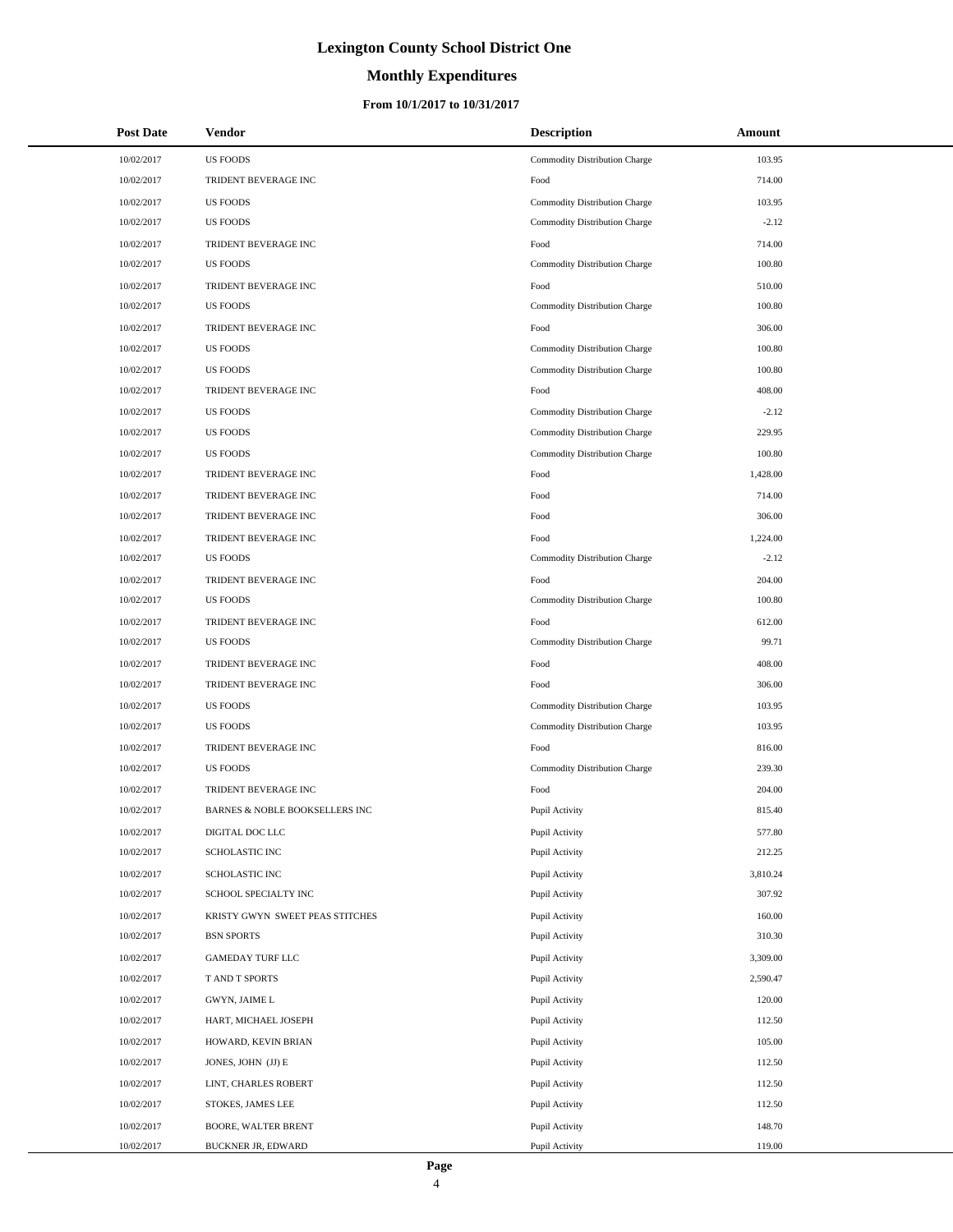# **Monthly Expenditures**

### **From 10/1/2017 to 10/31/2017**

| <b>Post Date</b> | <b>Vendor</b>                                      | <b>Description</b>        | Amount   |  |
|------------------|----------------------------------------------------|---------------------------|----------|--|
| 10/02/2017       | CABLE, JASON                                       | Pupil Activity            | 101.00   |  |
| 10/02/2017       | MILLER, CHRISTOPHER J                              | Pupil Activity            | 155.00   |  |
| 10/02/2017       | SANFORD, BERT H                                    | Pupil Activity            | 137.00   |  |
| 10/02/2017       | SCHOOL CUTS SCREENING AND EMBROIDERY               | Pupil Activity            | 125.19   |  |
| 10/02/2017       | SOUTHERN SPECIAL TEES LLC                          | Pupil Activity            | 317.79   |  |
| 10/02/2017       | <b>BSN SPORTS</b>                                  | Pupil Activity            | 1,075.35 |  |
| 10/02/2017       | <b>BSN SPORTS</b>                                  | Pupil Activity            | 1,075.35 |  |
| 10/02/2017       | T AND T SPORTS                                     | Pupil Activity            | 353.10   |  |
| 10/02/2017       | <b>BSN SPORTS</b>                                  | Pupil Activity            | 235.40   |  |
| 10/02/2017       | BROWN, MOSES L                                     | Pupil Activity            | 104.30   |  |
| 10/02/2017       | <b>BSN SPORTS</b>                                  | Pupil Activity            | 893.45   |  |
| 10/02/2017       | <b>GAMEDAY TURF LLC</b>                            | Pupil Activity            | 900.00   |  |
| 10/02/2017       | <b>BSN SPORTS</b>                                  | Pupil Activity            | 9,960.63 |  |
| 10/02/2017       | T AND T SPORTS                                     | Pupil Activity            | 597.06   |  |
| 10/03/2017       | SCHOOL SPECIALTY INC                               | Supplies                  | 253.93   |  |
| 10/03/2017       | EPS LITERACY AND INTERVENTION                      | Supplies                  | 120.00   |  |
| 10/03/2017       | FREY SCIENTIFIC                                    | Supplies                  | 143.27   |  |
| 10/03/2017       | <b>JW PEPPER</b>                                   | Supplies                  | 219.00   |  |
| 10/03/2017       | FORMS AND SUPPLY INC (FSI)                         | Supplies                  | 1,117.53 |  |
| 10/03/2017       | SCHOLASTIC INC                                     | Supplies                  | 110.74   |  |
| 10/03/2017       | FORMS AND SUPPLY INC (FSI)                         | Supplies                  | 135.89   |  |
| 10/03/2017       | BLICK ART MATERIALS LLC                            | Supplies                  | 157.59   |  |
| 10/03/2017       | NUIDEA SCHOOL SUPPLY CO                            | Supplies                  | 110.75   |  |
| 10/03/2017       | PECKNEL MUSIC CO INC                               | Repairs and Maintenance   | 645.00   |  |
| 10/03/2017       | MUSICIAN SUPPLY                                    | Supplies                  | 480.97   |  |
| 10/03/2017       | PECKNEL MUSIC CO INC                               | Supplies                  | 244.10   |  |
| 10/03/2017       | SHIFFLER EQUIPMENT SALES INC                       | Supplies                  | 628.09   |  |
| 10/03/2017       | FISHER SCIENTIFIC COMPANY LLC                      | Supplies-Instruction      | 269.96   |  |
| 10/03/2017       | PROJECT LEAD THE WAY INC                           | Supplies-Instruction      | 834.25   |  |
| 10/03/2017       | PECKNEL MUSIC CO INC                               | Supplies                  | 1,679.90 |  |
| 10/03/2017       | MOORE MEDICAL CORP                                 | Supplies                  | 310.17   |  |
| 10/03/2017       | FORMS AND SUPPLY INC (FSI)                         | Supplies                  | 412.98   |  |
| 10/03/2017       | MUSICIAN SUPPLY                                    | Supplies                  | 517.33   |  |
| 10/03/2017       | <b>SHAR PRODUCTS</b>                               | Supplies                  | 884.94   |  |
| 10/03/2017       | PECKNEL MUSIC CO INC                               | Repairs and Maintenance   | 250.00   |  |
| 10/03/2017       | INTEGRITY AUDIO PRODUCTIONS                        | Supplies                  | 2,128.23 |  |
| 10/03/2017       | <b>BSN SPORTS</b>                                  | Supplies                  | 695.50   |  |
| 10/03/2017       | FOLLETT SCHOOL SOLUTIONS INC                       | <b>Library Books</b>      | 815.64   |  |
| 10/03/2017       | <b>INFOBASE LEARNING</b>                           | Software Renewal/Agreemen | 810.00   |  |
| 10/03/2017       | ONE MORE STORY INC                                 | Software Renewal/Agreemen | 262.50   |  |
| 10/03/2017       | CERTIFIED TRANSLATION SERVICES                     | Other Prof & Tech Service | 166.96   |  |
| 10/03/2017       | UNIVERSITY OF SC SPEECH HEARING RESEARCH CENTER    | Other Prof & Tech Service | 225.00   |  |
| 10/03/2017       | HUBER SUPPLY CO OF LEXINGTON INC                   | Supplies-Maintenace       | 1,001.05 |  |
| 10/03/2017       | CASCADE WATER SERVICES                             | Repairs and Maintenance   | 2,669.65 |  |
| 10/03/2017       | <b>WW GRAINGER</b>                                 | Supplies-Maintenace       | 555.33   |  |
| 10/03/2017       | LINT, CHARLES ROBERT                               | Other Prof & Tech Service | 120.00   |  |
| 10/03/2017       | NORTH CAROLINA SCHOOL PUBLIC RELATIONS ASSOCIATION | Travel                    | 378.00   |  |
| 10/03/2017       | RIVERA, JONATHAN GARCIA                            | Other Prof & Tech Service | 315.00   |  |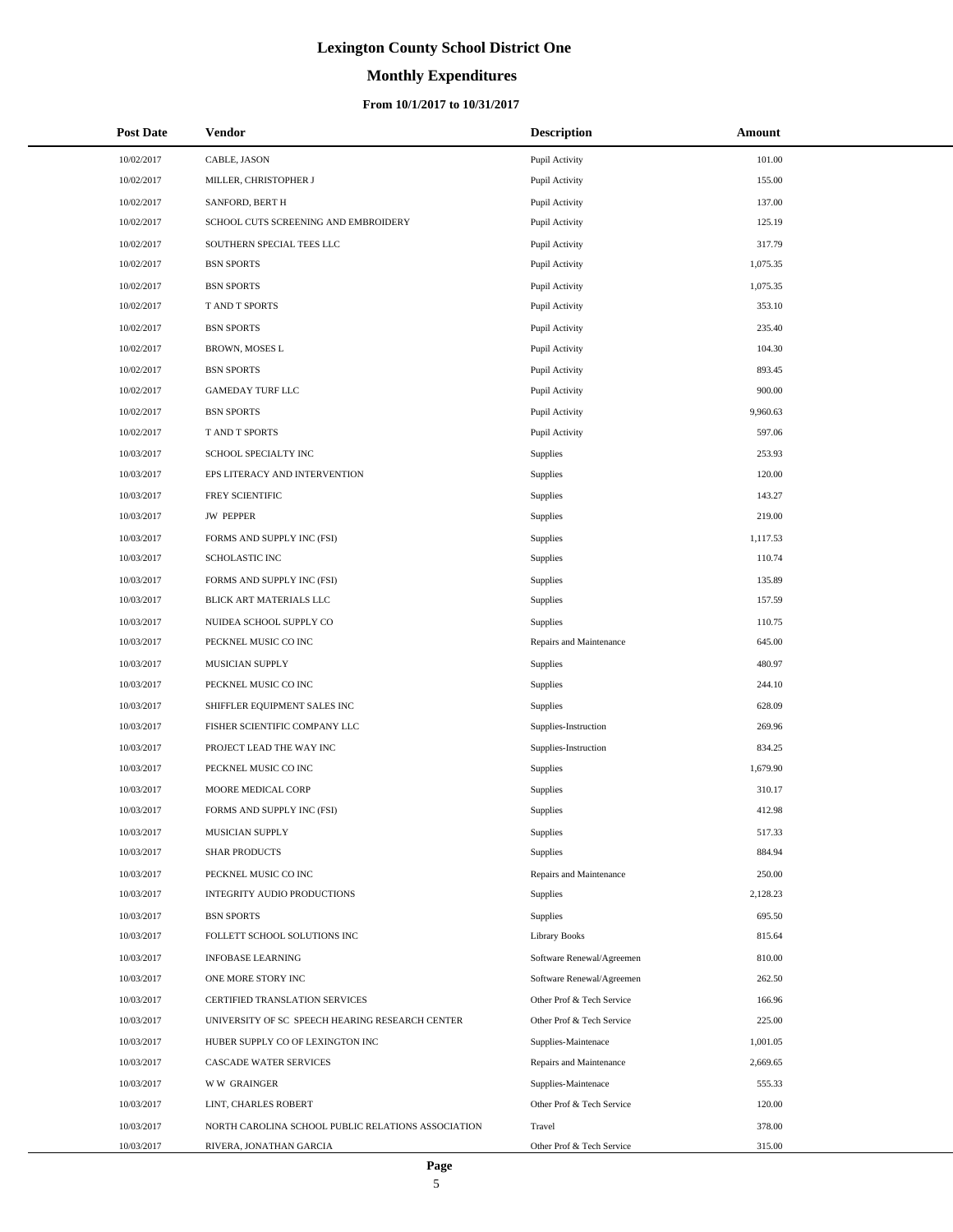# **Monthly Expenditures**

| <b>Post Date</b> | Vendor                                       | <b>Description</b>         | Amount    |
|------------------|----------------------------------------------|----------------------------|-----------|
| 10/03/2017       | STURGES, RONNIE EARRON                       | Other Prof & Tech Service  | 315.00    |
| 10/03/2017       | <b>CAMCOR</b>                                | <b>Technology Supplies</b> | 833.51    |
| 10/03/2017       | CLARK POWELL ASSOCIATES INC                  | <b>Technology Supplies</b> | 244.66    |
| 10/03/2017       | CLARK POWELL ASSOCIATES INC                  | <b>Technology Supplies</b> | 489.31    |
| 10/03/2017       | <b>CAMCOR</b>                                | <b>Technology Supplies</b> | 800.90    |
| 10/03/2017       | EPS LITERACY AND INTERVENTION                | Supplies                   | 625.90    |
| 10/03/2017       | <b>HEINEMANN</b>                             | Supplies                   | 479.00    |
| 10/03/2017       | CAROLINA BIOLOGICAL SUPPLY CO                | Supplies                   | 372.66    |
| 10/03/2017       | FREY SCIENTIFIC                              | Supplies                   | 104.70    |
| 10/03/2017       | <b>HEINEMANN</b>                             | Supplies                   | 820.00    |
| 10/03/2017       | <b>CAMCOR</b>                                | <b>Technology Supplies</b> | 1,765.47  |
| 10/03/2017       | NUIDEA SCHOOL SUPPLY CO                      | Supplies                   | 4,895.25  |
| 10/03/2017       | NUIDEA SCHOOL SUPPLY CO                      | Supplies                   | 755.00    |
| 10/03/2017       | <b>SCHOLASTIC INC</b>                        | Pupil Activity             | 275.00    |
| 10/03/2017       | SMARTPHONE MEDIC LLC                         | Pupil Activity             | 495.00    |
| 10/03/2017       | SMARTPHONE MEDIC LLC                         | Pupil Activity             | 297.00    |
| 10/03/2017       | SMARTPHONE MEDIC LLC                         | Pupil Activity             | 198.00    |
| 10/03/2017       | <b>CENGAGE LEARNING</b>                      | Pupil Activity             | 1,742.13  |
| 10/03/2017       | MUSICIAN SUPPLY                              | Pupil Activity             | 647.83    |
| 10/03/2017       | PECKNEL MUSIC CO INC                         | Pupil Activity             | 256.80    |
| 10/03/2017       | WOODWIND AND BRASSWIND                       | Pupil Activity             | 253.45    |
| 10/03/2017       | PECKNEL MUSIC CO INC                         | Pupil Activity             | 825.00    |
| 10/03/2017       | <b>JW PEPPER</b>                             | Pupil Activity             | 120.25    |
| 10/03/2017       | R L BRYAN CO TEXTBOOK DEPOSITORY             | Pupil Activity             | 5,101.00  |
| 10/03/2017       | UNIVERSITY OF SOUTH CAROLINA                 | Pupil Activity             | 642.00    |
| 10/03/2017       | SCHOLASTIC INC                               | Pupil Activity             | 3,018.70  |
| 10/03/2017       | SCHOLASTIC INC                               | Pupil Activity             | 2,268.75  |
| 10/03/2017       | SCHOOL SPECIALTY INC                         | Pupil Activity             | 212.45    |
| 10/03/2017       | <b>MUSICIAN SUPPLY</b>                       | Pupil Activity             | 111.19    |
| 10/03/2017       | ENTERPRISE LEASING COMPANY SOUTHEAST         | Pupil Activity             | 300.00    |
| 10/03/2017       | <b>BSN SPORTS</b>                            | Pupil Activity             | 1,669.20  |
| 10/03/2017       | T AND T SPORTS                               | Pupil Activity             | 1,718.95  |
| 10/03/2017       | VARSITY SPIRIT FASHIONS AND SUPPLIES LLC     | Pupil Activity             | 632.99    |
| 10/03/2017       | WHITE MUSICAL INSTRUMENT LLC                 | Supplies                   | 7,705.07  |
| 10/04/2017       | DELL COMPUTERS                               | Supplies                   | 3,479.60  |
| 10/04/2017       | CONDE SYSTEMS INC                            | Supplies                   | 2,131.00  |
| 10/04/2017       | FOLLETT SCHOOL SOLUTIONS INC                 | <b>Library Books</b>       | 691.07    |
| 10/04/2017       | CERTIFIED TRANSLATION SERVICES               | Other Prof & Tech Service  | 341.76    |
| 10/04/2017       | MCNAIR LAW FIRM PA                           | Legal Services             | 10,287.50 |
| 10/04/2017       | <b>SALSARITA'S</b>                           | Other Objects              | 133.05    |
| 10/04/2017       | SWEET MAGNOLIAS CATERING                     | Other Objects              | 115.56    |
| 10/04/2017       | SC SCHOOL BOARDS ASSOCIATION INSURANCE TRUST | Insurance and Judgments    | 874.00    |
| 10/04/2017       | PALMETTO PROPANE                             | Energy                     | 148.88    |
| 10/04/2017       | JOLLY, JASON                                 | Other Objects              | 127.29    |
| 10/04/2017       | AMERICAN MATERIALS COMPANY LLC               | Supplies-Maintenace        | 2,480.59  |
| 10/04/2017       | FERGUSON ENTERPRISES INC FEI 27              | Supplies-Maintenace        | 131.43    |
| 10/04/2017       | A Z LAWN MOWER PARTS                         | Supplies-Maintenace        | 110.32    |
| 10/04/2017       | A Z LAWN MOWER PARTS                         | Supplies-Maintenace        | 110.31    |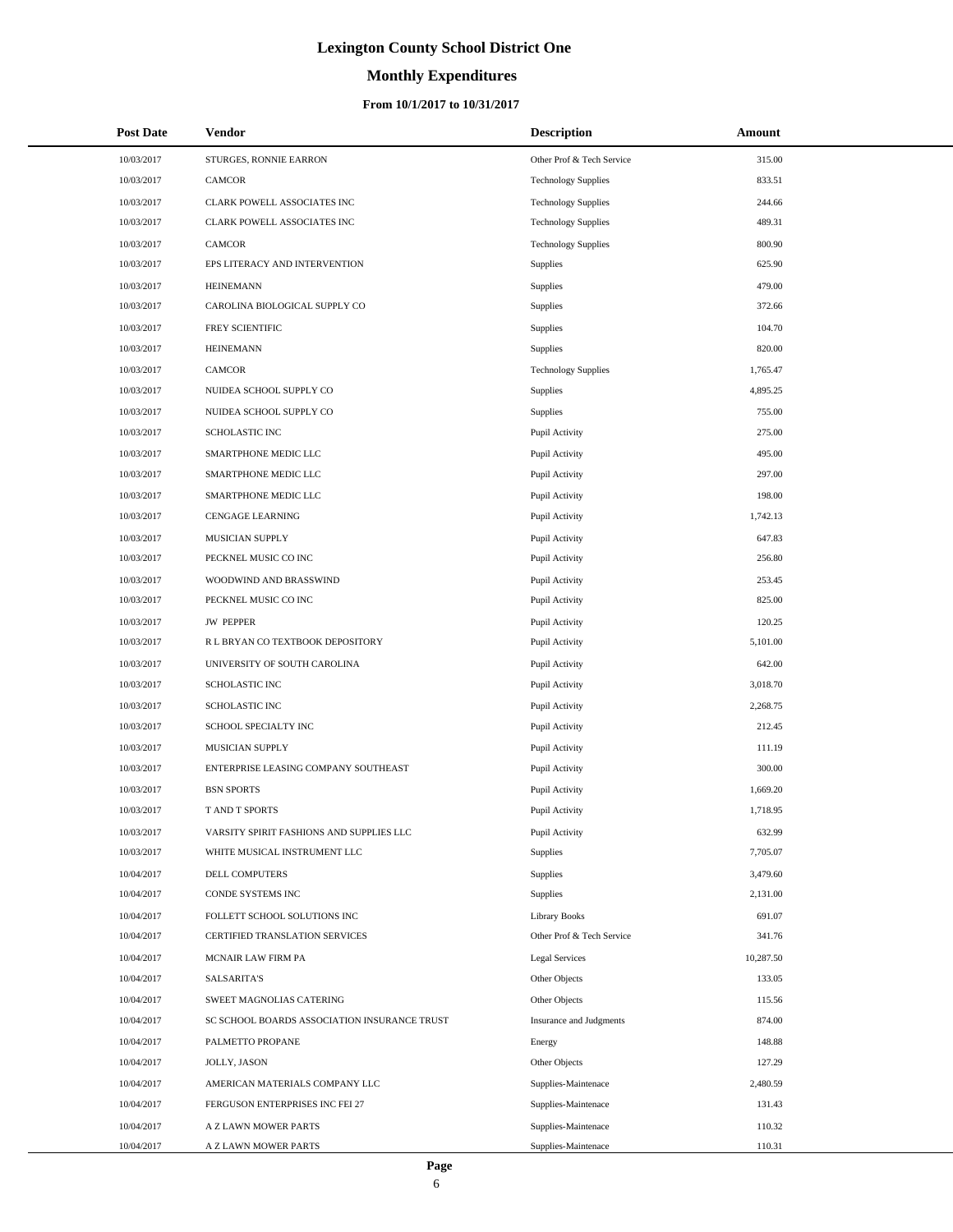# **Monthly Expenditures**

### **From 10/1/2017 to 10/31/2017**

| <b>Post Date</b> | <b>Vendor</b>                                      | <b>Description</b>         | Amount    |
|------------------|----------------------------------------------------|----------------------------|-----------|
| 10/04/2017       | <b>CK SUPPLY</b>                                   | Supplies-Maintenace        | 145.17    |
| 10/04/2017       | A Z LAWN MOWER PARTS                               | Supplies-Maintenace        | 110.32    |
| 10/04/2017       | SPICER ONCALL SERVICES                             | Repairs and Maintenance    | 625.00    |
| 10/04/2017       | CARVAJAL, PABLO ARMANDO                            | Other Prof & Tech Service  | 120.00    |
| 10/04/2017       | HINZ, BRIAN E                                      | Other Prof & Tech Service  | 120.00    |
| 10/04/2017       | JONES, JOHN (JJ) E                                 | Other Prof & Tech Service  | 120.00    |
| 10/04/2017       | MOORE, MARK                                        | Other Prof & Tech Service  | 120.00    |
| 10/04/2017       | ZYLSTRA, SCOTT LEWIS                               | Other Prof & Tech Service  | 120.00    |
| 10/04/2017       | PAYTON, BRIAN THOMAS                               | Other Prof & Tech Service  | 175.00    |
| 10/04/2017       | RIVERA, JONATHAN GARCIA                            | Other Prof & Tech Service  | 140.00    |
| 10/04/2017       | COMMUNICATION MANAGEMENT INC                       | <b>Technology Supplies</b> | 728.48    |
| 10/04/2017       | SIGNAL TECHNOLOGIES INC                            | <b>Technology Supplies</b> | 374.50    |
| 10/04/2017       | DATA NETWORK SOLUTIONS                             | <b>Technology Supplies</b> | 1,584.56  |
| 10/04/2017       | <b>NCS PEARSON</b>                                 | Supplies                   | 731.88    |
| 10/04/2017       | GEORGIA TEACHERS OF ENGLISH SPEAKERS OTHER LANG    | Travel                     | 200.00    |
| 10/04/2017       | SARGENT WELCH LLC A VWR CO                         | Supplies                   | 290.28    |
| 10/04/2017       | <b>HEINEMANN</b>                                   | Supplies                   | 485.00    |
| 10/04/2017       | <b>ANOTHER PRINTER</b>                             | Printing and Binding       | 2,324.39  |
| 10/04/2017       | <b>JW PEPPER</b>                                   | Pupil Activity             | 360.50    |
| 10/04/2017       | <b>JW PEPPER</b>                                   | Pupil Activity             | 320.00    |
| 10/04/2017       | TROXELL COMMUNICATIONS INC                         | Pupil Activity             | 940.29    |
| 10/04/2017       | NUIDEA SCHOOL SUPPLY CO                            | Pupil Activity             | 528.08    |
| 10/04/2017       | VARSITY SPIRIT FASHIONS AND SUPPLIES LLC           | Pupil Activity             | 410.66    |
| 10/04/2017       | FOSTER, CHARLES RICHARD                            | Pupil Activity             | 120.00    |
| 10/04/2017       | KELLY, ALLEN WADE                                  | Pupil Activity             | 120.00    |
| 10/04/2017       | LIVINGSTON HOOVER, HAYLI D                         | Pupil Activity             | 120.00    |
| 10/04/2017       | GLASSCOCK, WILLIAM E                               | Pupil Activity             | 142.10    |
| 10/04/2017       | KELLY, WILLIE                                      | Pupil Activity             | 116.00    |
| 10/04/2017       | PONDEXTER, GEORGE                                  | Pupil Activity             | 114.20    |
| 10/04/2017       | WARD, RANDY B                                      | Pupil Activity             | 118.70    |
| 10/04/2017       | VORAVUDHI, CAITLIN VICTORIA                        | Pupil Activity             | 105.00    |
| 10/04/2017       | DREHER HIGH SCHOOL                                 | Pupil Activity             | 225.00    |
| 10/04/2017       | FORT MILL HIGH SCHOOL                              | Pupil Activity             | 275.00    |
| 10/04/2017       | <b>IRMO HIGH SCHOOL</b>                            | Pupil Activity             | 200.00    |
| 10/04/2017       | JACKSON COUNTY COMPREHENSIVE HIGH SCHOOL           | Pupil Activity             | 250.00    |
| 10/04/2017       | JL MANN HIGH SCHOOL                                | Pupil Activity             | 350.00    |
| 10/04/2017       | UNION PINES HIGH SCHOOL                            | Pupil Activity             | 250.00    |
| 10/05/2017       | <b>EMPLOYEE</b>                                    | Travel                     | 128.40    |
| 10/05/2017       | SC DEPARTMENT OF JUVENILE JUSTICE (FISCAL AFFAIRS) | Tuition-LEA                | 121.60    |
| 10/05/2017       | SCHOOL SPECIALTY INC                               | Supplies                   | 397.16    |
| 10/05/2017       | PECKNEL MUSIC CO INC                               | Equipment - Nonexpendable  | 12,522.20 |
| 10/05/2017       | UNIVERSITY OF SOUTH CAROLINA SUMTER BOOKSTORE      | Supplies                   | 9,672.80  |
| 10/05/2017       | PINE PRESS OF LEXINGTON INC                        | Supplies                   | 309.02    |
| 10/05/2017       | SC DEPARTMENT OF JUVENILE JUSTICE (FISCAL AFFAIRS) | Tuition-LEA                | 219.53    |
| 10/05/2017       | NUIDEA SCHOOL SUPPLY CO                            | Supplies                   | 2,800.08  |
| 10/05/2017       | EMPLOYEE                                           | Travel                     | 290.40    |
| 10/05/2017       | <b>EMPLOYEE</b>                                    | Travel                     | 200.63    |
| 10/05/2017       | <b>GROVE MEDICAL</b>                               | Supplies                   | 4,148.38  |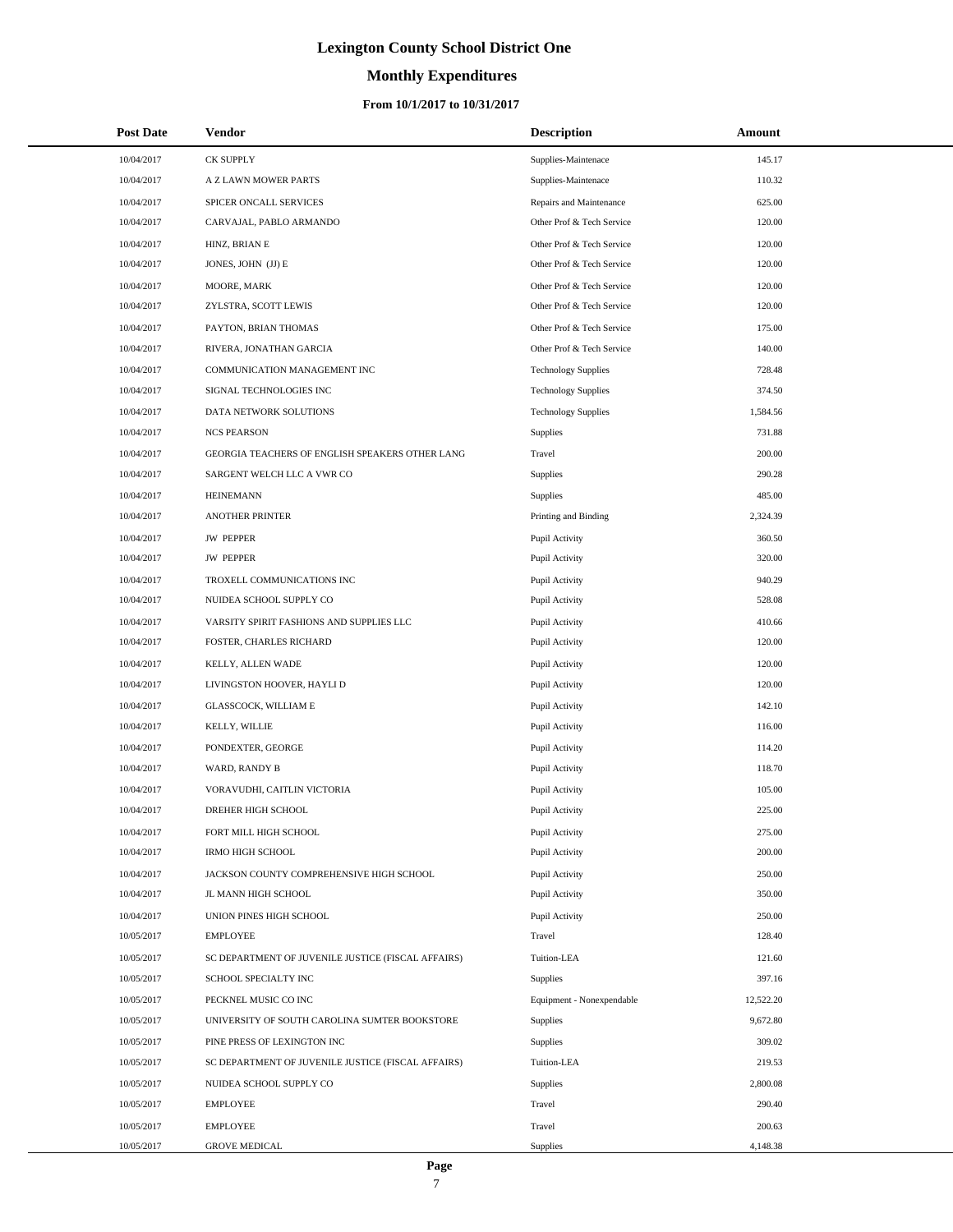# **Monthly Expenditures**

| <b>Post Date</b> | Vendor                                            | <b>Description</b>         | Amount    |
|------------------|---------------------------------------------------|----------------------------|-----------|
| 10/05/2017       | <b>EMPLOYEE</b>                                   | Travel                     | 172.01    |
| 10/05/2017       | <b>EMPLOYEE</b>                                   | Travel                     | 172.81    |
| 10/05/2017       | <b>EMPLOYEE</b>                                   | Travel                     | 131.08    |
| 10/05/2017       | UPPCC UNIV PUBLIC PROCUREMENT CERT COUNCIL        | Dues and Fees              | 250.00    |
| 10/05/2017       | TRITEK FIRE AND SECURITY LLC                      | Repairs and Maintenance    | 210.00    |
| 10/05/2017       | ADVANCED DOOR SYSTEMS INC                         | Supplies-Maintenace        | 1,245.48  |
| 10/05/2017       | SIMPLEXGRINNELL                                   | Repairs and Maintenance    | 454.67    |
| 10/05/2017       | SMITH AND JONES JANITORIAL SUPPLIES AND EQUIP INC | Supplies-Maintenace        | 126.69    |
| 10/05/2017       | SIMPLEXGRINNELL                                   | Repairs and Maintenance    | 454.68    |
| 10/05/2017       | SMITH AND JONES JANITORIAL SUPPLIES AND EQUIP INC | Supplies-Maintenace        | 313.30    |
| 10/05/2017       | SMITH AND JONES JANITORIAL SUPPLIES AND EQUIP INC | Supplies-Maintenace        | 241.39    |
| 10/05/2017       | SMITH AND JONES JANITORIAL SUPPLIES AND EQUIP INC | Supplies-Maintenace        | 754.88    |
| 10/05/2017       | SMITH AND JONES JANITORIAL SUPPLIES AND EQUIP INC | Supplies-Maintenace        | 559.50    |
| 10/05/2017       | SMITH AND JONES JANITORIAL SUPPLIES AND EQUIP INC | Supplies-Maintenace        | 1,383.51  |
| 10/05/2017       | SMITH AND JONES JANITORIAL SUPPLIES AND EQUIP INC | Supplies-Maintenace        | 851.73    |
| 10/05/2017       | SMITH AND JONES JANITORIAL SUPPLIES AND EQUIP INC | Supplies-Maintenace        | 147.79    |
| 10/05/2017       | SMITH AND JONES JANITORIAL SUPPLIES AND EQUIP INC | Supplies-Maintenace        | 241.39    |
| 10/05/2017       | CASCADE WATER SERVICES                            | Repairs and Maintenance    | 107.00    |
| 10/05/2017       | INTERSTATE TRANSPORTATION EQUIPMENT INC           | Repairs and Maintenance    | 250.00    |
| 10/05/2017       | GRACE OUTDOOR ADVERTISING LLC                     | Advertising                | 1,000.00  |
| 10/05/2017       | HINZ, BRIAN E                                     | Other Prof & Tech Service  | 120.00    |
| 10/05/2017       | LINT, CHARLES ROBERT                              | Other Prof & Tech Service  | 120.00    |
| 10/05/2017       | AZURA INVESTIGATIONS LLC                          | Other Prof & Tech Service  | 11,952.00 |
| 10/05/2017       | THOMPSON, NICHOLAS REED                           | Other Prof & Tech Service  | 315.00    |
| 10/05/2017       | <b>CAMCOR</b>                                     | <b>Technology Supplies</b> | 1,113.85  |
| 10/05/2017       | <b>CAMCOR</b>                                     | <b>Technology Supplies</b> | 556.92    |
| 10/05/2017       | <b>CAMCOR</b>                                     | <b>Technology Supplies</b> | 556.92    |
| 10/05/2017       | <b>CAMCOR</b>                                     | <b>Technology Supplies</b> | 556.92    |
| 10/05/2017       | <b>CAMCOR</b>                                     | <b>Technology Supplies</b> | 1,113.85  |
| 10/05/2017       | <b>CAMCOR</b>                                     | <b>Technology Supplies</b> | 2,784.63  |
| 10/05/2017       | <b>CAMCOR</b>                                     | <b>Technology Supplies</b> | 556.92    |
| 10/05/2017       | <b>CAMCOR</b>                                     | <b>Technology Supplies</b> | 1,113.85  |
| 10/05/2017       | <b>CAMCOR</b>                                     | <b>Technology Supplies</b> | 1,113.85  |
| 10/05/2017       | SCHOOL SPECIALTY INC                              | Supplies                   | 3,082.14  |
| 10/05/2017       | <b>EMPLOYEE</b>                                   | Travel                     | 254.39    |
| 10/05/2017       | <b>EMPLOYEE</b>                                   | Travel                     | 232.46    |
| 10/05/2017       | <b>EMPLOYEE</b>                                   | Travel                     | 150.34    |
| 10/05/2017       | <b>EMPLOYEE</b>                                   | Travel                     | 253.06    |
| 10/05/2017       | AIKIDO ACADEMY OF SELF DEFENSE LLC                | Other Prof & Tech Service  | 150.00    |
| 10/05/2017       | SHAMPY, MADELAINE DAISY                           | Other Prof & Tech Service  | 225.00    |
| 10/05/2017       | PARENTS AS TEACHERS NATIONAL CENTER INC           | Dues and Fees              | 300.00    |
| 10/05/2017       | HP INC                                            | <b>Technology Supplies</b> | 619.19    |
| 10/05/2017       | NATIONAL FOOD GROUP                               | Food                       | 394.80    |
| 10/05/2017       | <b>USA SUPPLY</b>                                 | Supplies                   | 299.55    |
| 10/05/2017       | NATIONAL FOOD GROUP                               | Food                       | 564.00    |
| 10/05/2017       | <b>USA SUPPLY</b>                                 | Supplies                   | 352.57    |
| 10/05/2017       | NATIONAL FOOD GROUP                               | Food                       | 394.80    |
| 10/05/2017       | NATIONAL FOOD GROUP                               | Food                       | 564.00    |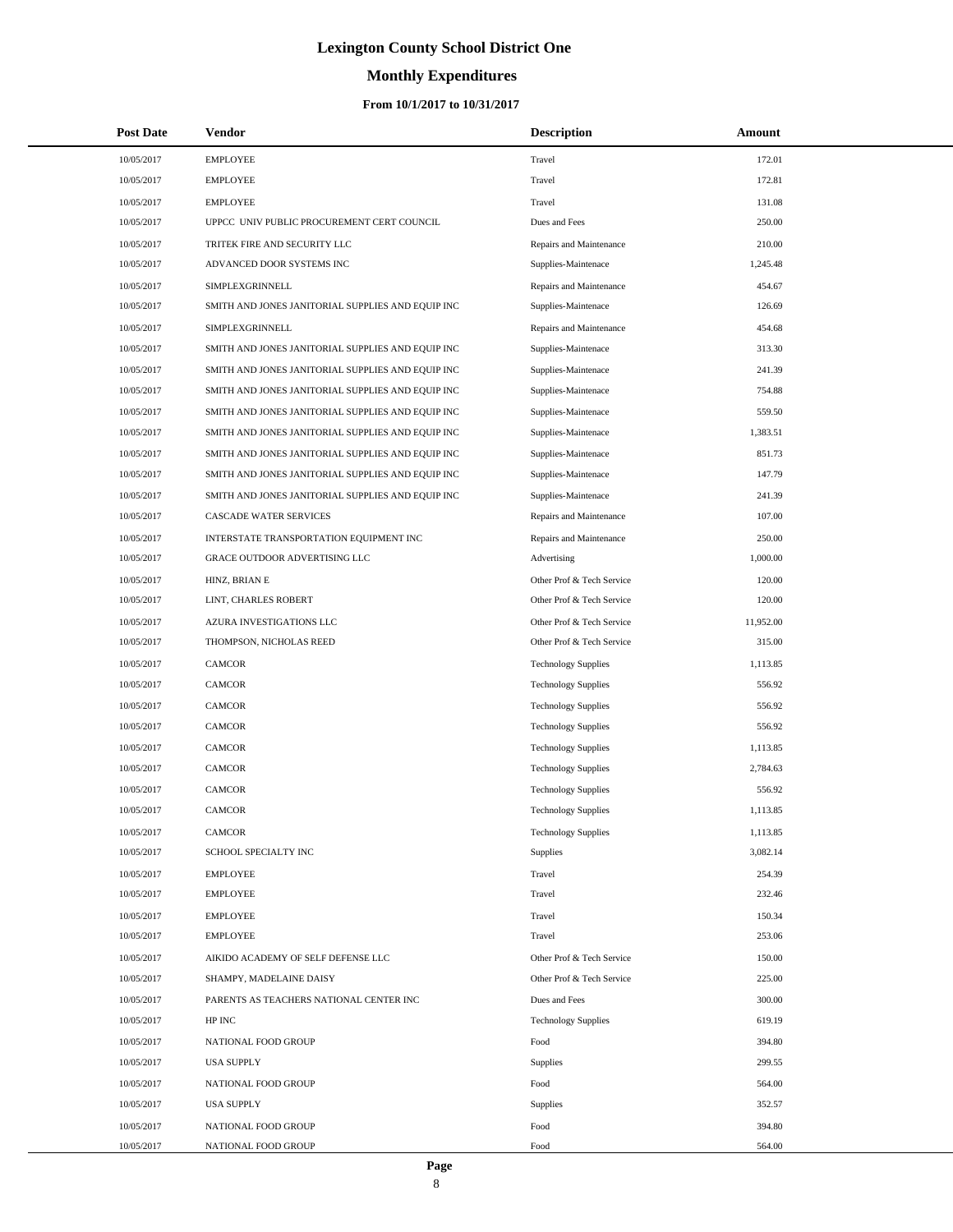### **Monthly Expenditures**

### **From 10/1/2017 to 10/31/2017**

| <b>Post Date</b> | Vendor                     | <b>Description</b>         | Amount   |
|------------------|----------------------------|----------------------------|----------|
| 10/05/2017       | <b>USA SUPPLY</b>          | Supplies                   | 472.41   |
| 10/05/2017       | NATIONAL FOOD GROUP        | Food                       | 394.80   |
| 10/05/2017       | NATIONAL FOOD GROUP        | Food                       | 564.00   |
| 10/05/2017       | <b>USA SUPPLY</b>          | Supplies                   | 420.51   |
| 10/05/2017       | NATIONAL FOOD GROUP        | Food                       | 451.20   |
| 10/05/2017       | NATIONAL FOOD GROUP        | Food                       | 564.00   |
| 10/05/2017       | <b>USA SUPPLY</b>          | Supplies                   | 592.25   |
| 10/05/2017       | NATIONAL FOOD GROUP        | Food                       | 564.00   |
| 10/05/2017       | <b>USA SUPPLY</b>          | Supplies                   | 549.98   |
| 10/05/2017       | NATIONAL FOOD GROUP        | Food                       | 564.00   |
| 10/05/2017       | <b>USA SUPPLY</b>          | Supplies                   | 430.14   |
| 10/05/2017       | NATIONAL FOOD GROUP        | Food                       | 564.00   |
| 10/05/2017       | <b>USA SUPPLY</b>          | Supplies                   | 352.57   |
| 10/05/2017       | NATIONAL FOOD GROUP        | Food                       | 451.20   |
| 10/05/2017       | <b>USA SUPPLY</b>          | Supplies                   | 232.73   |
| 10/05/2017       | NATIONAL FOOD GROUP        | Food                       | 394.80   |
| 10/05/2017       | <b>USA SUPPLY</b>          | Supplies                   | 581.55   |
| 10/05/2017       | HP INC                     | <b>Technology Supplies</b> | 205.74   |
| 10/05/2017       | NATIONAL FOOD GROUP        | Food                       | 564.00   |
| 10/05/2017       | <b>USA SUPPLY</b>          | Supplies                   | 412.49   |
| 10/05/2017       | NATIONAL FOOD GROUP        | Food                       | 451.20   |
| 10/05/2017       | <b>USA SUPPLY</b>          | Supplies                   | 732.95   |
| 10/05/2017       | NATIONAL FOOD GROUP        | Food                       | 451.20   |
| 10/05/2017       | NATIONAL FOOD GROUP        | Food                       | 394.80   |
| 10/05/2017       | <b>USA SUPPLY</b>          | Supplies                   | 1,011.69 |
| 10/05/2017       | NATIONAL FOOD GROUP        | Food                       | 394.80   |
| 10/05/2017       | NATIONAL FOOD GROUP        | Food                       | 451.20   |
| 10/05/2017       | <b>USA SUPPLY</b>          | Supplies                   | 119.84   |
| 10/05/2017       | NATIONAL FOOD GROUP        | Food                       | 564.00   |
| 10/05/2017       | <b>USA SUPPLY</b>          | Supplies                   | 815.34   |
| 10/05/2017       | NATIONAL FOOD GROUP        | Food                       | 451.20   |
| 10/05/2017       | <b>USA SUPPLY</b>          | Supplies                   | 145.52   |
| 10/05/2017       | NATIONAL FOOD GROUP        | Food                       | 394.80   |
| 10/05/2017       | <b>USA SUPPLY</b>          | Supplies                   | 454.75   |
| 10/05/2017       | NATIONAL FOOD GROUP        | Food                       | 564.00   |
| 10/05/2017       | <b>USA SUPPLY</b>          | Supplies                   | 454.75   |
| 10/05/2017       | NATIONAL FOOD GROUP        | Food                       | 394.80   |
| 10/05/2017       | NATIONAL FOOD GROUP        | Food                       | 564.00   |
| 10/05/2017       | NATIONAL FOOD GROUP        | Food                       | 564.00   |
| 10/05/2017       | <b>USA SUPPLY</b>          | Supplies                   | 430.14   |
| 10/05/2017       | NATIONAL FOOD GROUP        | Food                       | 451.20   |
| 10/05/2017       | <b>USA SUPPLY</b>          | Supplies                   | 1,282.93 |
| 10/05/2017       | NATIONAL FOOD GROUP        | Food                       | 394.80   |
| 10/05/2017       | <b>USA SUPPLY</b>          | Supplies                   | 384.13   |
| 10/05/2017       | NATIONAL FOOD GROUP        | Food                       | 394.80   |
| 10/05/2017       | SC DEPARTMENT OF EDUCATION | Pupil Activity             | 696.00   |
| 10/05/2017       | SC DEPARTMENT OF EDUCATION | Pupil Activity             | 318.30   |
| 10/05/2017       | <b>SCRUB TRENDZ LLC</b>    | Pupil Activity             | 1,686.24 |

L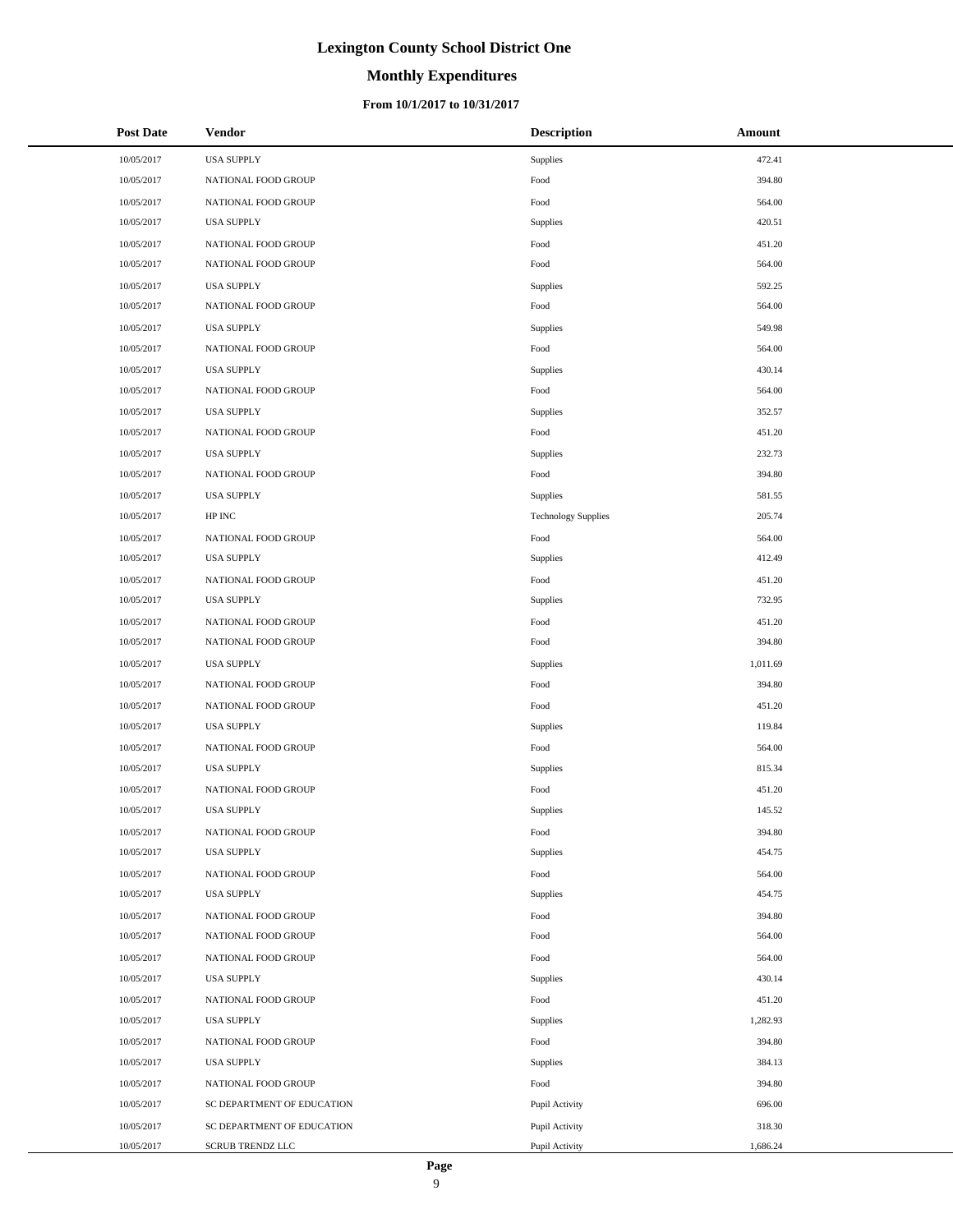# **Monthly Expenditures**

### **From 10/1/2017 to 10/31/2017**

| <b>Post Date</b> | Vendor                                          | <b>Description</b>          | Amount   |  |
|------------------|-------------------------------------------------|-----------------------------|----------|--|
| 10/05/2017       | SARGENT WELCH LLC A VWR CO                      | Pupil Activity              | 617.79   |  |
| 10/05/2017       | SC DEPARTMENT OF EDUCATION                      | Pupil Activity              | 567.00   |  |
| 10/05/2017       | SC DEPARTMENT OF EDUCATION                      | Pupil Activity              | 190.44   |  |
| 10/05/2017       | EVENT MANAGEMENT ASSOCIATES LLC                 | Pupil Activity              | 265.00   |  |
| 10/05/2017       | DORROH, JOHN EUGENE                             | Pupil Activity              | 120.00   |  |
| 10/05/2017       | DORROH, JOHN EUGENE                             | Pupil Activity              | 120.00   |  |
| 10/05/2017       | T AND T SPORTS                                  | Pupil Activity              | 4,242.55 |  |
| 10/05/2017       | T AND T SPORTS                                  | Pupil Activity              | 5,700.21 |  |
| 10/05/2017       | PECKNEL MUSIC CO INC                            | Pupil Activity              | 390.55   |  |
| 10/06/2017       | FORMS AND SUPPLY INC (FSI)                      | <b>Supplies</b>             | 1,151.32 |  |
| 10/06/2017       | FORMS AND SUPPLY INC (FSI)                      | Supplies                    | 483.55   |  |
| 10/06/2017       | <b>EMPLOYEE</b>                                 | Travel                      | 112.89   |  |
| 10/06/2017       | <b>EMPLOYEE</b>                                 | Travel                      | 213.52   |  |
| 10/06/2017       | <b>EMPLOYEE</b>                                 | Travel                      | 338.28   |  |
| 10/06/2017       | <b>EMPLOYEE</b>                                 | Travel                      | 183.51   |  |
| 10/06/2017       | BOUND TO STAY BOUND BOOKS INC                   | <b>Library Books</b>        | 104.85   |  |
| 10/06/2017       | <b>EMPLOYEE</b>                                 | Travel                      | 115.56   |  |
| 10/06/2017       | <b>EMPLOYEE</b>                                 | Travel                      | 206.51   |  |
| 10/06/2017       | <b>LEXINGTON PRINTING LLC</b>                   | Printing and Binding        | 197.95   |  |
| 10/06/2017       | LEXINGTON CHAMBER OF COMMERCE                   | Dues and Fees               | 295.00   |  |
| 10/06/2017       | ROTARY CLUB OF LEXINGTON                        | Dues and Fees               | 180.00   |  |
| 10/06/2017       | DATA MANAGEMENT INC                             | Other Prof & Tech Service   | 1,125.00 |  |
| 10/06/2017       | ADI                                             | Supplies-Maintenace         | 288.84   |  |
| 10/06/2017       | SOUTHEASTERN PAPER                              | Supplies-Maintenace         | 996.38   |  |
| 10/06/2017       | <b>WW GRAINGER</b>                              | Supplies-Maintenace         | 332.56   |  |
| 10/06/2017       | ADI                                             | Supplies-Maintenace         | 198.90   |  |
| 10/06/2017       | SPIVEY, STEPHEN J                               | Other Prof & Tech Service   | 120.00   |  |
| 10/06/2017       | <b>SIS RESOURCES</b>                            | Software Renewal/Agreemen   | 2,430.00 |  |
| 10/06/2017       | DIGICERT INC                                    | <b>Technology Supplies</b>  | 356.00   |  |
| 10/06/2017       | <b>EMPLOYEE</b>                                 | Travel                      | 397.78   |  |
| 10/06/2017       | <b>EMPLOYEE</b>                                 | Travel                      | 175.80   |  |
| 10/06/2017       | <b>EMPLOYEE</b>                                 | Travel                      | 322.90   |  |
| 10/06/2017       | <b>EMPLOYEE</b>                                 | Travel                      | 148.73   |  |
| 10/06/2017       | <b>EMPLOYEE</b>                                 | Travel                      | 215.34   |  |
| 10/06/2017       | <b>EMPLOYEE</b>                                 | Travel                      | 181.37   |  |
| 10/06/2017       | <b>EMPLOYEE</b>                                 | Travel                      | 152.74   |  |
| 10/06/2017       | <b>EMPLOYEE</b>                                 | Travel                      | 218.55   |  |
| 10/06/2017       | <b>EMPLOYEE</b>                                 | Travel                      | 150.87   |  |
| 10/06/2017       | FORMS AND SUPPLY INC (FSI)                      | Supplies                    | 427.89   |  |
| 10/06/2017       | US INK AND TONER INC                            | Supplies                    | 129.06   |  |
| 10/06/2017       | <b>EMPLOYEE</b>                                 | Travel                      | 111.82   |  |
| 10/06/2017       | SHAMPY, MADELAINE DAISY                         | Other Prof & Tech Service   | 200.00   |  |
| 10/06/2017       | CAROLINA BIOLOGICAL SUPPLY CO                   | Supplies                    | 745.32   |  |
| 10/06/2017       | <b>HEINEMANN</b>                                | Supplies                    | 2,151.19 |  |
| 10/06/2017       | MEBA (MIDLANDS EDUCATION AND BUSINESS ALLIANCE) | <b>Pupil Transportation</b> | 450.00   |  |
| 10/06/2017       | CENGAGE LEARNING                                | Pupil Activity              | 560.00   |  |
| 10/06/2017       | BRIC MCMANN INDUSTRIES INC                      | Pupil Activity              | 256.15   |  |
| 10/06/2017       | YAMAHA MOTOR CORPORATION                        | Pupil Activity              | 1,780.00 |  |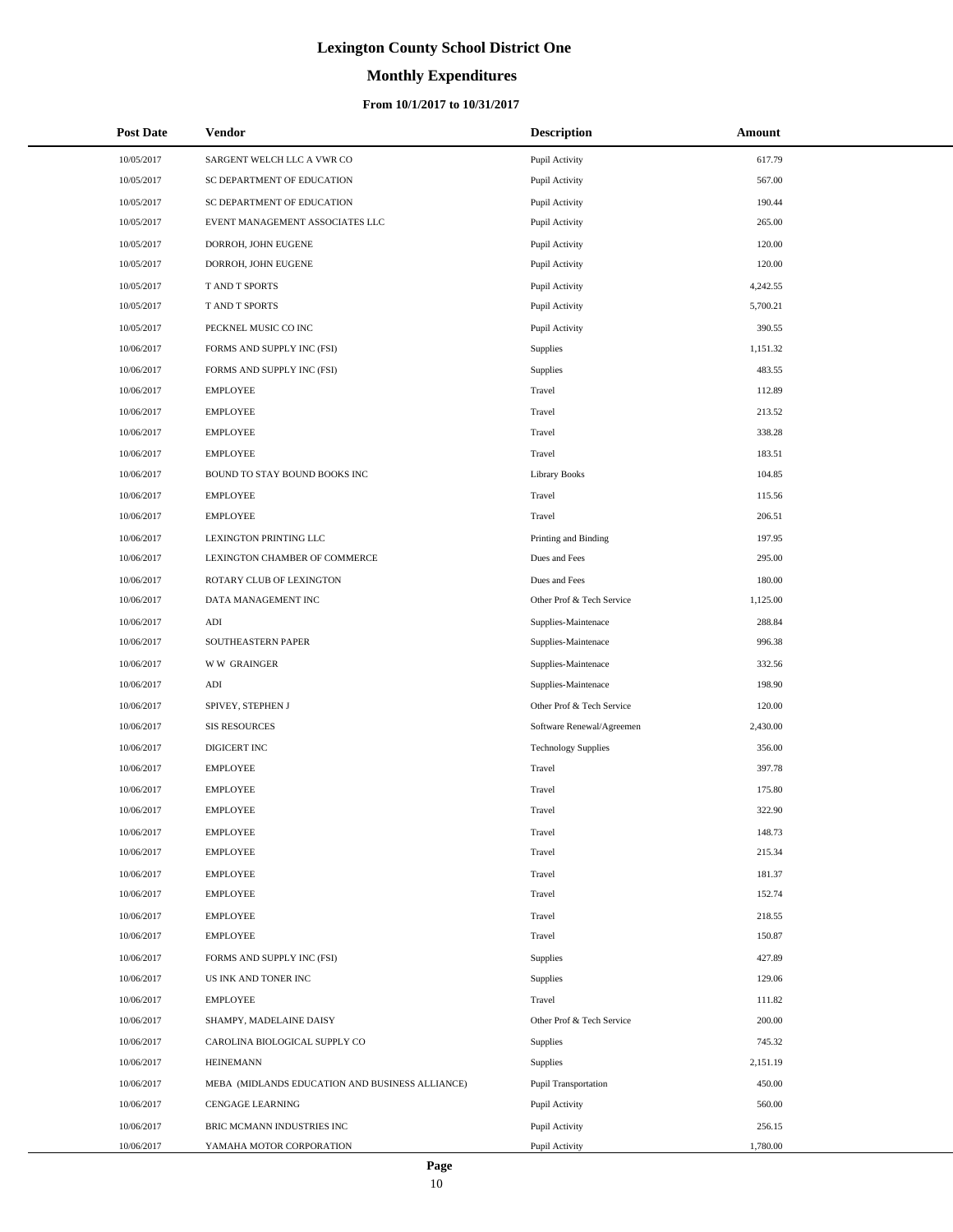# **Monthly Expenditures**

### **From 10/1/2017 to 10/31/2017**

| <b>Post Date</b> | Vendor                          | <b>Description</b>             | Amount    |
|------------------|---------------------------------|--------------------------------|-----------|
| 10/06/2017       | SC HIGH SCHOOL LEAGUE           | Pupil Activity                 | 125.00    |
| 10/06/2017       | PELION HIGH SCHOOL              | Pupil Activity                 | 125.00    |
| 10/06/2017       | INDIAN RIVER GOLF CLUB          | Pupil Activity                 | 728.00    |
| 10/09/2017       | ROCK HILL SCHOOL DISTRICT THREE | Tuition-LEA                    | 217.84    |
| 10/09/2017       | SCHOOL SPECIALTY INC            | Supplies                       | 258.85    |
| 10/09/2017       | MANAGEDPRINT                    | Supplies                       | 374.50    |
| 10/09/2017       | FISHER SCIENTIFIC COMPANY LLC   | Supplies-Instruction           | 178.48    |
| 10/09/2017       | ROTARY CLUB OF LEXINGTON        | Dues and Fees                  | 180.00    |
| 10/09/2017       | <b>BARNES PROPANE</b>           | Energy                         | 519.39    |
| 10/09/2017       | <b>IMPERIAL METALS</b>          | Supplies-Maintenace            | 679.45    |
| 10/09/2017       | LUDWIG, SHAWN MCGILL            | Other Prof & Tech Service      | 315.00    |
| 10/09/2017       | PAYTON, BRIAN THOMAS            | Other Prof & Tech Service      | 315.00    |
| 10/09/2017       | MOORE, MARK                     | Other Prof & Tech Service      | 120.00    |
| 10/09/2017       | HAIGLER III, THOMAS I           | Other Prof & Tech Service      | 120.00    |
| 10/09/2017       | CDWG ACCT 305089                | Supplies                       | 159.43    |
| 10/09/2017       | CDWG ACCT 305089                | <b>Technology Supplies</b>     | 319.34    |
| 10/09/2017       | CAROLINA BIOLOGICAL SUPPLY CO   | Supplies                       | 864.49    |
| 10/09/2017       | DELTA EDUCATION                 | Supplies                       | 605.26    |
| 10/09/2017       | DAVIS FRAWLEY LLC TRUST ACCOUNT | Land                           | 10,000.00 |
| 10/09/2017       | NUIDEA SCHOOL SUPPLY CO         | Supplies                       | 2,800.08  |
| 10/09/2017       | SMARTPHONE MEDIC LLC            | Pupil Activity                 | 198.00    |
| 10/09/2017       | LEXINGTON PRINTING LLC          | Pupil Activity                 | 202.23    |
| 10/09/2017       | PELION MIDDLE SCHOOL            | Pupil Act-Fee/Collection Refnd | 220.00    |
| 10/09/2017       | <b>BARRETT, S LEE</b>           | Pupil Activity                 | 120.00    |
| 10/09/2017       | <b>BLACKMON, KEVIN E</b>        | Pupil Activity                 | 240.00    |
| 10/09/2017       | <b>BURNS, JENNIFER L</b>        | Pupil Activity                 | 120.00    |
| 10/09/2017       | CHURCH, ELIZABETH J             | Pupil Activity                 | 285.00    |
| 10/09/2017       | FINLEY, STEPHEN CRAIG           | Pupil Activity                 | 120.00    |
| 10/09/2017       | <b>GARRICK, BRYAN TODD</b>      | Pupil Activity                 | 120.00    |
| 10/09/2017       | HENDRIX, JACOB ERNEST           | Pupil Activity                 | 120.00    |
| 10/09/2017       | HINZ, BRIAN E                   | Pupil Activity                 | 120.00    |
| 10/09/2017       | KIRKHAM, PERRY BRYAN            | Pupil Activity                 | 270.00    |
| 10/09/2017       | MARTHERS, BRANNON W             | Pupil Activity                 | 255.00    |
| 10/09/2017       | MIXON, CHRISTOPHER DOUGLAS      | Pupil Activity                 | 120.00    |
| 10/09/2017       | REED, JOHN MARCUS               | Pupil Activity                 | 435.00    |
| 10/09/2017       | SHEALY, CANDI YVETTE            | Pupil Activity                 | 120.00    |
| 10/09/2017       | SMITH, BRIAN                    | Pupil Activity                 | 120.00    |
| 10/09/2017       | SPIVEY, STEPHEN J               | Pupil Activity                 | 240.00    |
| 10/09/2017       | BRUNSON, RAYMOND                | Pupil Activity                 | 132.50    |
| 10/09/2017       | <b>BUCKNER JR, EDWARD</b>       | Pupil Activity                 | 118.10    |
| 10/09/2017       | DEMARY, DAVID                   | Pupil Activity                 | 109.40    |
| 10/09/2017       | DRAKE, CHARLES M                | Pupil Activity                 | 139.70    |
| 10/09/2017       | KOONE, MICHAEL L                | Pupil Activity                 | 107.70    |
| 10/09/2017       | MCHUGH, RONALD GEORGE           | Pupil Activity                 | 101.00    |
| 10/09/2017       | PITTS, DAVID A                  | Pupil Activity                 | 155.00    |
| 10/09/2017       | ROBINSON, RICKY D               | Pupil Activity                 | 145.10    |
| 10/09/2017       | SMITH, EDGAR                    | Pupil Activity                 | 109.10    |
| 10/09/2017       | WELDON, RICHARD                 | Pupil Activity                 | 148.70    |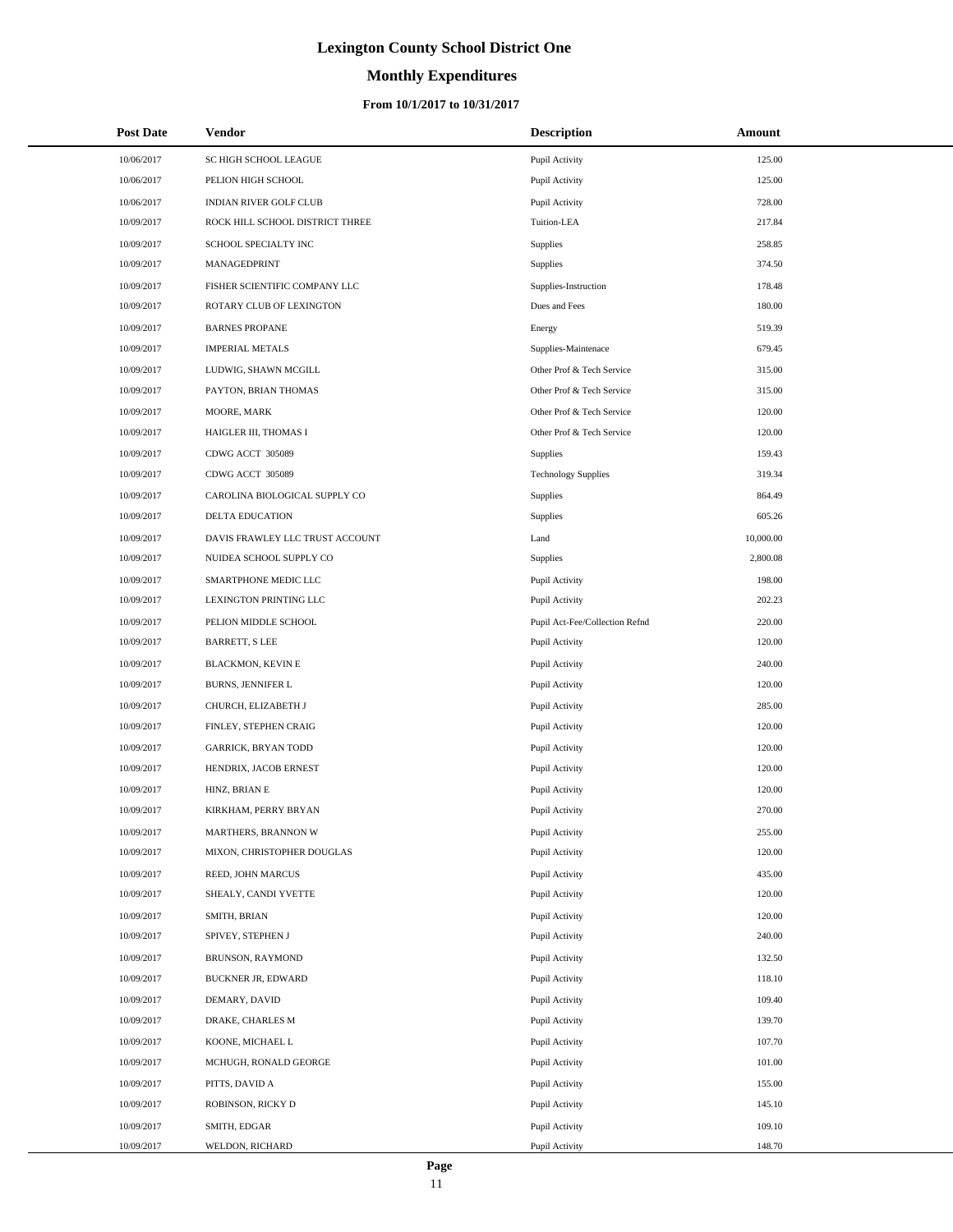# **Monthly Expenditures**

| <b>Post Date</b> | <b>Vendor</b>                               | <b>Description</b>        | <b>Amount</b> |
|------------------|---------------------------------------------|---------------------------|---------------|
| 10/09/2017       | RIDDELL / ALL AMERICAN                      | Pupil Activity            | 4,428.41      |
| 10/09/2017       | T AND T SPORTS                              | Pupil Activity            | 2,437.46      |
| 10/09/2017       | GWYN, JAIME L                               | Pupil Activity            | 112.50        |
| 10/09/2017       | <b>BOSTIC, D LYNN</b>                       | Pupil Activity            | 122.80        |
| 10/09/2017       | PENSA, BART                                 | Pupil Activity            | 106.70        |
| 10/09/2017       | US SPECIALTY COATINGS INC                   | Pupil Activity            | 399.91        |
| 10/09/2017       | LUGOFF ELGIN MIDDLE SCHOOL                  | Pupil Activity            | 175.00        |
| 10/09/2017       | KENDRICK, CAROLYN                           | Pupil Activity            | 140.00        |
| 10/09/2017       | MADISON, ZELL                               | Pupil Activity            | 150.00        |
| 10/09/2017       | MEAGLEY, JEFFERY O                          | Pupil Activity            | 150.00        |
| 10/09/2017       | OLAWSKY, KELVIN KEITH                       | Pupil Activity            | 240.00        |
| 10/09/2017       | OLAWSKY, OLIVIA BROOKE                      | Pupil Activity            | 150.00        |
| 10/09/2017       | REILLY, JOSEPH RAYMOND                      | Pupil Activity            | 140.00        |
| 10/09/2017       | ROUSEY, NICOLE                              | Pupil Activity            | 130.00        |
| 10/09/2017       | MADISON, ZELL                               | Pupil Activity            | 118.70        |
| 10/09/2017       | AUGUSTA SWIM SUPPLY                         | Pupil Activity            | 2,842.99      |
| 10/09/2017       | CROWELL, JAMES W                            | Pupil Activity            | 112.10        |
| 10/09/2017       | O'KEEFE, DENNIS                             | Pupil Activity            | 104.90        |
| 10/09/2017       | SOUTHERN SPECIAL TEES LLC                   | Pupil Activity            | 5,508.68      |
| 10/10/2017       | SCHOOL SPECIALTY INC                        | Supplies                  | 258.28        |
| 10/10/2017       | FRONTLINE TECHNOLOGIES GROUP LLC            | Software Renewal/Agreemen | 5,000.00      |
| 10/10/2017       | SC DEPARTMENT OF REVENUE (SALES TAX RETURN) | Software Renewal/Agreemen | 350.00        |
| 10/10/2017       | STAR MUSIC CO                               | Supplies                  | 171.09        |
| 10/10/2017       | SCHOOL SPECIALTY INC                        | Supplies                  | 100.61        |
| 10/10/2017       | SOUTHERN SPECIAL TEES LLC                   | Supplies                  | 1,465.10      |
| 10/10/2017       | BLICK ART MATERIALS LLC                     | Supplies                  | 317.40        |
| 10/10/2017       | EBONY HOLDINGS INC DBA JM GRACE COMPANY     | Supplies                  | 17,066.50     |
| 10/10/2017       | SOUTHERN ACCOUNTING SYSTEMS (SAS)           | Supplies                  | 620.90        |
| 10/10/2017       | SCHOOL SPECIALTY INC                        | Supplies                  | 144.64        |
| 10/10/2017       | FIRST PRIORITY INC                          | Other Prof & Tech Service | 900.00        |
| 10/10/2017       | DADE PAPER AND BAG CO                       | Supplies-Maintenace       | 256.80        |
| 10/10/2017       | MANSFIELD OIL CO OF GAINESVILLE INC         | Supplies-Maintenace       | 5,470.22      |
| 10/10/2017       | ACE GLASS CO INC                            | Repairs and Maintenance   | 915.33        |
| 10/10/2017       | H L SHEALY CO                               | Supplies-Maintenace       | 645.75        |
| 10/10/2017       | H L SHEALY CO                               | Supplies-Maintenace       | 189.93        |
| 10/10/2017       | CAROLINA MOTOR SERVICE INC                  | Repairs and Maintenance   | 1,155.00      |
| 10/10/2017       | FERGUSON ENTERPRISES INC FEI 27             | Supplies-Maintenace       | 430.48        |
| 10/10/2017       | H L SHEALY CO                               | Supplies-Maintenace       | 791.27        |
| 10/10/2017       | WP LAW INC                                  | Supplies-Maintenace       | 342.98        |
| 10/10/2017       | ACE GLASS CO INC                            | Repairs and Maintenance   | 605.71        |
| 10/10/2017       | A Z LAWN MOWER PARTS                        | Supplies-Maintenace       | 470.75        |
| 10/10/2017       | DADE PAPER AND BAG CO                       | Supplies-Maintenace       | 367.22        |
| 10/10/2017       | TERMINIX COMMERCIAL                         | Repairs and Maintenance   | 250.00        |
| 10/10/2017       | <b>WW GRAINGER</b>                          | Supplies-Maintenace       | 740.44        |
| 10/10/2017       | SCHOOL SPECIALTY INC                        | Supplies-Maintenace       | 561.62        |
| 10/10/2017       | CAROLINA MOTOR SERVICE INC                  | Repairs and Maintenance   | 2,296.89      |
| 10/10/2017       | TRITEK FIRE AND SECURITY LLC                | Repairs and Maintenance   | 531.00        |
| 10/10/2017       | CARTS PLUS                                  | Supplies-Maintenace       | 1,283.97      |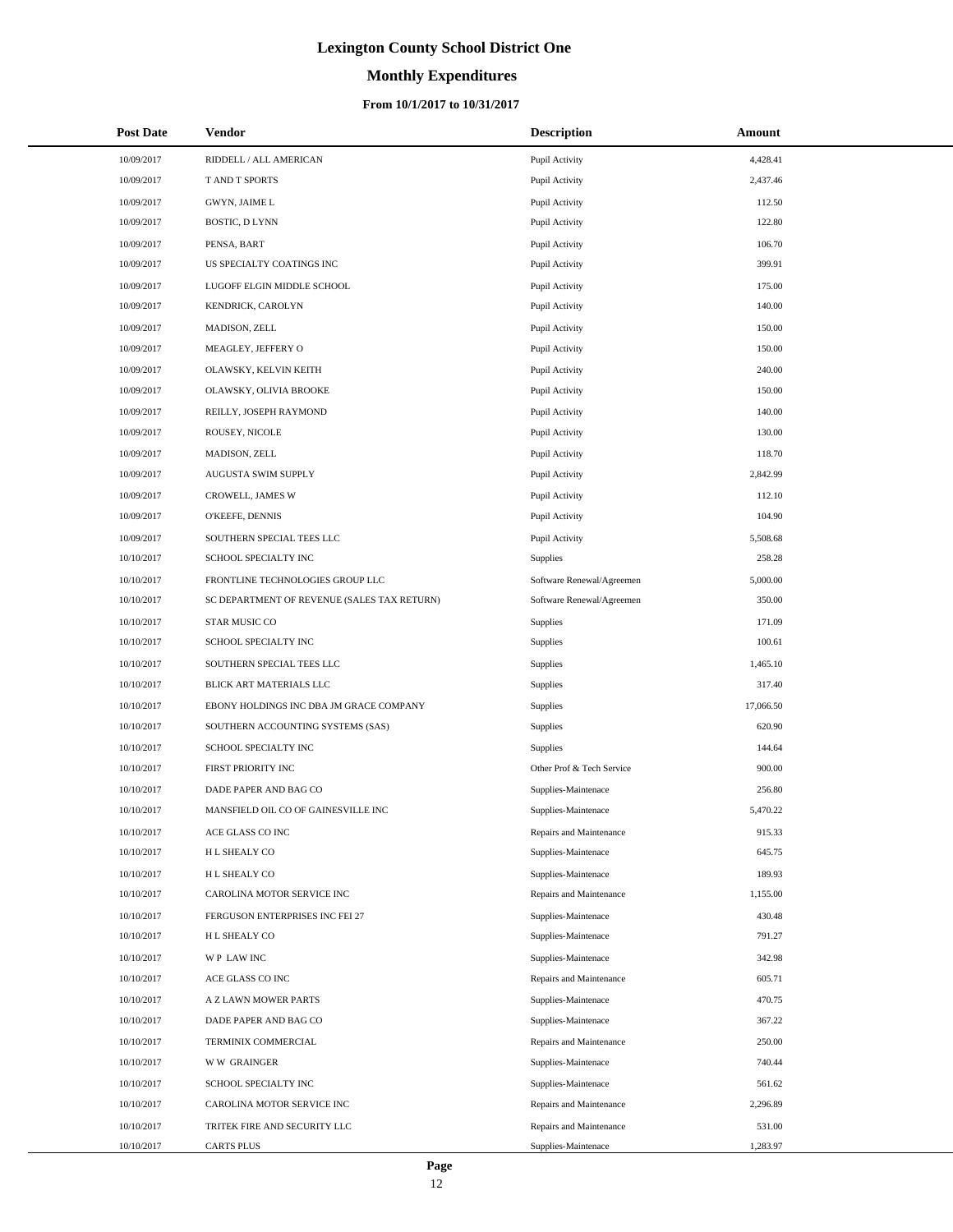# **Monthly Expenditures**

| <b>Post Date</b> | <b>Vendor</b>                                 | <b>Description</b>         | Amount    |  |
|------------------|-----------------------------------------------|----------------------------|-----------|--|
| 10/10/2017       | H L SHEALY CO                                 | Supplies-Maintenace        | 645.75    |  |
| 10/10/2017       | <b>GUIDE K12 LLC</b>                          | Software Renewal/Agreemen  | 24,118.00 |  |
| 10/10/2017       | SC DEPARTMENT OF REVENUE (SALES TAX RETURN)   | Software Renewal/Agreemen  | 1,688.25  |  |
| 10/10/2017       | <b>GATTIS PRO AUDIO</b>                       | Other Prof & Tech Service  | 192.00    |  |
| 10/10/2017       | <b>HEINEMANN</b>                              | Supplies                   | 2,324.97  |  |
| 10/10/2017       | SC SCHOOL FOR THE DEAF AND BLIND              | <b>Pupil Services</b>      | 1,833.33  |  |
| 10/10/2017       | VOYAGER SOPRIS LEARNING                       | <b>Supplies</b>            | 980.00    |  |
| 10/10/2017       | CAROLINA BIOLOGICAL SUPPLY CO                 | Supplies                   | 119.17    |  |
| 10/10/2017       | DELTA EDUCATION                               | <b>Supplies</b>            | 109.55    |  |
| 10/10/2017       | <b>HEINEMANN</b>                              | Supplies                   | 3,068.35  |  |
| 10/10/2017       | FUN AND FUNCTON LLC                           | <b>Supplies</b>            | 159.98    |  |
| 10/10/2017       | <b>GS2 ENGINEERING INC</b>                    | Building                   | 502.50    |  |
| 10/10/2017       | LAKESHORE LEARNING MATERIALS                  | <b>Supplies</b>            | 319.93    |  |
| 10/10/2017       | SMARTPHONE MEDIC LLC                          | Pupil Activity             | 347.00    |  |
| 10/10/2017       | STAR MUSIC CO                                 | Pupil Activity             | 101.38    |  |
| 10/10/2017       | MUSIC THEATRE INTERNATIONAL                   | Pupil Activity             | 300.00    |  |
| 10/10/2017       | MUSIC THEATRE INTERNATIONAL                   | Pupil Activity             | 645.00    |  |
| 10/10/2017       | SCHOOL SPECIALTY INC                          | Pupil Activity             | 242.68    |  |
| 10/10/2017       | SOUTHERN SPECIAL TEES LLC                     | Pupil Activity             | 715.91    |  |
| 10/10/2017       | SC DEPARTMENT OF EDUCATION                    | Pupil Activity             | 1,030.97  |  |
| 10/10/2017       | <b>IVEY SALES ASSOC</b>                       | Pupil Activity             | 516.00    |  |
| 10/10/2017       | SC HIGH SCHOOL LEAGUE                         | Pupil Activity             | 125.00    |  |
| 10/10/2017       | <b>BSN SPORTS</b>                             | Pupil Activity             | 973.93    |  |
| 10/10/2017       | <b>FAS TRAK TIMING</b>                        | Pupil Activity             | 254.00    |  |
| 10/10/2017       | SPRING VALLEY HIGH SCHOOL                     | Pupil Activity             | 450.00    |  |
| 10/10/2017       | DIAMOND GOLF COURSE LLC                       | Pupil Activity             | 125.00    |  |
| 10/10/2017       | <b>CAPITOL TOURS</b>                          | Pupil Activity             | 661.60    |  |
| 10/10/2017       | MSC INDUSTRIAL SUPPLY CO                      | Supplies                   | 404.90    |  |
| 10/10/2017       | MSC INDUSTRIAL SUPPLY CO                      | <b>Supplies</b>            | 472.16    |  |
| 10/11/2017       | JONES SCHOOL SUPPLY CO INC                    | <b>Supplies</b>            | 208.48    |  |
| 10/11/2017       | SC DEPARTMENT OF EDUCATION                    | <b>Supplies</b>            | 121.71    |  |
| 10/11/2017       | US INK AND TONER INC                          | <b>Supplies</b>            | 127.36    |  |
| 10/11/2017       | US INK AND TONER INC                          | <b>Supplies</b>            | 101.40    |  |
| 10/11/2017       | HP INC                                        | <b>Technology Supplies</b> | 381.99    |  |
| 10/11/2017       | FORMS AND SUPPLY INC (FSI)                    | Supplies                   | 2,302.64  |  |
| 10/11/2017       | US INK AND TONER INC                          | <b>Supplies</b>            | 567.89    |  |
| 10/11/2017       | MIDLANDS TECH COLLEGE AIRPORT BOOKSTORE #8136 | <b>Supplies</b>            | 10,831.05 |  |
| 10/11/2017       | <b>EMPLOYEE</b>                               | Travel                     | 281.88    |  |
| 10/11/2017       | HP INC                                        | <b>Supplies</b>            | 652.05    |  |
| 10/11/2017       | HP INC                                        | <b>Technology Supplies</b> | 763.98    |  |
| 10/11/2017       | <b>EMPLOYEE</b>                               | Travel                     | 523.07    |  |
| 10/11/2017       | <b>JW PEPPER</b>                              | Supplies                   | 356.40    |  |
| 10/11/2017       | HP INC                                        | <b>Technology Supplies</b> | 254.66    |  |
| 10/11/2017       | <b>GROVE MEDICAL</b>                          | <b>Supplies</b>            | 1,188.15  |  |
| 10/11/2017       | FOLLETT SCHOOL SOLUTIONS INC                  | <b>Library Books</b>       | 415.87    |  |
| 10/11/2017       | FOLLETT SCHOOL SOLUTIONS INC                  | <b>Library Books</b>       | 1,102.75  |  |
| 10/11/2017       | FOLLETT SCHOOL SOLUTIONS INC                  | <b>Library Books</b>       | 170.73    |  |
| 10/11/2017       | <b>EMPLOYEE</b>                               | Travel                     | 189.92    |  |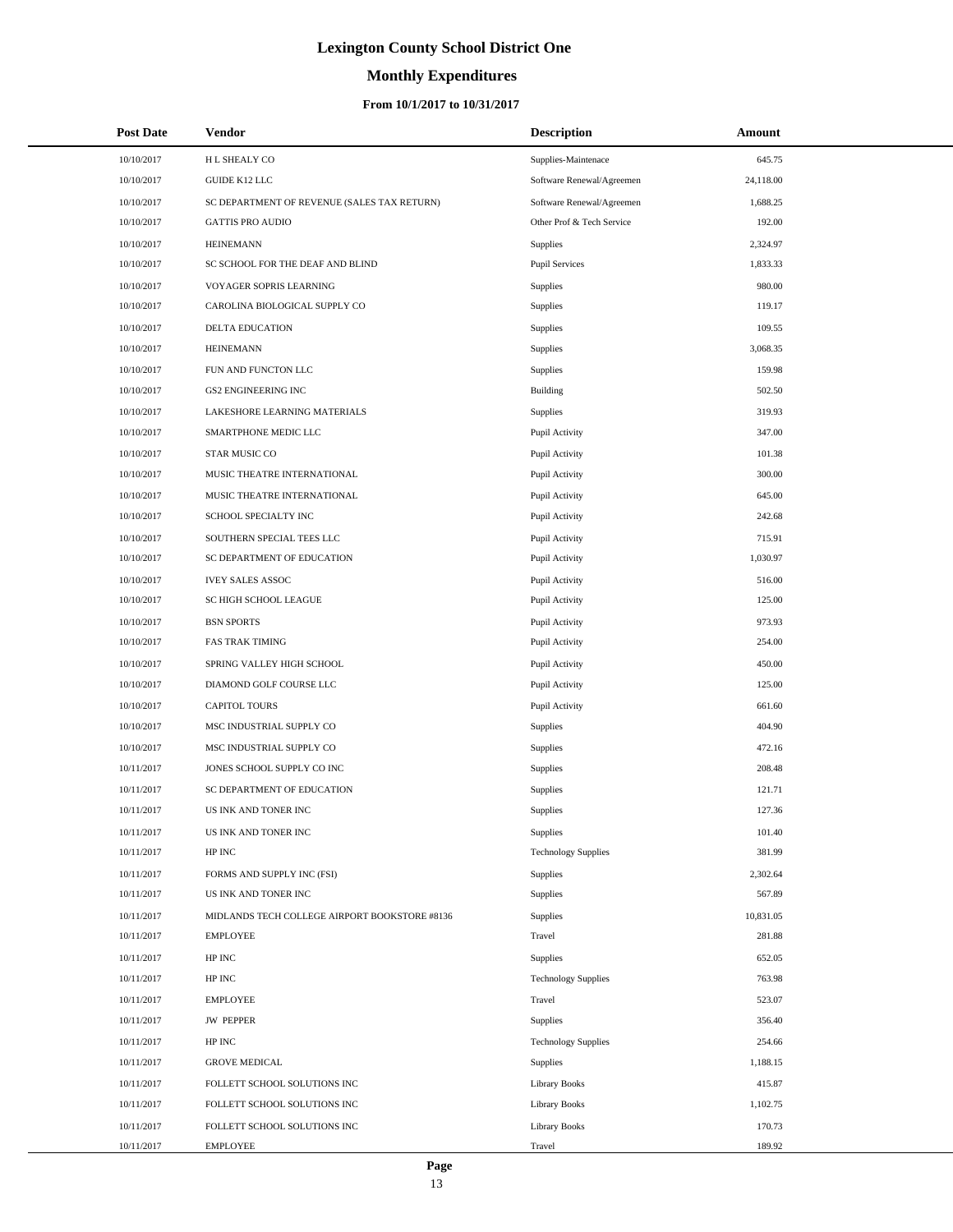# **Monthly Expenditures**

### **From 10/1/2017 to 10/31/2017**

| <b>Post Date</b> | <b>Vendor</b>                                   | <b>Description</b>         | Amount    |  |
|------------------|-------------------------------------------------|----------------------------|-----------|--|
| 10/11/2017       | <b>EMPLOYEE</b>                                 | Supplies                   | 138.60    |  |
| 10/11/2017       | DAVIS FRAWLEY ATTORNEYS AT LAW                  | <b>Legal Services</b>      | 4,974.00  |  |
| 10/11/2017       | <b>WW GRAINGER</b>                              | Supplies-Maintenace        | 318.56    |  |
| 10/11/2017       | <b>CITY OF CAYCE</b>                            | <b>Public Utilities</b>    | 4,596.60  |  |
| 10/11/2017       | CITY OF CAYCE                                   | <b>Public Utilities</b>    | 4,317.55  |  |
| 10/11/2017       | GRAYBAR ELECTRIC CO INC                         | Supplies-Maintenace        | 277.13    |  |
| 10/11/2017       | CITY OF WEST COLUMBIA WATER COLLECTION DIVISION | <b>Public Utilities</b>    | 944.50    |  |
| 10/11/2017       | FORMS AND SUPPLY INC (FSI)                      | Supplies-Maintenace        | 297.89    |  |
| 10/11/2017       | ADVANCED DISPOSAL SERVICES SOUTH CAROLINA LLC   | Supplies-Maintenace        | 800.00    |  |
| 10/11/2017       | <b>BLACK, LEWIS ALLEN</b>                       | Other Prof & Tech Service  | 157.50    |  |
| 10/11/2017       | CARTER, BRENT C                                 | Other Prof & Tech Service  | 315.00    |  |
| 10/11/2017       | HASSLER, BRANDON                                | Other Prof & Tech Service  | 175.00    |  |
| 10/11/2017       | ROLIN, ROBERT W                                 | Other Prof & Tech Service  | 175.00    |  |
| 10/11/2017       | STURGES, RONNIE EARRON                          | Other Prof & Tech Service  | 157.50    |  |
| 10/11/2017       | MOORE, MARK                                     | Other Prof & Tech Service  | 120.00    |  |
| 10/11/2017       | WATFORD, TYLER                                  | Other Prof & Tech Service  | 120.00    |  |
| 10/11/2017       | MOORE, MARK                                     | Other Prof & Tech Service  | 120.00    |  |
| 10/11/2017       | HINZ, BRIAN E                                   | Other Prof & Tech Service  | 120.00    |  |
| 10/11/2017       | MCMANUS, JOHN-PATRICK A.                        | Other Prof & Tech Service  | 120.00    |  |
| 10/11/2017       | WILFONG, MICHAEL BRIAN                          | Other Prof & Tech Service  | 120.00    |  |
| 10/11/2017       | THE ALPHA GROUP                                 | Repairs and Maintenance    | 550.00    |  |
| 10/11/2017       | <b>COMPORIUM</b>                                | Communication              | 14,515.83 |  |
| 10/11/2017       | TELCOM OF SOUTH CAROLINA INC                    | <b>Technology Supplies</b> | 270.00    |  |
| 10/11/2017       | TELCOM OF SOUTH CAROLINA INC                    | Repairs and Maintenance    | 262.50    |  |
| 10/11/2017       | <b>COMPORIUM</b>                                | Communication              | 6,014.15  |  |
| 10/11/2017       | <b>COMPORIUM</b>                                | Communication              | 1,977.21  |  |
| 10/11/2017       | <b>COMPORIUM</b>                                | Communication              | 3,655.26  |  |
| 10/11/2017       | <b>COMPORIUM</b>                                | Communication              | 2,183.15  |  |
| 10/11/2017       | <b>COMPORIUM</b>                                | Communication              | 3,473.73  |  |
| 10/11/2017       | <b>COMPORIUM</b>                                | Communication              | 2,609.59  |  |
| 10/11/2017       | <b>COMPORIUM</b>                                | Communication              | 1,351.32  |  |
| 10/11/2017       | <b>COMPORIUM</b>                                | Communication              | 2,848.25  |  |
| 10/11/2017       | COMPORIUM                                       | Communication              | 1,955.37  |  |
| 10/11/2017       | <b>COMPORIUM</b>                                | Communication              | 2,112.28  |  |
| 10/11/2017       | <b>COMPORIUM</b>                                | Communication              | 2,032.78  |  |
| 10/11/2017       | <b>COMPORIUM</b>                                | Communication              | 2,324.01  |  |
| 10/11/2017       | <b>COMPORIUM</b>                                | Communication              | 2,232.97  |  |
| 10/11/2017       | <b>COMPORIUM</b>                                | Communication              | 2,751.78  |  |
| 10/11/2017       | <b>COMPORIUM</b>                                | Communication              | 5,444.89  |  |
| 10/11/2017       | <b>COMPORIUM</b>                                | Communication              | 2,331.50  |  |
| 10/11/2017       | <b>COMPORIUM</b>                                | Communication              | 2,541.64  |  |
| 10/11/2017       | <b>COMPORIUM</b>                                | Communication              | 2,383.79  |  |
| 10/11/2017       | <b>COMPORIUM</b>                                | Communication              | 2,234.74  |  |
| 10/11/2017       | <b>COMPORIUM</b>                                | Communication              | 2,590.03  |  |
| 10/11/2017       | <b>COMPORIUM</b>                                | Communication              | 3,170.12  |  |
| 10/11/2017       | <b>COMPORIUM</b>                                | Communication              | 2,466.79  |  |
| 10/11/2017       | <b>COMPORIUM</b>                                | Communication              | 2,641.09  |  |
| 10/11/2017       | TELCOM OF SOUTH CAROLINA INC                    | <b>Technology Supplies</b> | 4,664.24  |  |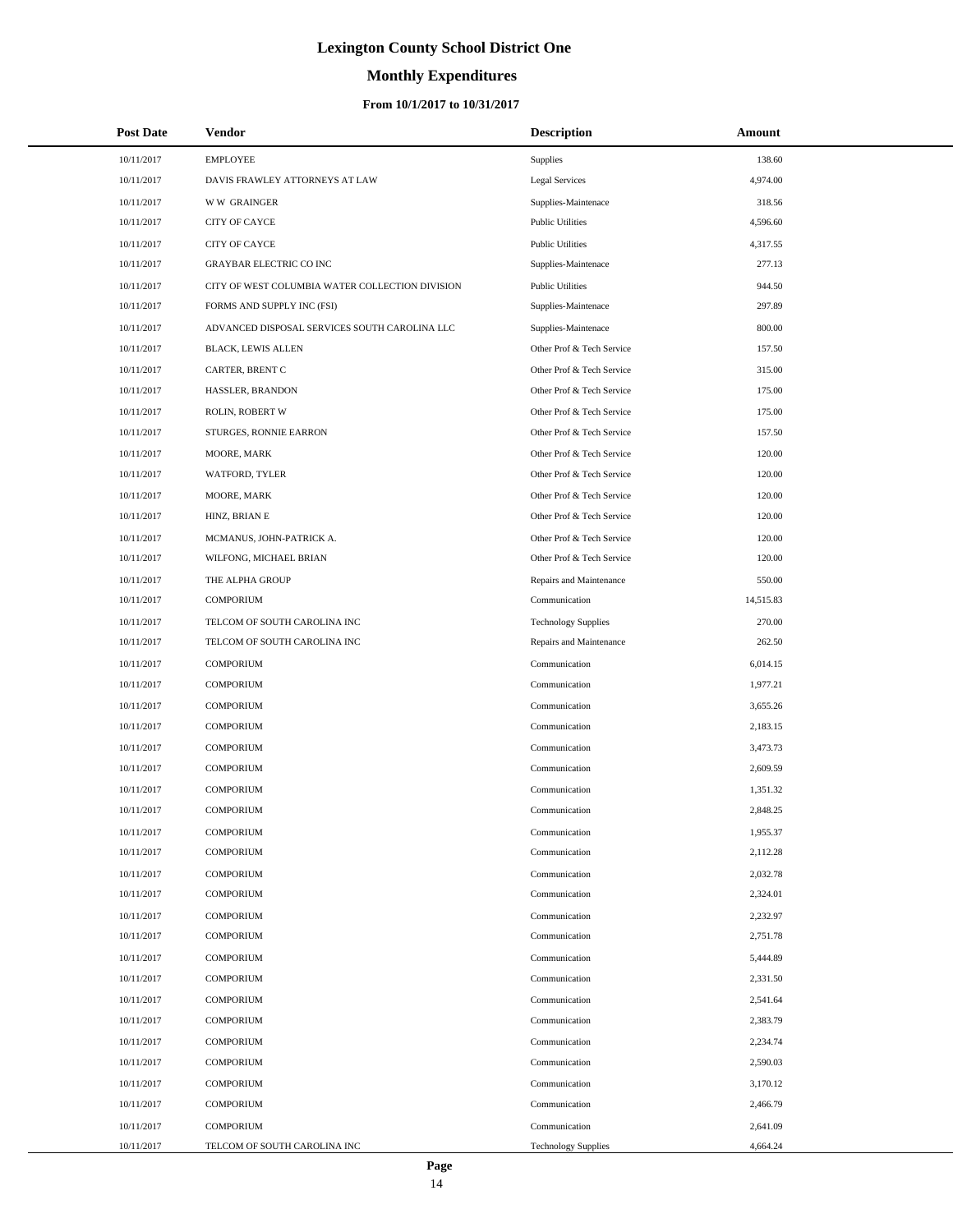# **Monthly Expenditures**

### **From 10/1/2017 to 10/31/2017**

| <b>Post Date</b> | Vendor                         | <b>Description</b>       | Amount   |
|------------------|--------------------------------|--------------------------|----------|
| 10/11/2017       | <b>COMPORIUM</b>               | Communication            | 2,604.40 |
| 10/11/2017       | COMPORIUM                      | Communication            | 1,912.06 |
| 10/11/2017       | <b>COMPORIUM</b>               | Communication            | 1,863.32 |
| 10/11/2017       | <b>COMPORIUM</b>               | Communication            | 2,286.69 |
| 10/11/2017       | <b>COMPORIUM</b>               | Communication            | 2,334.38 |
| 10/11/2017       | <b>COMPORIUM</b>               | Communication            | 2,806.89 |
| 10/11/2017       | <b>COMPORIUM</b>               | Communication            | 6,789.81 |
| 10/11/2017       | <b>COMPORIUM</b>               | Communication            | 2,880.58 |
| 10/11/2017       | CAROLINA BIOLOGICAL SUPPLY CO  | Supplies                 | 659.83   |
| 10/11/2017       | <b>DELTA EDUCATION</b>         | Supplies                 | 184.90   |
| 10/11/2017       | FREY SCIENTIFIC                | Supplies                 | 270.47   |
| 10/11/2017       | <b>EMPLOYEE</b>                | Travel                   | 125.00   |
| 10/11/2017       | US INK AND TONER INC           | Supplies                 | 117.16   |
| 10/11/2017       | <b>EMPLOYEE</b>                | Supplies                 | 275.00   |
| 10/11/2017       | <b>EMPLOYEE</b>                | Supplies                 | 275.00   |
| 10/11/2017       | <b>GS2 ENGINEERING INC</b>     | Improv Other Than Bldg   | 420.00   |
| 10/11/2017       | JENKINS HANCOCK AND SIDES      | Building                 | 1,459.05 |
| 10/11/2017       | <b>GS2 ENGINEERING INC</b>     | Improv Other Than Bldg   | 1,142.20 |
| 10/11/2017       | JENKINS HANCOCK AND SIDES      | Improv Other Than Bldg   | 3,753.50 |
| 10/11/2017       | COMPORIUM                      | Communication            | 389.95   |
| 10/11/2017       | SC DEPARTMENT OF REVENUE       | Sales Tax on Adult Meals | 2,147.36 |
| 10/11/2017       | SMARTPHONE MEDIC LLC           | Pupil Activity           | 347.00   |
| 10/11/2017       | SMARTPHONE MEDIC LLC           | Pupil Activity           | 347.00   |
| 10/11/2017       | FORMS AND SUPPLY INC (FSI)     | Pupil Activity           | 278.19   |
| 10/11/2017       | FORMS AND SUPPLY INC (FSI)     | Pupil Activity           | 151.47   |
| 10/11/2017       | FORMS AND SUPPLY INC (FSI)     | Pupil Activity           | 1,151.32 |
| 10/11/2017       | FORMS AND SUPPLY INC (FSI)     | Pupil Activity           | 1,726.98 |
| 10/11/2017       | MUSICIAN SUPPLY                | Pupil Activity           | 608.67   |
| 10/11/2017       | MOORE MEDICAL CORP             | Pupil Activity           | 1,031.93 |
| 10/11/2017       | DRENNING, DOUGLAS T            | Pupil Activity           | 118.10   |
| 10/11/2017       | COOPER, JOEL L                 | Pupil Activity           | 120.00   |
| 10/11/2017       | FRANKLIN, TIMOTHY WILLIAM      | Pupil Activity           | 120.00   |
| 10/11/2017       | GAMBLE, STEPHEN J              | Pupil Activity           | 120.00   |
| 10/11/2017       | HART, MICHAEL JOSEPH           | Pupil Activity           | 120.00   |
| 10/11/2017       | SHEALY, CANDI YVETTE           | Pupil Activity           | 120.00   |
| 10/11/2017       | <b>BURKHART, FRANK</b>         | Pupil Activity           | 129.50   |
| 10/11/2017       | LONG, JOE H                    | Pupil Activity           | 114.20   |
| 10/11/2017       | MILLER, GLENN R                | Pupil Activity           | 136.70   |
| 10/11/2017       | VORAVUDHI, CAITLIN VICTORIA    | Pupil Activity           | 105.00   |
| 10/11/2017       | BROWN, MOSES L                 | Pupil Activity           | 107.00   |
| 10/11/2017       | ALEWINE, EARL DICKSON RIDGEWAY | Pupil Activity           | 175.00   |
| 10/11/2017       | DAVIS, MATTHEW A               | Pupil Activity           | 175.00   |
| 10/11/2017       | KLINSIC, JENNIFER              | Pupil Activity           | 175.00   |
| 10/11/2017       | MCWILLIAMS, LYDIA ASHLEY       | Pupil Activity           | 297.50   |
| 10/11/2017       | MORTENSON, CAMERON             | Pupil Activity           | 175.00   |
| 10/11/2017       | PAYTON, BRIAN THOMAS           | Pupil Activity           | 175.00   |
| 10/11/2017       | SILCOX, MELISSA BARBARA        | Pupil Activity           | 175.00   |
| 10/11/2017       | TIMMERMAN, MATTHEW             | Pupil Activity           | 175.00   |

÷.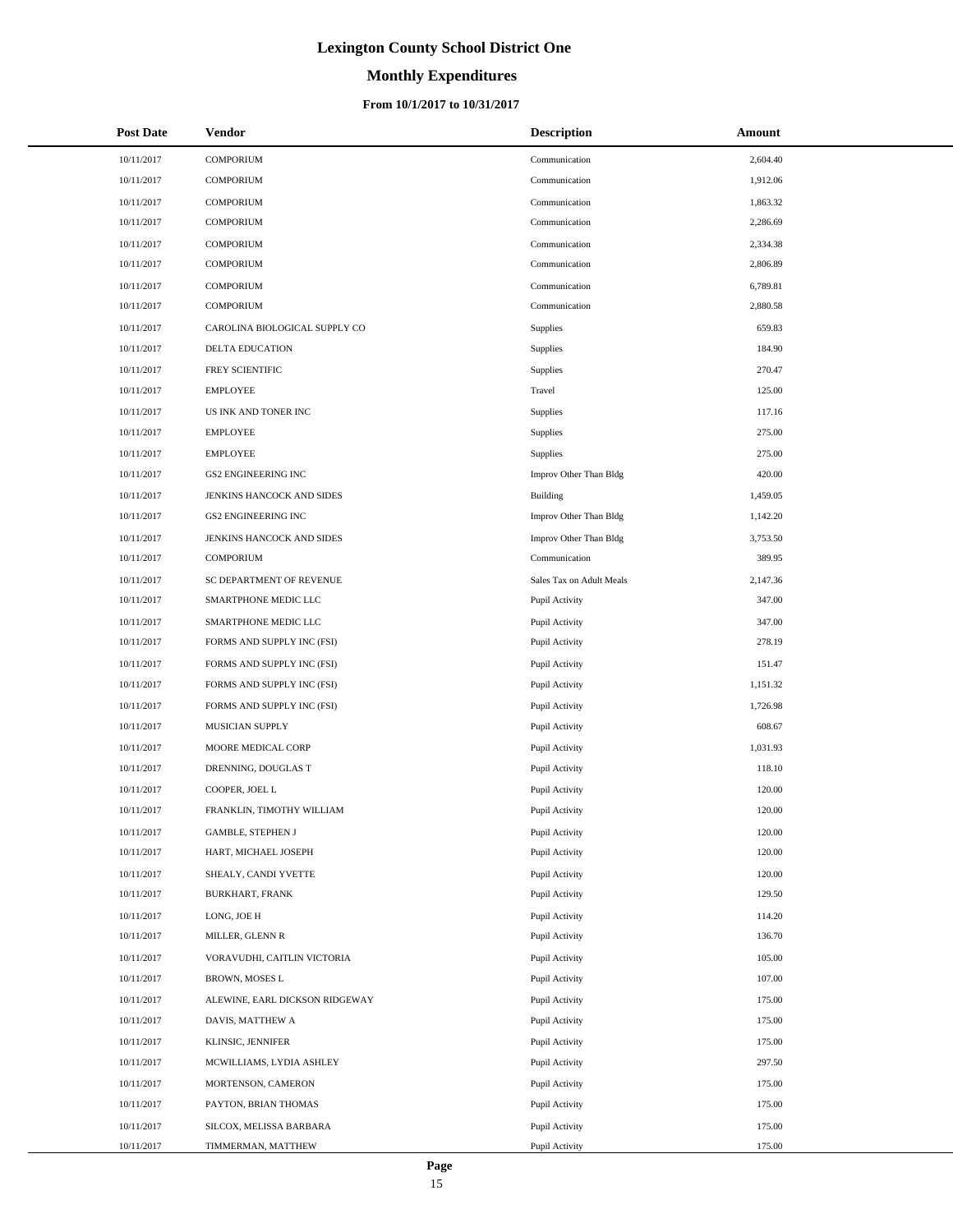# **Monthly Expenditures**

### **From 10/1/2017 to 10/31/2017**

| <b>Post Date</b> | Vendor                          | <b>Description</b>         | Amount    |
|------------------|---------------------------------|----------------------------|-----------|
| 10/11/2017       | VORAVUDHI, CAITLIN VICTORIA     | Pupil Activity             | 175.00    |
| 10/11/2017       | HEMINGWAY, GERALD D             | Pupil Activity             | 113.90    |
| 10/11/2017       | ABNEY, CHERISH MONNAY           | Pupil Activity             | 122.50    |
| 10/11/2017       | KAUFMAN, DOUGLAS A              | Pupil Activity             | 140.00    |
| 10/11/2017       | COUNTRY CLUB OF NEWBERRY        | Pupil Activity             | 500.00    |
| 10/11/2017       | COCKERILL, STEFFONIE CAROL LYNN | Pupil Activity             | 192.50    |
| 10/11/2017       | MCWILLIAMS, LYDIA ASHLEY        | Pupil Activity             | 227.50    |
| 10/11/2017       | THOMPSON, NICHOLAS REED         | Pupil Activity             | 297.50    |
| 10/12/2017       | US INK AND TONER INC            | Supplies                   | 604.33    |
| 10/12/2017       | DELL COMPUTERS                  | <b>Technology Supplies</b> | 932.47    |
| 10/12/2017       | PECKNEL MUSIC CO INC            | Repairs and Maintenance    | 375.00    |
| 10/12/2017       | DEMCO INC                       | Supplies                   | 339.85    |
| 10/12/2017       | CERTIFIED TRANSLATION SERVICES  | Other Prof & Tech Service  | 508.40    |
| 10/12/2017       | <b>EMPLOYEE</b>                 | Travel                     | 142.31    |
| 10/12/2017       | <b>EMPLOYEE</b>                 | Travel                     | 153.55    |
| 10/12/2017       | <b>EMPLOYEE</b>                 | Travel                     | 101.65    |
| 10/12/2017       | <b>EMPLOYEE</b>                 | Travel                     | 119.31    |
| 10/12/2017       | TOWN OF LEXINGTON               | <b>Public Utilities</b>    | 435.46    |
| 10/12/2017       | A Z LAWN MOWER PARTS            | Supplies-Maintenace        | 560.31    |
| 10/12/2017       | TOWN OF LEXINGTON               | <b>Public Utilities</b>    | 3,672.81  |
| 10/12/2017       | NAPA AUTO PARTS                 | Supplies-Maintenace        | 124.87    |
| 10/12/2017       | TOWN OF LEXINGTON               | <b>Public Utilities</b>    | 988.44    |
| 10/12/2017       | TRACTOR MART LLC                | Supplies-Maintenace        | 260.12    |
| 10/12/2017       | NAPA AUTO PARTS                 | Supplies-Maintenace        | 124.87    |
| 10/12/2017       | TOWN OF LEXINGTON               | <b>Public Utilities</b>    | 357.43    |
| 10/12/2017       | TOWN OF LEXINGTON               | <b>Public Utilities</b>    | 866.17    |
| 10/12/2017       | SC DEPARTMENT OF ADMINISTRATION | Repairs and Maintenance    | 346.56    |
| 10/12/2017       | TOWN OF LEXINGTON               | <b>Public Utilities</b>    | 3,729.25  |
| 10/12/2017       | TOWN OF LEXINGTON               | <b>Public Utilities</b>    | 505.50    |
| 10/12/2017       | TOWN OF LEXINGTON               | <b>Public Utilities</b>    | 591.19    |
| 10/12/2017       | TOWN OF LEXINGTON               | <b>Public Utilities</b>    | 649.82    |
| 10/12/2017       | TOWN OF LEXINGTON               | <b>Public Utilities</b>    | 214.74    |
| 10/12/2017       | TOWN OF LEXINGTON               | <b>Public Utilities</b>    | 505.50    |
| 10/12/2017       | TOWN OF LEXINGTON               | <b>Public Utilities</b>    | 1,394.20  |
| 10/12/2017       | TOWN OF LEXINGTON               | <b>Public Utilities</b>    | 1,065.37  |
| 10/12/2017       | TOWN OF LEXINGTON               | <b>Public Utilities</b>    | 2,250.81  |
| 10/12/2017       | <b>NAPA AUTO PARTS</b>          | Supplies-Maintenace        | 124.87    |
| 10/12/2017       | BESI MANUFACTURING INC          | <b>Supplies</b>            | 314.53    |
| 10/12/2017       | BLACK, LEWIS ALLEN              | Other Prof & Tech Service  | 157.50    |
| 10/12/2017       | <b>TAVCOM INC</b>               | Advertising                | 1,500.00  |
| 10/12/2017       | NAVIANCE INC DBA HOBSON INC     | Software Renewal/Agreemen  | 43,432.38 |
| 10/12/2017       | <b>EMPLOYEE</b>                 | Travel                     | 149.16    |
| 10/12/2017       | <b>EMPLOYEE</b>                 | Travel                     | 371.83    |
| 10/12/2017       | <b>EMPLOYEE</b>                 | Travel                     | 151.70    |
| 10/12/2017       | <b>EMPLOYEE</b>                 | Travel                     | 199.29    |
| 10/12/2017       | <b>EMPLOYEE</b>                 | Travel                     | 200.63    |
| 10/12/2017       | <b>EMPLOYEE</b>                 | Travel                     | 265.90    |
| 10/12/2017       | <b>EMPLOYEE</b>                 | Travel                     | 192.07    |

 $\overline{a}$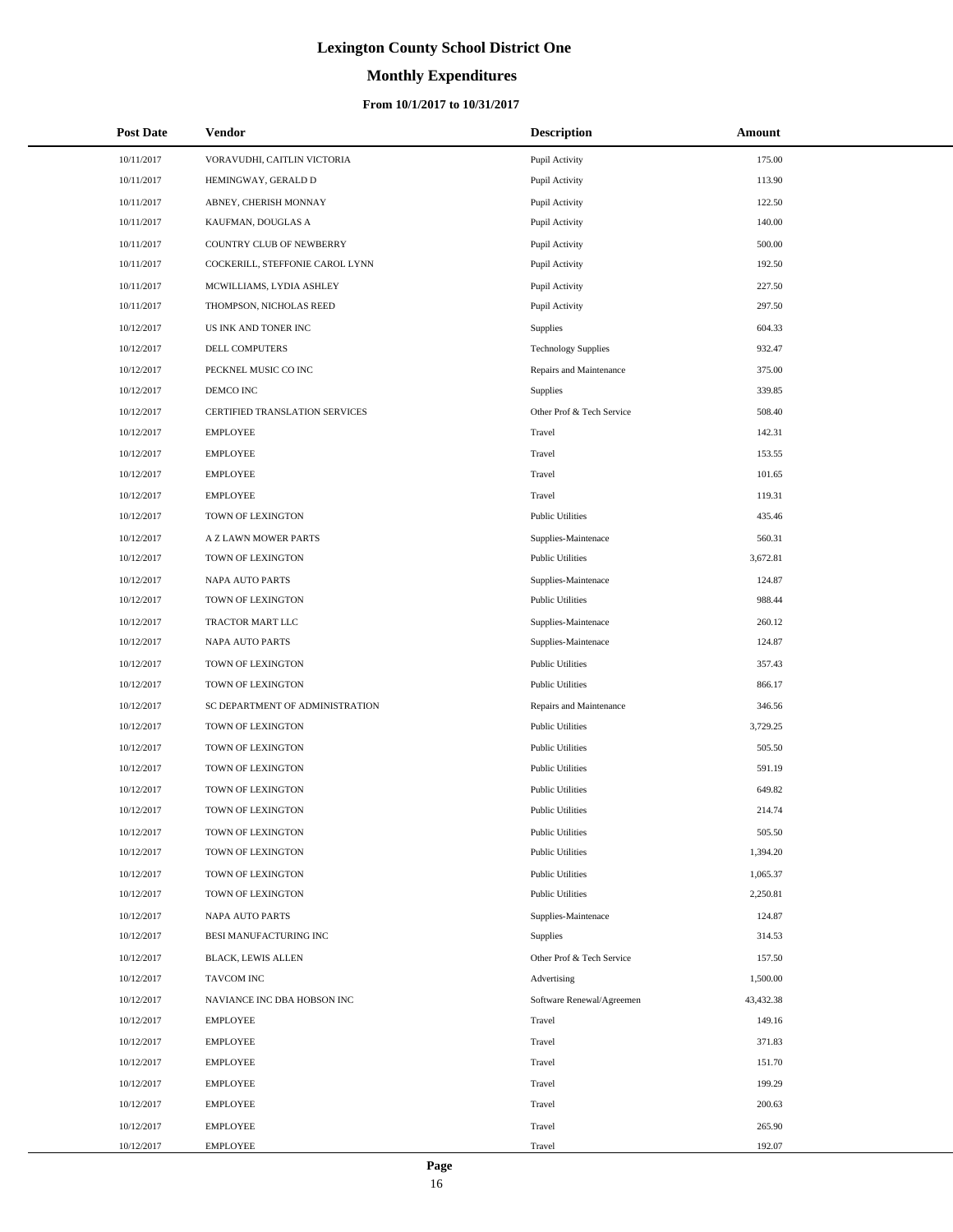# **Monthly Expenditures**

### **From 10/1/2017 to 10/31/2017**

| <b>Post Date</b> | Vendor                                        | <b>Description</b>        | Amount    |
|------------------|-----------------------------------------------|---------------------------|-----------|
| 10/12/2017       | CAROLINA BIOLOGICAL SUPPLY CO                 | <b>Supplies</b>           | 186.33    |
| 10/12/2017       | WARDS NATURAL SCIENCE EST LLC                 | <b>Supplies</b>           | 106.98    |
| 10/12/2017       | <b>EMPLOYEE</b>                               | Travel                    | 204.16    |
| 10/12/2017       | THE HOUSE OF TRADE LLC                        | <b>Supplies</b>           | 879.96    |
| 10/12/2017       | TRIUNE MARKETING CO                           | Pupil Activity            | 1,067.33  |
| 10/12/2017       | T AND T SPORTS                                | Pupil Activity            | 1,492.65  |
| 10/12/2017       | <b>HUDL</b>                                   | Pupil Activity            | 1,710.93  |
| 10/12/2017       | BODYSHOP ATHLETICS INC                        | Pupil Activity            | 912.00    |
| 10/12/2017       | T AND T SPORTS                                | Pupil Activity            | 716.63    |
| 10/13/2017       | DELL COMPUTERS                                | <b>Supplies</b>           | 163.75    |
| 10/13/2017       | GOPHER SPORT PLAY WITH A PURPOSE MOVING MINDS | <b>Supplies</b>           | 533.54    |
| 10/13/2017       | SCHOOL SPECIALTY INC                          | <b>Supplies</b>           | 1,794.79  |
| 10/13/2017       | BLICK ART MATERIALS LLC                       | <b>Supplies</b>           | 143.95    |
| 10/13/2017       | PINE PRESS OF LEXINGTON INC                   | Printing and Binding      | 697.89    |
| 10/13/2017       | ED SMITH LUMBER MILL INC                      | <b>Supplies</b>           | 225.98    |
| 10/13/2017       | MSC INDUSTRIAL SUPPLY CO                      | <b>Supplies</b>           | 708.29    |
| 10/13/2017       | ROBERT LESLIE PUBLISHING LLC                  | <b>Supplies</b>           | 18,587.66 |
| 10/13/2017       | <b>GROVE MEDICAL</b>                          | <b>Supplies</b>           | 411.01    |
| 10/13/2017       | CERTIFIED TRANSLATION SERVICES                | Other Prof & Tech Service | 410.00    |
| 10/13/2017       | <b>ON TRACK PRESS</b>                         | Other Prof & Tech Service | 12,444.44 |
| 10/13/2017       | FORMS AND SUPPLY INC (FSI)                    | <b>Supplies</b>           | 473.80    |
| 10/13/2017       | DELL COMPUTERS                                | <b>Supplies</b>           | 327.51    |
| 10/13/2017       | H L SHEALY CO                                 | Supplies-Maintenace       | 135.68    |
| 10/13/2017       | KENDALL ELEVATOR COMPANY                      | Repairs and Maintenance   | 1,320.00  |
| 10/13/2017       | OSWALD WHOLESALE LUMBER INC                   | Supplies-Maintenace       | 385.20    |
| 10/13/2017       | OSWALD WHOLESALE LUMBER INC                   | Supplies-Maintenace       | 1,829.70  |
| 10/13/2017       | H L SHEALY CO                                 | Supplies-Maintenace       | 135.67    |
| 10/13/2017       | H L SHEALY CO                                 | Supplies-Maintenace       | 135.67    |
| 10/13/2017       | DADE PAPER AND BAG CO                         | Supplies-Maintenace       | 425.77    |
| 10/13/2017       | WINSUPPLY OF LEXINGTON INC                    | Supplies-Maintenace       | 356.68    |
| 10/13/2017       | H L SHEALY CO                                 | Supplies-Maintenace       | 135.68    |
| 10/13/2017       | KENDALL ELEVATOR COMPANY                      | Repairs and Maintenance   | 750.00    |
| 10/13/2017       | H L SHEALY CO                                 | Supplies-Maintenace       | 135.67    |
| 10/13/2017       | H L SHEALY CO                                 | Supplies-Maintenace       | 135.68    |
| 10/13/2017       | H L SHEALY CO                                 | Supplies-Maintenace       | 135.68    |
| 10/13/2017       | H L SHEALY CO                                 | Supplies-Maintenace       | 135.67    |
| 10/13/2017       | DADE PAPER AND BAG CO                         | Supplies-Maintenace       | 367.22    |
| 10/13/2017       | DADE PAPER AND BAG CO                         | Supplies-Maintenace       | 256.80    |
| 10/13/2017       | DADE PAPER AND BAG CO                         | Supplies-Maintenace       | 308.16    |
| 10/13/2017       | DADE PAPER AND BAG CO                         | Supplies-Maintenace       | 918.06    |
| 10/13/2017       | LESESNE INDUSTRIES INC                        | Other Objects             | 172.70    |
| 10/13/2017       | DIGITAL OFFICE SOLUTIONS INC                  | Repairs and Maintenance   | 661.86    |
| 10/13/2017       | DIGITAL OFFICE SOLUTIONS INC                  | Repairs and Maintenance   | 1,067.26  |
| 10/13/2017       | DIGITAL OFFICE SOLUTIONS INC                  | Repairs and Maintenance   | 466.64    |
| 10/13/2017       | DIGITAL OFFICE SOLUTIONS INC                  | Repairs and Maintenance   | 586.23    |
| 10/13/2017       | DIGITAL OFFICE SOLUTIONS INC                  | Repairs and Maintenance   | 679.09    |
| 10/13/2017       | DIGITAL OFFICE SOLUTIONS INC                  | Repairs and Maintenance   | 754.69    |
| 10/13/2017       | DIGITAL OFFICE SOLUTIONS INC                  | Repairs and Maintenance   | 162.34    |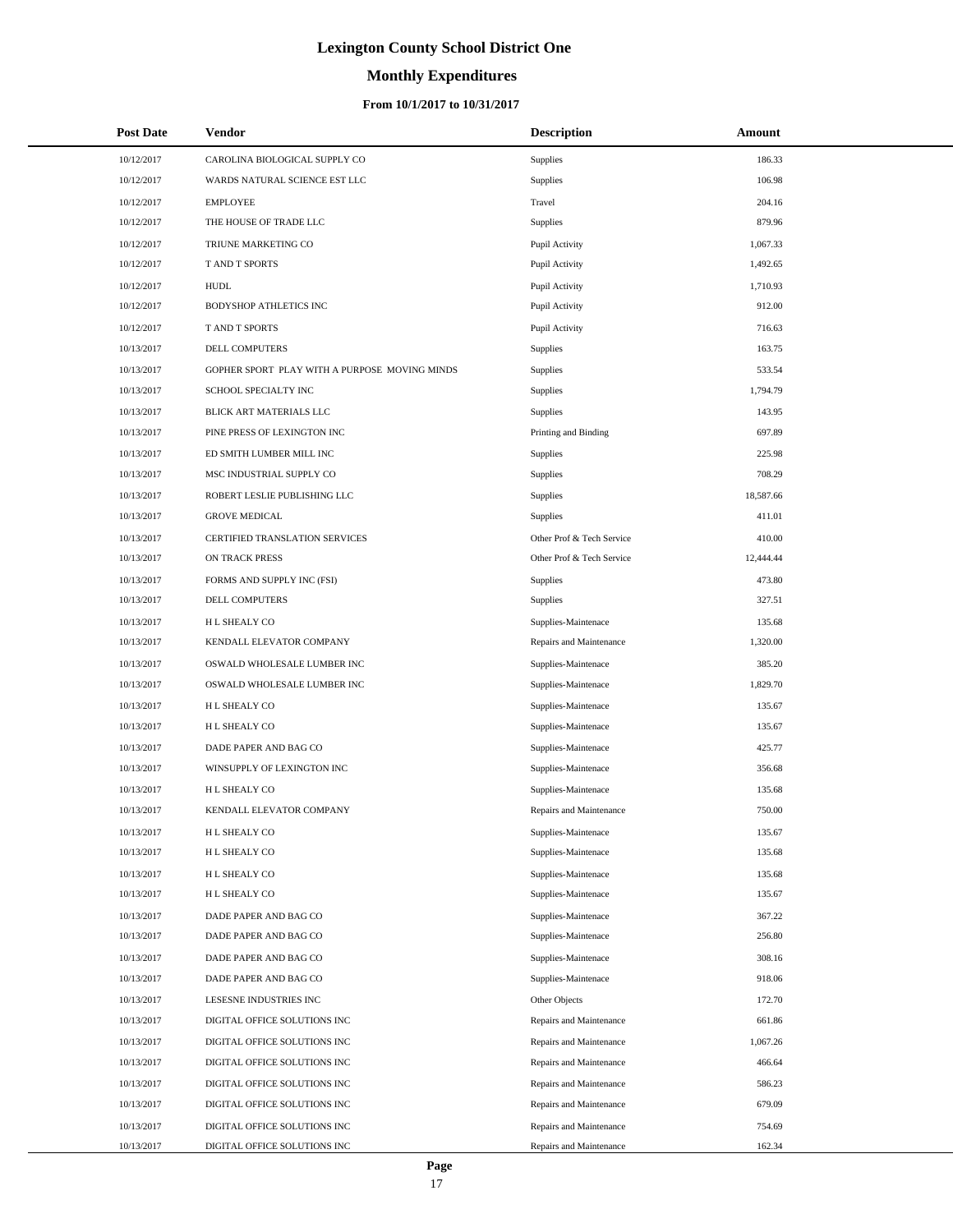# **Monthly Expenditures**

### **From 10/1/2017 to 10/31/2017**

| <b>Post Date</b> | Vendor                        | <b>Description</b>             | Amount    |
|------------------|-------------------------------|--------------------------------|-----------|
| 10/13/2017       | DIGITAL OFFICE SOLUTIONS INC  | Repairs and Maintenance        | 749.39    |
| 10/13/2017       | DIGITAL OFFICE SOLUTIONS INC  | Repairs and Maintenance        | 467.61    |
| 10/13/2017       | DIGITAL OFFICE SOLUTIONS INC  | Repairs and Maintenance        | 1,001.51  |
| 10/13/2017       | DIGITAL OFFICE SOLUTIONS INC  | Repairs and Maintenance        | 457.57    |
| 10/13/2017       | DIGITAL OFFICE SOLUTIONS INC  | Repairs and Maintenance        | 379.13    |
| 10/13/2017       | DIGITAL OFFICE SOLUTIONS INC  | Repairs and Maintenance        | 1,655.08  |
| 10/13/2017       | DIGITAL OFFICE SOLUTIONS INC  | Repairs and Maintenance        | 721.98    |
| 10/13/2017       | DIGITAL OFFICE SOLUTIONS INC  | Repairs and Maintenance        | 606.56    |
| 10/13/2017       | DIGITAL OFFICE SOLUTIONS INC  | Repairs and Maintenance        | 606.49    |
| 10/13/2017       | DIGITAL OFFICE SOLUTIONS INC  | Repairs and Maintenance        | 1,282.73  |
| 10/13/2017       | DIGITAL OFFICE SOLUTIONS INC  | Repairs and Maintenance        | 927.11    |
| 10/13/2017       | DIGITAL OFFICE SOLUTIONS INC  | Repairs and Maintenance        | 752.21    |
| 10/13/2017       | DIGITAL OFFICE SOLUTIONS INC  | Repairs and Maintenance        | 817.41    |
| 10/13/2017       | DIGITAL OFFICE SOLUTIONS INC  | Repairs and Maintenance        | 988.09    |
| 10/13/2017       | DIGITAL OFFICE SOLUTIONS INC  | Repairs and Maintenance        | 429.31    |
| 10/13/2017       | <b>CAMCOR</b>                 | <b>Technology Supplies</b>     | 344.96    |
| 10/13/2017       | DIGITAL OFFICE SOLUTIONS INC  | Repairs and Maintenance        | 763.26    |
| 10/13/2017       | DIGITAL OFFICE SOLUTIONS INC  | Repairs and Maintenance        | 1,278.74  |
| 10/13/2017       | NUIDEA SCHOOL SUPPLY CO       | Supplies                       | 1,243.52  |
| 10/13/2017       | GIRLS ON THE RUN OF COLUMBIA  | Other Prof & Tech Service      | 1,640.01  |
| 10/13/2017       | HARMONY EDUCATION CENTER NSRF | Inst Prog Improvement          | 4,444.00  |
| 10/13/2017       | NUIDEA SCHOOL SUPPLY CO       | <b>Supplies</b>                | 1,096.76  |
| 10/13/2017       | CAROLINA BIOLOGICAL SUPPLY CO | Supplies                       | 994.09    |
| 10/13/2017       | <b>NCS PEARSON</b>            | Software Renewal/Agreemen      | 5,237.65  |
| 10/13/2017       | STETSON AND ASSOCIATES        | Inst Prog Improvement          | 8,766.03  |
| 10/13/2017       | NUIDEA SCHOOL SUPPLY CO       | <b>Supplies</b>                | 508.79    |
| 10/13/2017       | CHINA CONSTRUCTION AMER OF SC | <b>Building</b>                | 55,240.78 |
| 10/13/2017       | NUIDEA SCHOOL SUPPLY CO       | Supplies                       | 325.20    |
| 10/13/2017       | AAR OF NORTH CAROLINA INC     | <b>Building</b>                | 96,509.21 |
| 10/13/2017       | NUIDEA SCHOOL SUPPLY CO       | Supplies                       | 478.03    |
| 10/13/2017       | BLICK ART MATERIALS LLC       | Pupil Activity                 | 271.84    |
| 10/13/2017       | WHITE KNOLL MIDDLE SCHOOL     | Pupil Act-Fee/Collection Refnd | 105.00    |
| 10/13/2017       | APPLE INC                     | Pupil Activity                 | 211.86    |
| 10/13/2017       | COACHCOMM LLC                 | Pupil Activity                 | 171.40    |
| 10/13/2017       | A C FLORA HIGH SCHOOL         | Pupil Activity                 | 225.00    |
| 10/13/2017       | WEST FLORENCE HIGH SCHOOL     | Pupil Activity                 | 125.00    |
| 10/13/2017       | <b>BURKE HIGH SCHOOL</b>      | Pupil Activity                 | 250.00    |
| 10/13/2017       | AIKEN CO UMPIRES ASSOC        | Pupil Activity                 | 200.00    |
| 10/13/2017       | LUGOFF ELGIN HIGH SCHOOL      | Pupil Activity                 | 225.00    |
| 10/13/2017       | <b>SCHOOLOGY INC</b>          | Inst Prog Improvement          | 3,500.00  |
| 10/16/2017       | DELL COMPUTERS                | Supplies                       | 131.34    |
| 10/16/2017       | DELL COMPUTERS                | Supplies                       | 540.21    |
| 10/16/2017       | NATIONAL PAIDEIA CENTER       | <b>Instructional Services</b>  | 2,500.00  |
| 10/16/2017       | FORMS AND SUPPLY INC (FSI)    | Supplies                       | 1,439.15  |
| 10/16/2017       | US INK AND TONER INC          | Supplies                       | 2,302.54  |
| 10/16/2017       | APPLE INC                     | <b>Technology Supplies</b>     | 797.15    |
| 10/16/2017       | DELL COMPUTERS                | Supplies                       | 144.05    |
| 10/16/2017       | US INK AND TONER INC          | Supplies                       | 1,743.87  |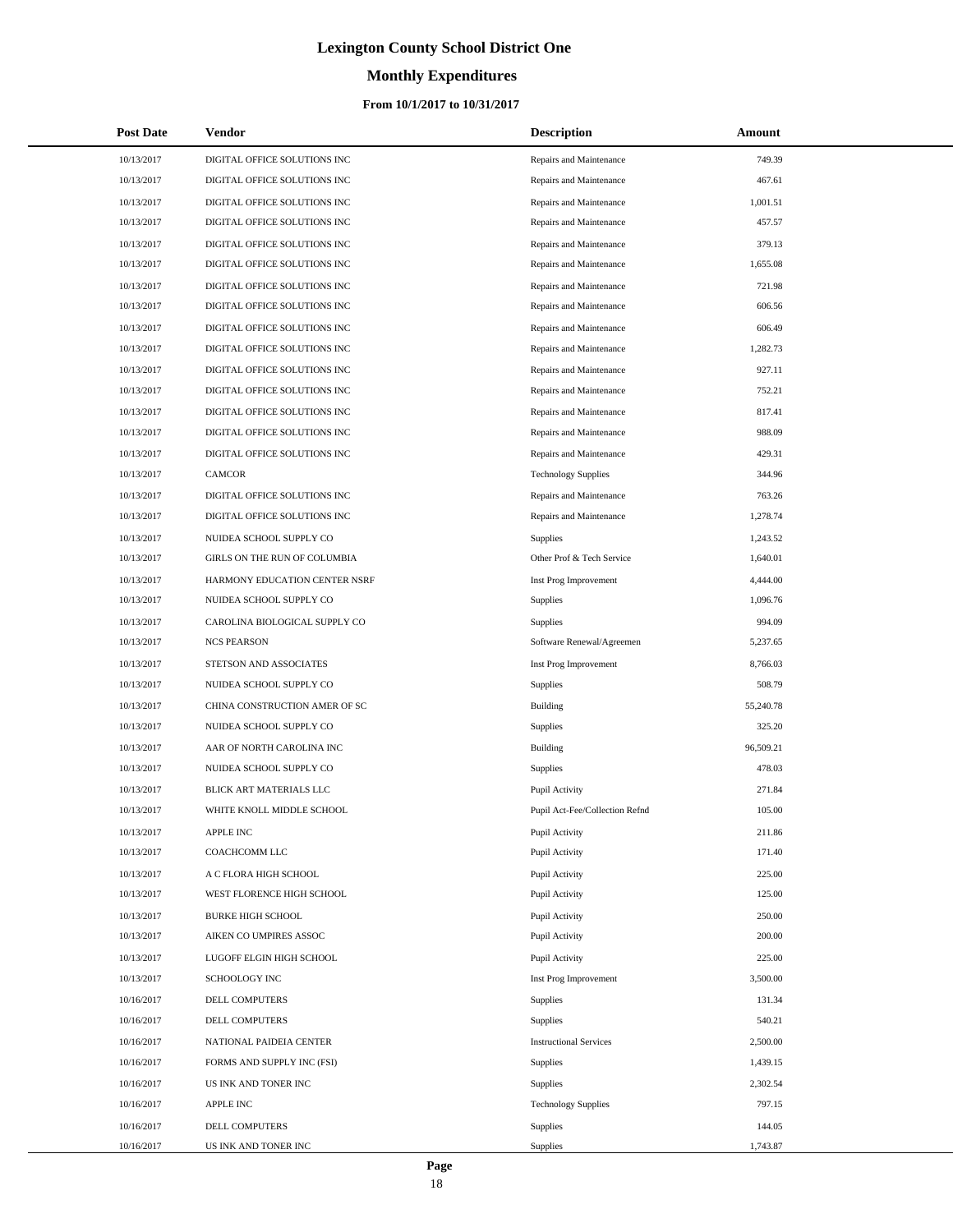# **Monthly Expenditures**

### **From 10/1/2017 to 10/31/2017**

| <b>Post Date</b> | Vendor                                            | <b>Description</b>         | Amount   |  |
|------------------|---------------------------------------------------|----------------------------|----------|--|
| 10/16/2017       | MUSICIAN SUPPLY                                   | Repairs and Maintenance    | 129.00   |  |
| 10/16/2017       | US INK AND TONER INC                              | Supplies                   | 850.12   |  |
| 10/16/2017       | FORMS AND SUPPLY INC (FSI)                        | Supplies                   | 183.61   |  |
| 10/16/2017       | SCHOOL SPECIALTY INC                              | Supplies                   | 375.12   |  |
| 10/16/2017       | MUSICIAN SUPPLY                                   | Repairs and Maintenance    | 150.00   |  |
| 10/16/2017       | BLICK ART MATERIALS LLC                           | <b>Supplies</b>            | 138.53   |  |
| 10/16/2017       | FORMS AND SUPPLY INC (FSI)                        | Supplies                   | 2,158.73 |  |
| 10/16/2017       | <b>GATTIS PRO AUDIO</b>                           | Supplies                   | 897.73   |  |
| 10/16/2017       | SCHOOL SPECIALTY INC                              | <b>Supplies</b>            | 1,085.21 |  |
| 10/16/2017       | <b>APPLE INC</b>                                  | <b>Technology Supplies</b> | 1,999.80 |  |
| 10/16/2017       | MBH OF ELGIN LLC DBA PINE GROVE YOUTH ACADEMY     | Tuition                    | 2,293.94 |  |
| 10/16/2017       | SC DEPARTMENT OF REVENUE (SALES TAX RETURN)       | Supplies                   | $-1.75$  |  |
| 10/16/2017       | SCHOOL NURSE SUPPLY INC                           | Supplies                   | 165.00   |  |
| 10/16/2017       | SCHOOL NURSE SUPPLY INC                           | Supplies                   | 101.65   |  |
| 10/16/2017       | <b>CERTIFIED TRANSLATION SERVICES</b>             | Other Prof & Tech Service  | 621.62   |  |
| 10/16/2017       | MOTA INDUSTRIAL SERVICES INC                      | Repairs and Maintenance    | 552.50   |  |
| 10/16/2017       | COUNTY OF LEXINGTON                               | Other Property Services    | 2,286.16 |  |
| 10/16/2017       | DELL COMPUTERS                                    | Supplies-Maintenace        | 816.66   |  |
| 10/16/2017       | HAVIRD OIL CO                                     | Supplies-Maintenace        | 536.38   |  |
| 10/16/2017       | SMITH AND JONES JANITORIAL SUPPLIES AND EQUIP INC | Supplies-Maintenace        | 310.30   |  |
| 10/16/2017       | SOUTHEASTERN PAPER                                | Supplies-Maintenace        | 267.07   |  |
| 10/16/2017       | <b>CARTS PLUS</b>                                 | Supplies-Maintenace        | 706.20   |  |
| 10/16/2017       | PIONEER MANUFACTURING CO                          | Supplies-Maintenace        | 409.28   |  |
| 10/16/2017       | H L SHEALY CO                                     | Supplies-Maintenace        | 135.68   |  |
| 10/16/2017       | SMITH AND JONES JANITORIAL SUPPLIES AND EQUIP INC | Supplies-Maintenace        | 120.70   |  |
| 10/16/2017       | PIONEER MANUFACTURING CO                          | Supplies-Maintenace        | 409.27   |  |
| 10/16/2017       | SECURITAS ELECTRONIC SECURITY INC                 | Repairs and Maintenance    | 397.56   |  |
| 10/16/2017       | H L SHEALY CO                                     | Supplies-Maintenace        | 135.68   |  |
| 10/16/2017       | L R HOOK TIRE CO INC                              | Supplies-Maintenace        | 342.38   |  |
| 10/16/2017       | PIONEER MANUFACTURING CO                          | Supplies-Maintenace        | 385.20   |  |
| 10/16/2017       | <b>WW GRAINGER</b>                                | Supplies-Maintenace        | 585.23   |  |
| 10/16/2017       | SIMPLEXGRINNELL                                   | Repairs and Maintenance    | 385.00   |  |
| 10/16/2017       | SCHOOL SPECIALTY INC                              | Supplies-Maintenace        | 302.60   |  |
| 10/16/2017       | H L SHEALY CO                                     | Supplies-Maintenace        | 135.67   |  |
| 10/16/2017       | SMITH AND JONES JANITORIAL SUPPLIES AND EQUIP INC | Supplies-Maintenace        | 432.28   |  |
| 10/16/2017       | PIONEER MANUFACTURING CO                          | Supplies-Maintenace        | 409.27   |  |
| 10/16/2017       | H L SHEALY CO                                     | Supplies-Maintenace        | 135.67   |  |
| 10/16/2017       | SIMPLEXGRINNELL                                   | Repairs and Maintenance    | 400.00   |  |
| 10/16/2017       | H L SHEALY CO                                     | Supplies-Maintenace        | 135.68   |  |
| 10/16/2017       | SMITH AND JONES JANITORIAL SUPPLIES AND EQUIP INC | Supplies-Maintenace        | 148.43   |  |
| 10/16/2017       | SOUTHEASTERN PAPER                                | Supplies-Maintenace        | 267.07   |  |
| 10/16/2017       | <b>SUPPLY WORKS</b>                               | Supplies-Maintenace        | 480.97   |  |
| 10/16/2017       | H L SHEALY CO                                     | Supplies-Maintenace        | 135.67   |  |
| 10/16/2017       | L R HOOK TIRE CO INC                              | Supplies-Maintenace        | 346.57   |  |
| 10/16/2017       | H L SHEALY CO                                     | Supplies-Maintenace        | 135.67   |  |
| 10/16/2017       | SIMPLEXGRINNELL                                   | Repairs and Maintenance    | 400.00   |  |
| 10/16/2017       | H L SHEALY CO                                     | Supplies-Maintenace        | 135.68   |  |
| 10/16/2017       | SMITH AND JONES JANITORIAL SUPPLIES AND EQUIP INC | Supplies-Maintenace        | 115.56   |  |

 $\overline{a}$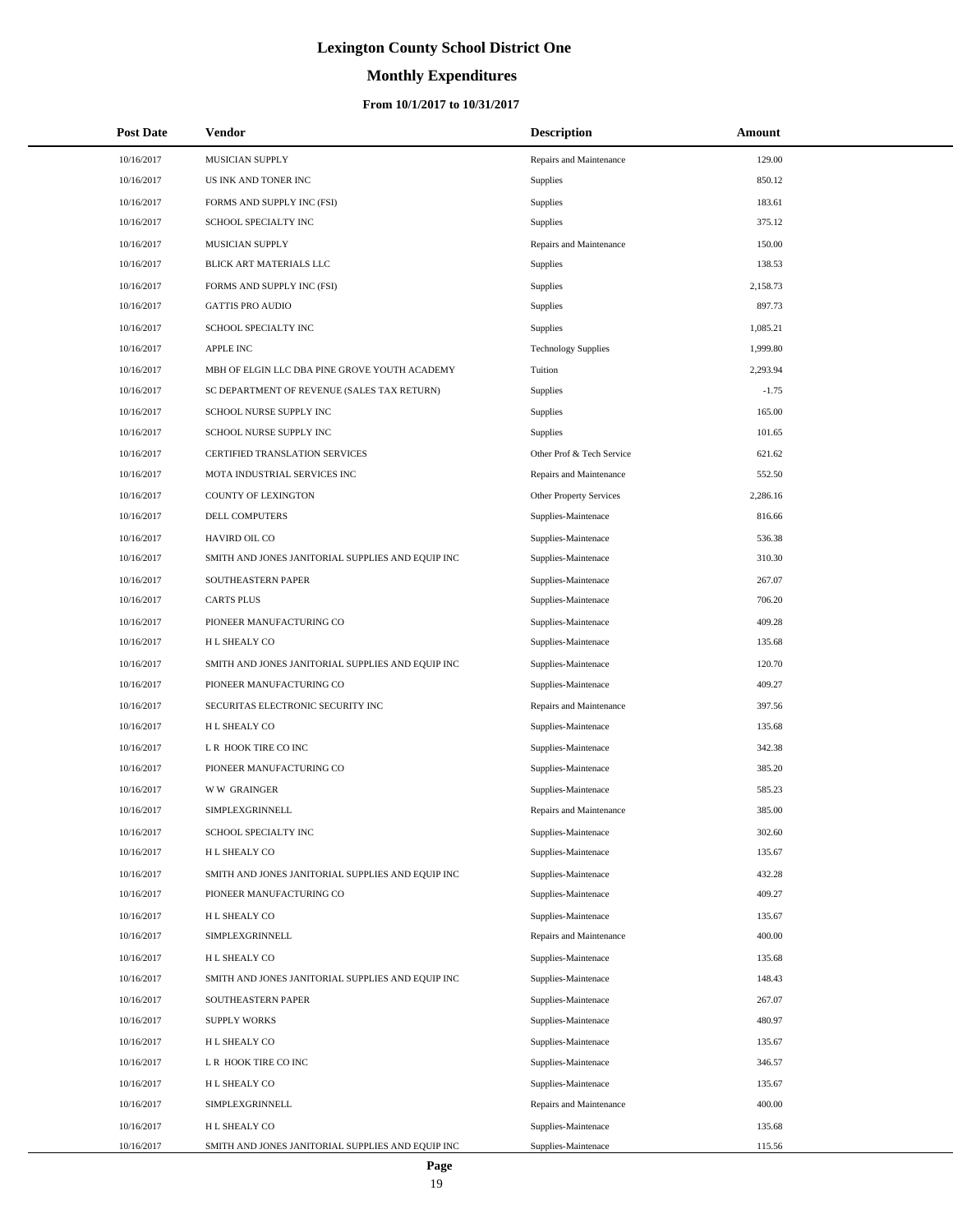# **Monthly Expenditures**

| <b>Post Date</b> | Vendor                                            | <b>Description</b>         | Amount    |
|------------------|---------------------------------------------------|----------------------------|-----------|
| 10/16/2017       | <b>GRAYBAR ELECTRIC CO INC</b>                    | Supplies-Maintenace        | 636.65    |
| 10/16/2017       | <b>GRAYBAR ELECTRIC CO INC</b>                    | Supplies-Maintenace        | 636.65    |
| 10/16/2017       | SMITH AND JONES JANITORIAL SUPPLIES AND EQUIP INC | Supplies-Maintenace        | 380.92    |
| 10/16/2017       | SMITH AND JONES JANITORIAL SUPPLIES AND EQUIP INC | Supplies-Maintenace        | 385.20    |
| 10/16/2017       | <b>SUPPLY WORKS</b>                               | Supplies-Maintenace        | 404.73    |
| 10/16/2017       | L R HOOK TIRE CO INC                              | Supplies-Maintenace        | 344.47    |
| 10/16/2017       | SMITH AND JONES JANITORIAL SUPPLIES AND EQUIP INC | Supplies-Maintenace        | 494.34    |
| 10/16/2017       | <b>SUPPLY WORKS</b>                               | Supplies-Maintenace        | 809.46    |
| 10/16/2017       | PIONEER MANUFACTURING CO                          | Supplies-Maintenace        | 409.28    |
| 10/16/2017       | <b>SUPPLY WORKS</b>                               | Supplies-Maintenace        | 404.73    |
| 10/16/2017       | <b>COMPORIUM</b>                                  | Communication              | 13,313.97 |
| 10/16/2017       | <b>APPLE INC</b>                                  | Supplies                   | 7,115.50  |
| 10/16/2017       | MONOPRICE.COM                                     | Supplies                   | 705.19    |
| 10/16/2017       | <b>COMPORIUM</b>                                  | Communication              | 6,081.78  |
| 10/16/2017       | DIGITAL OFFICE SOLUTIONS INC                      | Repairs and Maintenance    | 507.39    |
| 10/16/2017       | <b>COMPORIUM</b>                                  | Communication              | 2,030.08  |
| 10/16/2017       | DIGITAL OFFICE SOLUTIONS INC                      | Repairs and Maintenance    | 692.47    |
| 10/16/2017       | <b>COMPORIUM</b>                                  | Communication              | 3,840.35  |
| 10/16/2017       | <b>COMPORIUM</b>                                  | Communication              | 2,233.56  |
| 10/16/2017       | <b>COMPORIUM</b>                                  | Communication              | 3.326.84  |
| 10/16/2017       | DIGITAL OFFICE SOLUTIONS INC                      | Repairs and Maintenance    | 122.16    |
| 10/16/2017       | <b>COMPORIUM</b>                                  | Communication              | 2,578.33  |
| 10/16/2017       | <b>COMPORIUM</b>                                  | Communication              | 1,183.58  |
| 10/16/2017       | DATA NETWORK SOLUTIONS                            | <b>Technology Supplies</b> | 927.75    |
| 10/16/2017       | DIGITAL OFFICE SOLUTIONS INC                      | Repairs and Maintenance    | 150.17    |
| 10/16/2017       | <b>COMPORIUM</b>                                  | Communication              | 2,931.91  |
| 10/16/2017       | DIGITAL OFFICE SOLUTIONS INC                      | Repairs and Maintenance    | 174.39    |
| 10/16/2017       | <b>COMPORIUM</b>                                  | Communication              | 2,038.48  |
| 10/16/2017       | DIGITAL OFFICE SOLUTIONS INC                      | Repairs and Maintenance    | 599.04    |
| 10/16/2017       | <b>COMPORIUM</b>                                  | Communication              | 2,240.60  |
| 10/16/2017       | DIGITAL OFFICE SOLUTIONS INC                      | Repairs and Maintenance    | 476.89    |
| 10/16/2017       | <b>COMPORIUM</b>                                  | Communication              | 2,031.62  |
| 10/16/2017       | <b>COMPORIUM</b>                                  | Communication              | 2,335.94  |
| 10/16/2017       | <b>COMPORIUM</b>                                  | Communication              | 2,231.42  |
| 10/16/2017       | <b>COMPORIUM</b>                                  | Communication              | 2,965.16  |
| 10/16/2017       | <b>COMPORIUM</b>                                  | Communication              | 5,425.99  |
| 10/16/2017       | <b>COMPORIUM</b>                                  | Communication              | 2,329.18  |
| 10/16/2017       | DIGITAL OFFICE SOLUTIONS INC                      | Repairs and Maintenance    | 847.34    |
| 10/16/2017       | <b>COMPORIUM</b>                                  | Communication              | 2,251.18  |
| 10/16/2017       | DIGITAL OFFICE SOLUTIONS INC                      | Repairs and Maintenance    | 949.52    |
| 10/16/2017       | <b>COMPORIUM</b>                                  | Communication              | 2,382.56  |
| 10/16/2017       | DIGITAL OFFICE SOLUTIONS INC                      | Repairs and Maintenance    | 484.25    |
| 10/16/2017       | <b>COMPORIUM</b>                                  | Communication              | 2,126.11  |
| 10/16/2017       | <b>COMPORIUM</b>                                  | Communication              | 2,533.55  |
| 10/16/2017       | <b>COMPORIUM</b>                                  | Communication              | 3,385.61  |
| 10/16/2017       | DIGITAL OFFICE SOLUTIONS INC                      | Repairs and Maintenance    | 1,874.72  |
| 10/16/2017       | <b>COMPORIUM</b>                                  | Communication              | 2,465.18  |
| 10/16/2017       | DIGITAL OFFICE SOLUTIONS INC                      | Repairs and Maintenance    | 562.72    |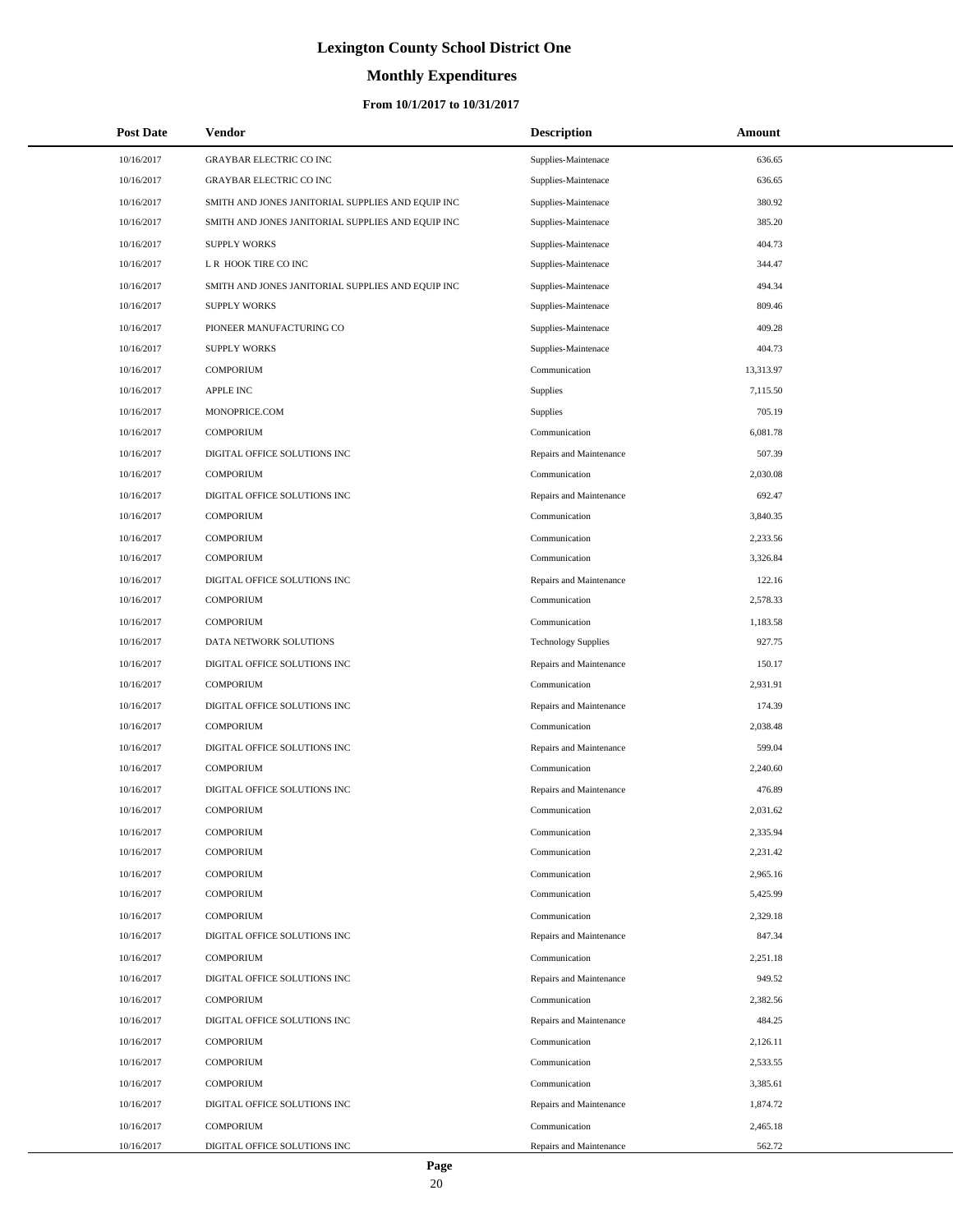# **Monthly Expenditures**

| <b>Post Date</b> | Vendor                                      | <b>Description</b>         | Amount   |
|------------------|---------------------------------------------|----------------------------|----------|
| 10/16/2017       | <b>COMPORIUM</b>                            | Communication              | 2,500.99 |
| 10/16/2017       | DIGITAL OFFICE SOLUTIONS INC                | Repairs and Maintenance    | 691.15   |
| 10/16/2017       | <b>COMPORIUM</b>                            | Communication              | 2,335.73 |
| 10/16/2017       | <b>COMPORIUM</b>                            | Communication              | 1,913.08 |
| 10/16/2017       | <b>COMPORIUM</b>                            | Communication              | 1,862.19 |
| 10/16/2017       | <b>COMPORIUM</b>                            | Communication              | 2,066.83 |
| 10/16/2017       | <b>COMPORIUM</b>                            | Communication              | 2,333.56 |
| 10/16/2017       | DIGITAL OFFICE SOLUTIONS INC                | Repairs and Maintenance    | 581.11   |
| 10/16/2017       | <b>COMPORIUM</b>                            | Communication              | 3,018.96 |
| 10/16/2017       | DIGITAL OFFICE SOLUTIONS INC                | Repairs and Maintenance    | 1,087.99 |
| 10/16/2017       | <b>COMPORIUM</b>                            | Communication              | 6,811.90 |
| 10/16/2017       | DIGITAL OFFICE SOLUTIONS INC                | Repairs and Maintenance    | 488.74   |
| 10/16/2017       | <b>COMPORIUM</b>                            | Communication              | 3,226.29 |
| 10/16/2017       | <b>APPLE INC</b>                            | Software Renewal/Agreemen  | 1,397.20 |
| 10/16/2017       | SCHOOL SPECIALTY INC                        | Supplies                   | 133.54   |
| 10/16/2017       | <b>INSECT LORE</b>                          | Supplies                   | 124.75   |
| 10/16/2017       | CEV MULTIMEDIA LTD                          | Software Renewal/Agreemen  | 5,150.00 |
| 10/16/2017       | SC DEPARTMENT OF REVENUE (SALES TAX RETURN) | Software Renewal/Agreemen  | 325.50   |
| 10/16/2017       | CAMBRIDGE UNIVERSITY PRESS                  | Supplies                   | 1,096.00 |
| 10/16/2017       | <b>HEINEMANN</b>                            | Supplies                   | 375.00   |
| 10/16/2017       | NUIDEA SCHOOL SUPPLY CO                     | Supplies                   | 2,195.64 |
| 10/16/2017       | <b>APPLE INC</b>                            | <b>Technology Supplies</b> | 7,977.92 |
| 10/16/2017       | <b>GS2 ENGINEERING INC</b>                  | Improv Other Than Bldg     | 2,565.10 |
| 10/16/2017       | HERSHEYS ICE CREAM                          | Food                       | 133.92   |
| 10/16/2017       | HERSHEYS ICE CREAM                          | Food                       | 108.00   |
| 10/16/2017       | HERSHEYS ICE CREAM                          | Food                       | 243.60   |
| 10/16/2017       | HERSHEYS ICE CREAM                          | Food                       | 144.00   |
| 10/16/2017       | HERSHEYS ICE CREAM                          | Food                       | 351.60   |
| 10/16/2017       | HERSHEYS ICE CREAM                          | Food                       | 111.60   |
| 10/16/2017       | HERSHEYS ICE CREAM                          | Food                       | 120.00   |
| 10/16/2017       | HERSHEYS ICE CREAM                          | Food                       | 301.92   |
| 10/16/2017       | HERSHEYS ICE CREAM                          | Food                       | 418.56   |
| 10/16/2017       | HERSHEYS ICE CREAM                          | Food                       | 299.52   |
| 10/16/2017       | HERSHEYS ICE CREAM                          | Food                       | 1,643.28 |
| 10/16/2017       | R L BRYAN CO TEXTBOOK DEPOSITORY            | Pupil Activity             | 4,360.00 |
| 10/16/2017       | DELL COMPUTERS                              | Pupil Activity             | 1,912.11 |
| 10/16/2017       | US INK AND TONER INC                        | Pupil Activity             | 357.81   |
| 10/16/2017       | APPLE INC                                   | Pupil Activity             | 639.86   |
| 10/16/2017       | US INK AND TONER INC                        | Pupil Activity             | 1,269.12 |
| 10/16/2017       | SCHOOL SPECIALTY INC                        | Pupil Activity             | 184.90   |
| 10/16/2017       | SC DEPARTMENT OF REVENUE (SALES TAX RETURN) | Pupil Activity             | 445.20   |
| 10/16/2017       | TURNITIN LLC                                | Pupil Activity             | 7,055.00 |
| 10/16/2017       | SARGENT WELCH LLC A VWR CO                  | Pupil Activity             | 334.89   |
| 10/16/2017       | FORMS AND SUPPLY INC (FSI)                  | Pupil Activity             | 149.46   |
| 10/16/2017       | <b>CLASS GUITAR RESOURCES</b>               | Pupil Activity             | 1,595.00 |
| 10/16/2017       | SC DEPARTMENT OF REVENUE (SALES TAX RETURN) | Pupil Activity             | 111.65   |
| 10/16/2017       | DELL COMPUTERS                              | Pupil Activity             | 120.75   |
| 10/16/2017       | COOPER, JOEL L                              | Pupil Activity             | 120.00   |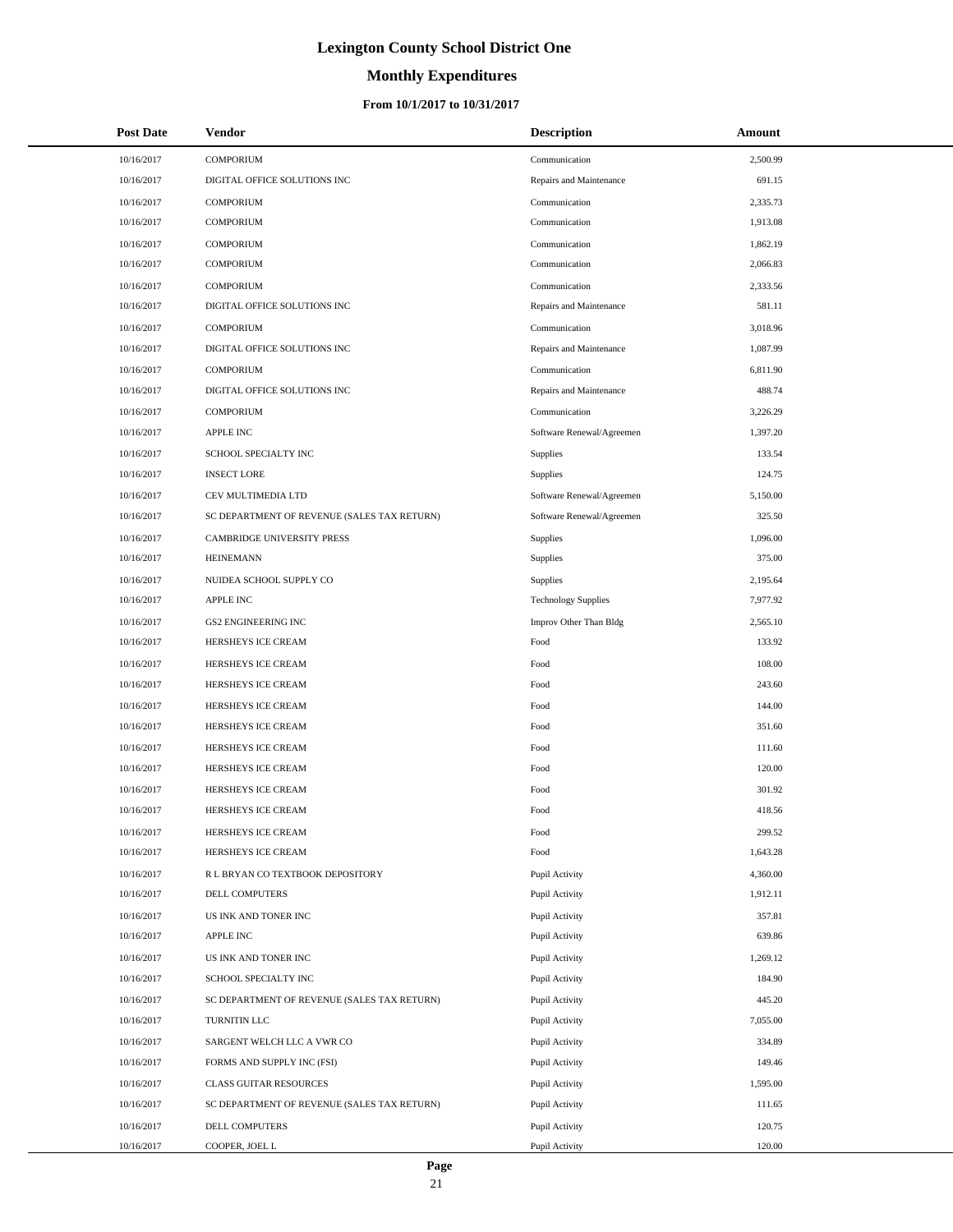# **Monthly Expenditures**

| <b>Post Date</b> | Vendor                     | <b>Description</b> | <b>Amount</b> |
|------------------|----------------------------|--------------------|---------------|
| 10/16/2017       | <b>GAMBLE, STEPHEN J</b>   | Pupil Activity     | 120.00        |
| 10/16/2017       | ROGERS, MATTHEW            | Pupil Activity     | 120.00        |
| 10/16/2017       | SHEALY, CANDI YVETTE       | Pupil Activity     | 120.00        |
| 10/16/2017       | DEAS, ELBERT               | Pupil Activity     | 136.50        |
| 10/16/2017       | GALLEGOS, DOUGLAS          | Pupil Activity     | 138.50        |
| 10/16/2017       | JOHNSON, DAVID MICHAEL     | Pupil Activity     | 114.20        |
| 10/16/2017       | SMALLS, DWAYNE L           | Pupil Activity     | 113.30        |
| 10/16/2017       | DUBARD, ARCADEUS JEROME    | Pupil Activity     | 112.50        |
| 10/16/2017       | JONES, JOHN (JJ) E         | Pupil Activity     | 112.50        |
| 10/16/2017       | KEMFORT, JAMES             | Pupil Activity     | 112.50        |
| 10/16/2017       | LINT, CHARLES ROBERT       | Pupil Activity     | 112.50        |
| 10/16/2017       | SKEEN, JOSHUA              | Pupil Activity     | 112.50        |
| 10/16/2017       | STOKES, JAMES LEE          | Pupil Activity     | 112.50        |
| 10/16/2017       | CAULDER, CHARLES DANNY     | Pupil Activity     | 111.80        |
| 10/16/2017       | DOLAN, RICK W              | Pupil Activity     | 101.00        |
| 10/16/2017       | DOUGLAS, JERRY D           | Pupil Activity     | 101.00        |
| 10/16/2017       | HARLEY, JOHN H             | Pupil Activity     | 112.70        |
| 10/16/2017       | WILSON, CHRISTOPHER GREG   | Pupil Activity     | 101.00        |
| 10/16/2017       | OLAWSKY, KELVIN KEITH      | Pupil Activity     | 102.50        |
| 10/16/2017       | MARTINEZ, LUIS             | Pupil Activity     | 121.40        |
| 10/16/2017       | <b>BARRETT, S LEE</b>      | Pupil Activity     | 105.00        |
| 10/16/2017       | BLACKMON, KEVIN E          | Pupil Activity     | 105.00        |
| 10/16/2017       | CHURCH, ELIZABETH J        | Pupil Activity     | 150.00        |
| 10/16/2017       | FINLEY, STEPHEN CRAIG      | Pupil Activity     | 105.00        |
| 10/16/2017       | <b>GARRICK, BRYAN TODD</b> | Pupil Activity     | 105.00        |
| 10/16/2017       | MARTHERS, BRANNON W        | Pupil Activity     | 105.00        |
| 10/16/2017       | SMITH, BRIAN               | Pupil Activity     | 105.00        |
| 10/16/2017       | SPIVEY, STEPHEN J          | Pupil Activity     | 150.00        |
| 10/16/2017       | WISEMAN, DARREN MARK       | Pupil Activity     | 135.00        |
| 10/16/2017       | FORMAN, TIMOTHY W          | Pupil Activity     | 138.80        |
| 10/16/2017       | HUDSON, DOUG M             | Pupil Activity     | 110.90        |
| 10/16/2017       | JOHNSON, TODD A            | Pupil Activity     | 151.40        |
| 10/16/2017       | PATTERSON, MICHAEL SCOTT   | Pupil Activity     | 155.00        |
| 10/16/2017       | ROBINSON, RICKY D          | Pupil Activity     | 145.10        |
| 10/16/2017       | CROWELL, JAMES W           | Pupil Activity     | 112.10        |
| 10/16/2017       | <b>ECKERT, PETE</b>        | Pupil Activity     | 100.40        |
| 10/16/2017       | SMITH, EDGAR               | Pupil Activity     | 103.10        |
| 10/16/2017       | TURNER, ROBBIE             | Pupil Activity     | 112.10        |
| 10/16/2017       | VARSITY NEWS NETWORK LLC   | Pupil Activity     | 1,272.83      |
| 10/17/2017       | FORMS AND SUPPLY INC (FSI) | Supplies           | 287.83        |
| 10/17/2017       | FORMS AND SUPPLY INC (FSI) | Supplies           | 863.48        |
| 10/17/2017       | SCHOOL SPECIALTY INC       | Supplies           | 652.90        |
| 10/17/2017       | SCHOOL SPECIALTY INC       | Supplies           | 348.61        |
| 10/17/2017       | SCHOOL SPECIALTY INC       | Supplies           | 123.88        |
| 10/17/2017       | <b>HEINEMANN</b>           | Supplies           | 958.00        |
| 10/17/2017       | FORMS AND SUPPLY INC (FSI) | Supplies           | 721.16        |
| 10/17/2017       | DELL COMPUTERS             | Supplies           | 950.08        |
| 10/17/2017       | SCHOOL SPECIALTY INC       | Supplies           | 289.67        |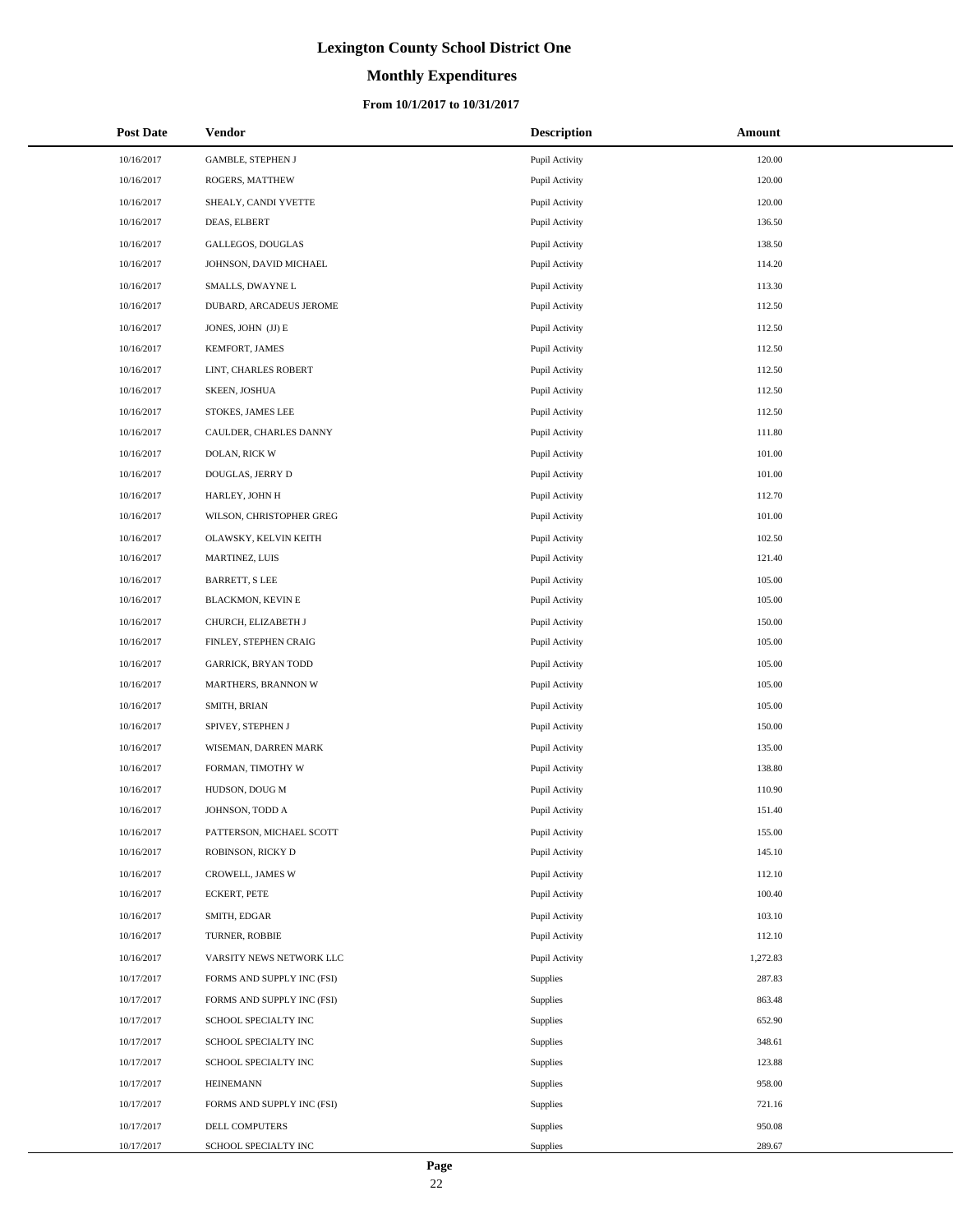# **Monthly Expenditures**

### **From 10/1/2017 to 10/31/2017**

| <b>Post Date</b> | Vendor                                             | <b>Description</b>         | Amount    |
|------------------|----------------------------------------------------|----------------------------|-----------|
| 10/17/2017       | <b>EMPLOYEE</b>                                    | Travel                     | 318.70    |
| 10/17/2017       | <b>EMPLOYEE</b>                                    | Travel                     | 147.50    |
| 10/17/2017       | STATE DEPARTMENT OF EDUCATION LEX DIST ONEBUS SHOP | Pupil Transportation       | 1,111.78  |
| 10/17/2017       | <b>EMPLOYEE</b>                                    | Travel                     | 206.50    |
| 10/17/2017       | CONTINENTAL BOOK COMPANY                           | Supplies                   | 190.34    |
| 10/17/2017       | FORMS AND SUPPLY INC (FSI)                         | Supplies                   | 260.22    |
| 10/17/2017       | HP INC                                             | <b>Technology Supplies</b> | 138.03    |
| 10/17/2017       | MOTOROLA SOLUTIONS                                 | Supplies                   | 227.38    |
| 10/17/2017       | FRANKLIN COVEY                                     | Inst Prog Improvement      | 3,566.57  |
| 10/17/2017       | SCHOOL SPECIALTY INC                               | Supplies                   | 517.45    |
| 10/17/2017       | <b>EMPLOYEE</b>                                    | Travel                     | 144.45    |
| 10/17/2017       | FORMS AND SUPPLY INC (FSI)                         | Supplies                   | 374.95    |
| 10/17/2017       | <b>EMPLOYEE</b>                                    | Supplies                   | 286.06    |
| 10/17/2017       | <b>EMPLOYEE</b>                                    | Travel                     | 117.17    |
| 10/17/2017       | <b>EMPLOYEE</b>                                    | Travel                     | 541.31    |
| 10/17/2017       | <b>EMPLOYEE</b>                                    | Travel                     | 241.50    |
| 10/17/2017       | DAVIS FRAWLEY ATTORNEYS AT LAW                     | Legal Services             | 4,740.00  |
| 10/17/2017       | HALLIGAN MAHONEY AND WILLIAMS                      | <b>Legal Services</b>      | 11,141.38 |
| 10/17/2017       | <b>LORICK OFFICE PRODUCTS</b>                      | Supplies                   | 266.04    |
| 10/17/2017       | <b>EMPLOYEE</b>                                    | Travel                     | 235.03    |
| 10/17/2017       | <b>EMPLOYEE</b>                                    | Other Objects              | 304.54    |
| 10/17/2017       | SCE&G                                              | <b>Public Utilities</b>    | 380.99    |
| 10/17/2017       | SCE&G                                              | <b>Public Utilities</b>    | 903.14    |
| 10/17/2017       | LESESNE INDUSTRIES INC                             | Supplies-Maintenace        | 797.63    |
| 10/17/2017       | SCE&G                                              | <b>Public Utilities</b>    | 796.18    |
| 10/17/2017       | SOUTHEASTERN PAPER                                 | Supplies-Maintenace        | 566.84    |
| 10/17/2017       | <b>SUPPLY WORKS</b>                                | Supplies-Maintenace        | 404.73    |
| 10/17/2017       | SCE&G                                              | <b>Public Utilities</b>    | 16,129.22 |
| 10/17/2017       | <b>BSN SPORTS</b>                                  | Supplies-Maintenace        | 188.43    |
| 10/17/2017       | SCE&G                                              | <b>Public Utilities</b>    | 11,499.80 |
| 10/17/2017       | SUNBELT RENTALS INC                                | Rentals                    | 3,039.12  |
| 10/17/2017       | <b>SCE&amp;G</b>                                   | <b>Public Utilities</b>    | 31,263.21 |
| 10/17/2017       | <b>BSN SPORTS</b>                                  | Supplies-Maintenace        | 155.15    |
| 10/17/2017       | SOUTHEASTERN PAPER                                 | Supplies-Maintenace        | 454.02    |
| 10/17/2017       | SCE&G                                              | <b>Public Utilities</b>    | 16,685.52 |
| 10/17/2017       | SOUTHEASTERN PAPER                                 | Supplies-Maintenace        | 1,037.47  |
| 10/17/2017       | SCE&G                                              | <b>Public Utilities</b>    | 13,017.95 |
| 10/17/2017       | SCE&G                                              | <b>Public Utilities</b>    | 13,696.86 |
| 10/17/2017       | SOUTHEASTERN PAPER                                 | Supplies-Maintenace        | 308.16    |
| 10/17/2017       | SCE&G                                              | <b>Public Utilities</b>    | 57,152.75 |
| 10/17/2017       | SMITH AND JONES JANITORIAL SUPPLIES AND EQUIP INC  | Supplies-Maintenace        | 405.11    |
| 10/17/2017       | <b>WW GRAINGER</b>                                 | Supplies-Maintenace        | 735.52    |
| 10/17/2017       | SCE&G                                              | <b>Public Utilities</b>    | 17,948.01 |
| 10/17/2017       | MAYER ELECTRIC SUPPLY COMPANY INC                  | Supplies-Maintenace        | 326.35    |
| 10/17/2017       | SCE&G                                              | <b>Public Utilities</b>    | 16,756.55 |
| 10/17/2017       | MAYER ELECTRIC SUPPLY COMPANY INC                  | Supplies-Maintenace        | 326.35    |
| 10/17/2017       | SCE&G                                              | <b>Public Utilities</b>    | 22,216.61 |
| 10/17/2017       | MAYER ELECTRIC SUPPLY COMPANY INC                  | Supplies-Maintenace        | 562.70    |

÷.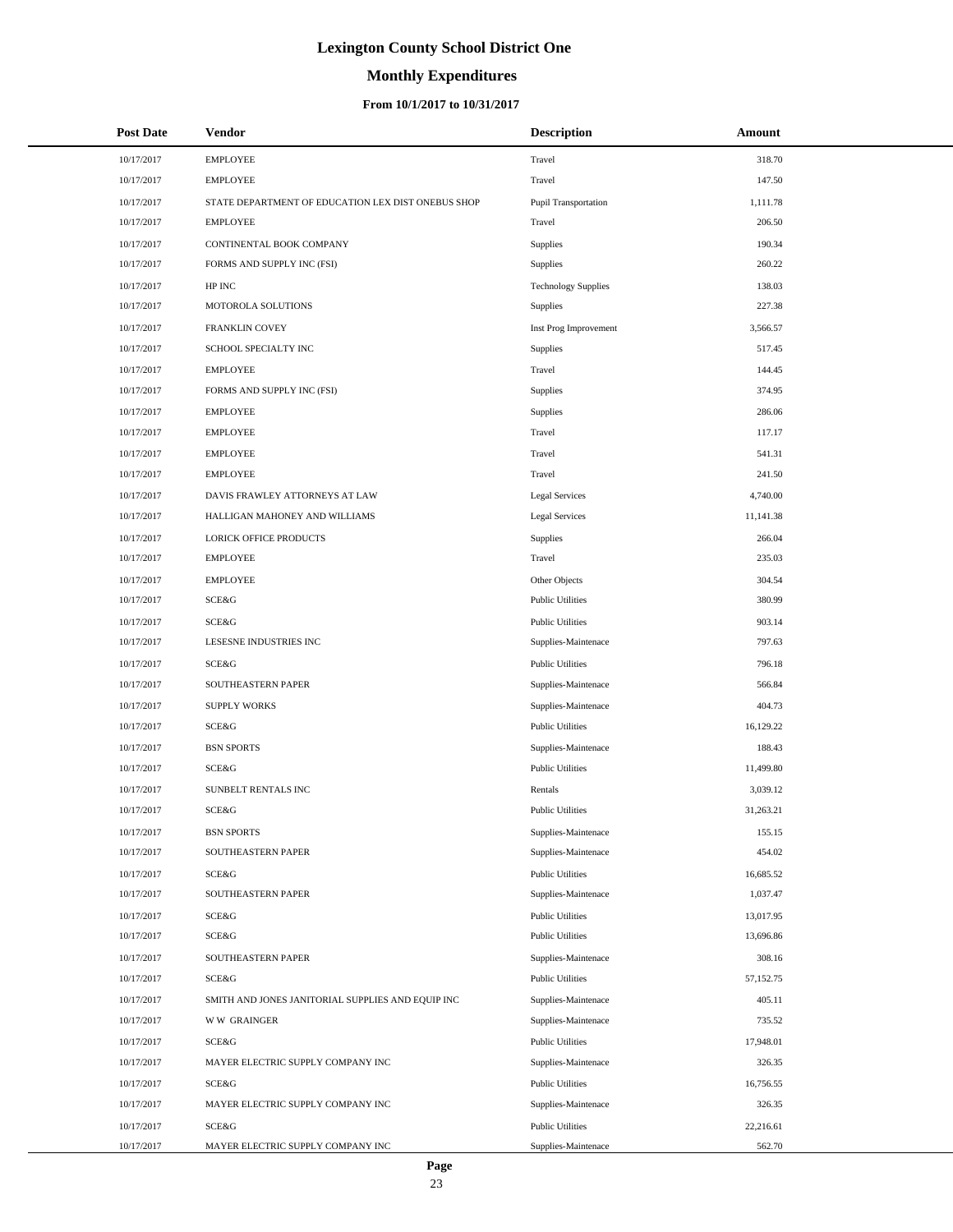# **Monthly Expenditures**

| <b>Post Date</b> | <b>Vendor</b>                                      | <b>Description</b>          | Amount     |
|------------------|----------------------------------------------------|-----------------------------|------------|
| 10/17/2017       | SOUTHEASTERN PAPER                                 | Supplies-Maintenace         | 575.23     |
| 10/17/2017       | SCE&G                                              | <b>Public Utilities</b>     | 11,479.61  |
| 10/17/2017       | SIMPLEXGRINNELL                                    | Repairs and Maintenance     | 400.00     |
| 10/17/2017       | SCE&G                                              | <b>Public Utilities</b>     | 3,599.30   |
| 10/17/2017       | SOUTHEASTERN PAPER                                 | Supplies-Maintenace         | 333.84     |
| 10/17/2017       | <b>WW GRAINGER</b>                                 | Supplies-Maintenace         | 218.49     |
| 10/17/2017       | SCE&G                                              | <b>Public Utilities</b>     | 22,868.81  |
| 10/17/2017       | SIMPLEXGRINNELL                                    | Repairs and Maintenance     | 400.00     |
| 10/17/2017       | SCE&G                                              | <b>Public Utilities</b>     | 14,427.26  |
| 10/17/2017       | SOUTHEASTERN PAPER                                 | Supplies-Maintenace         | 400.61     |
| 10/17/2017       | <b>SUPPLY WORKS</b>                                | Supplies-Maintenace         | 531.79     |
| 10/17/2017       | SCE&G                                              | <b>Public Utilities</b>     | 11,880.20  |
| 10/17/2017       | MAYER ELECTRIC SUPPLY COMPANY INC                  | Supplies-Maintenace         | 512.10     |
| 10/17/2017       | SOUTHEASTERN PAPER                                 | Supplies-Maintenace         | 688.22     |
| 10/17/2017       | MAYER ELECTRIC SUPPLY COMPANY INC                  | Supplies-Maintenace         | 512.10     |
| 10/17/2017       | SOUTHEASTERN PAPER                                 | Supplies-Maintenace         | 400.61     |
| 10/17/2017       | <b>SUPPLY WORKS</b>                                | Supplies-Maintenace         | 404.73     |
| 10/17/2017       | SCE&G                                              | <b>Public Utilities</b>     | 13,429.28  |
| 10/17/2017       | SOUTHEASTERN PAPER                                 | Supplies-Maintenace         | 801.22     |
| 10/17/2017       | SCE&G                                              | <b>Public Utilities</b>     | 28,679.32  |
| 10/17/2017       | <b>WW GRAINGER</b>                                 | Supplies-Maintenace         | 218.49     |
| 10/17/2017       | SCE&G                                              | <b>Public Utilities</b>     | 72,258.91  |
| 10/17/2017       | SOUTHEASTERN PAPER                                 | Supplies-Maintenace         | 333.84     |
| 10/17/2017       | SCE&G                                              | <b>Public Utilities</b>     | 13,548.97  |
| 10/17/2017       | SCE&G                                              | <b>Public Utilities</b>     | 218.08     |
| 10/17/2017       | CHECKER YELLOW CAB CO INC                          | Pupil Transportation        | 6,049.00   |
| 10/17/2017       | <b>ANOTHER PRINTER</b>                             | Printing and Binding        | 350.61     |
| 10/17/2017       | <b>LENOVO US</b>                                   | <b>Technology Supplies</b>  | 545.70     |
| 10/17/2017       | GUGEL, SCOTT                                       | Other Prof & Tech Service   | 315.00     |
| 10/17/2017       | THOMPSON, NICHOLAS REED                            | Other Prof & Tech Service   | 472.50     |
| 10/17/2017       | COLLINS, STEPHEN M                                 | Other Prof & Tech Service   | 120.00     |
| 10/17/2017       | YOUNG, MATTHEW                                     | Other Prof & Tech Service   | 120.00     |
| 10/17/2017       | HAIGLER III, THOMAS I                              | Other Prof & Tech Service   | 120.00     |
| 10/17/2017       | LINT, CHARLES ROBERT                               | Other Prof & Tech Service   | 120.00     |
| 10/17/2017       | TWIGG, NATHAN FOSTER                               | Other Prof & Tech Service   | 120.00     |
| 10/17/2017       | <b>GOVAN, TERRY</b>                                | Other Prof & Tech Service   | 120.00     |
| 10/17/2017       | <b>EMPLOYEE</b>                                    | Travel                      | 241.50     |
| 10/17/2017       | RAGAN COMMUNICATIONS                               | Periodicals                 | 249.00     |
| 10/17/2017       | AT&T                                               | Software Renewal/Agreemen   | 104,000.00 |
| 10/17/2017       | HP INC                                             | <b>Technology Supplies</b>  | 319.93     |
| 10/17/2017       | SIGNAL TECHNOLOGIES INC                            | <b>Technology Supplies</b>  | 2,368.89   |
| 10/17/2017       | DIGITAL OFFICE SOLUTIONS INC                       | Repairs and Maintenance     | 467.68     |
| 10/17/2017       | DIGITAL OFFICE SOLUTIONS INC                       | Repairs and Maintenance     | 788.27     |
| 10/17/2017       | CAMCOR                                             | Supplies                    | 776.82     |
| 10/17/2017       | <b>HEINEMANN</b>                                   | <b>Supplies</b>             | 152.00     |
| 10/17/2017       | STATE DEPARTMENT OF EDUCATION LEX DIST ONEBUS SHOP | Pupil Transportation        | 390.60     |
| 10/17/2017       | STATE DEPARTMENT OF EDUCATION LEX DIST ONEBUS SHOP | <b>Pupil Transportation</b> | 223.20     |
| 10/17/2017       | <b>EMPLOYEE</b>                                    | Travel                      | 148.09     |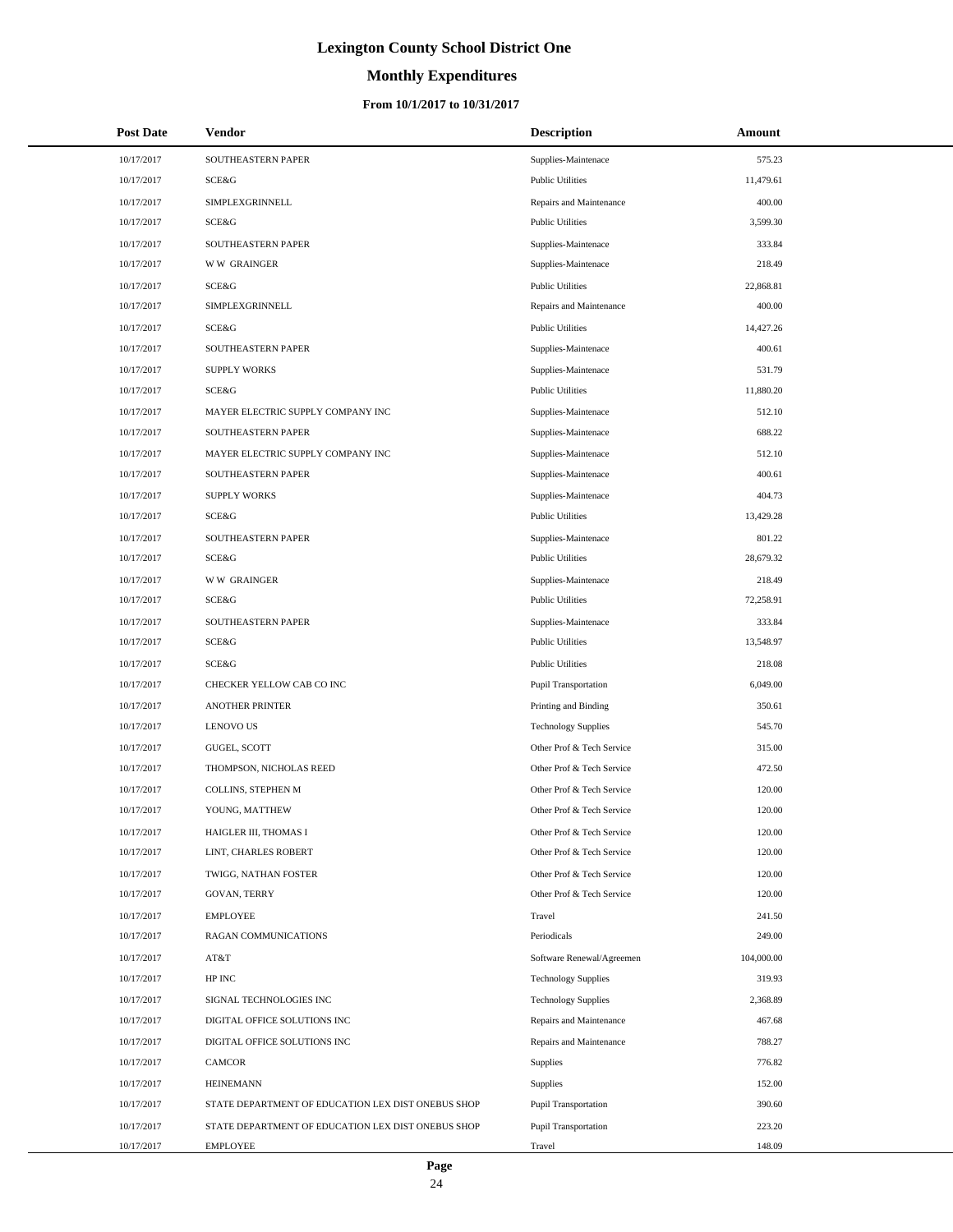# **Monthly Expenditures**

### **From 10/1/2017 to 10/31/2017**

| <b>Post Date</b> | <b>Vendor</b>                                      | <b>Description</b>          | Amount   |
|------------------|----------------------------------------------------|-----------------------------|----------|
| 10/17/2017       | <b>EMPLOYEE</b>                                    | Travel                      | 185.65   |
| 10/17/2017       | SUPER DUPER INC                                    | Supplies                    | 1,011.93 |
| 10/17/2017       | <b>EMPLOYEE</b>                                    | Travel                      | 149.27   |
| 10/17/2017       | <b>GROVE MEDICAL</b>                               | Supplies                    | 280.13   |
| 10/17/2017       | <b>NCS PEARSON</b>                                 | Supplies                    | 8,242.02 |
| 10/17/2017       | <b>EMPLOYEE</b>                                    | Travel                      | 302.28   |
| 10/17/2017       | <b>EMPLOYEE</b>                                    | Travel                      | 141.24   |
| 10/17/2017       | STATE DEPARTMENT OF EDUCATION LEX DIST ONEBUS SHOP | <b>Pupil Transportation</b> | 750.20   |
| 10/17/2017       | STATE DEPARTMENT OF EDUCATION LEX DIST ONEBUS SHOP | <b>Pupil Transportation</b> | 835.76   |
| 10/17/2017       | STATE DEPARTMENT OF EDUCATION LEX DIST ONEBUS SHOP | <b>Pupil Transportation</b> | 1,026.72 |
| 10/17/2017       | CAROLINA BIOLOGICAL SUPPLY CO                      | Supplies                    | 164.52   |
| 10/17/2017       | DELTA EDUCATION                                    | Supplies                    | 228.64   |
| 10/17/2017       | <b>BOOKSOURCE</b>                                  | Supplies                    | 3,885.16 |
| 10/17/2017       | THE READING WAREHOUSE INC                          | Supplies                    | 371.77   |
| 10/17/2017       | DON JOHNSTON INC                                   | Software Renewal/Agreemen   | 9,723.12 |
| 10/17/2017       | SC DEPARTMENT OF REVENUE (SALES TAX RETURN)        | Software Renewal/Agreemen   | 586.74   |
| 10/17/2017       | SCHOOL SPECIALTY INC                               | Supplies                    | 605.20   |
| 10/17/2017       | <b>EMPLOYEE</b>                                    | Travel                      | 116.36   |
| 10/17/2017       | TROXELL COMMUNICATIONS INC                         | Pupil Activity              | 1,807.68 |
| 10/17/2017       | <b>HEINEMANN</b>                                   | Pupil Activity              | 479.00   |
| 10/17/2017       | NATIONAL DANCE EDUCATION ORGANIZATION              | Pupil Activity              | 185.00   |
| 10/17/2017       | STATE DEPARTMENT OF EDUCATION LEX DIST ONEBUS SHOP | Pupil Activity              | 142.10   |
| 10/17/2017       | STATE DEPARTMENT OF EDUCATION LEX DIST ONEBUS SHOP | Pupil Activity              | 500.21   |
| 10/17/2017       | <b>EMPLOYEE</b>                                    | Pupil Activity              | 150.34   |
| 10/17/2017       | <b>EMPLOYEE</b>                                    | Pupil Activity              | 137.99   |
| 10/17/2017       | CAROLINA WINTER ENSEMBLE ASSOCIATION               | Pupil Activity              | 525.00   |
| 10/17/2017       | STATE DEPARTMENT OF EDUCATION LEX DIST ONEBUS SHOP | <b>Pupil Transportation</b> | 124.00   |
| 10/18/2017       | FRANKLIN COVEY                                     | Supplies                    | 133.48   |
| 10/18/2017       | WEST MUSIC CO                                      | Supplies                    | 191.88   |
| 10/18/2017       | HOUGHTON MIFFLIN HARCOURT PUBLISHING CO            | Software Renewal/Agreemen   | 400.00   |
| 10/18/2017       | MOORE MEDICAL CORP                                 | Supplies                    | 428.00   |
| 10/18/2017       | SCHOOL SPECIALTY INC                               | Supplies                    | 187.26   |
| 10/18/2017       | EUROPEAN IMAGE SALON SUPPLIERS INC                 | Supplies                    | 954.98   |
| 10/18/2017       | <b>SCHOSA</b>                                      | Travel                      | 185.00   |
| 10/18/2017       | SCHOOL NURSE SUPPLY INC                            | Supplies                    | 318.00   |
| 10/18/2017       | FIRST PRIORITY INC                                 | Other Prof & Tech Service   | 300.00   |
| 10/18/2017       | <b>GAYLORD BROTHERS INC</b>                        | <b>Supplies</b>             | 248.40   |
| 10/18/2017       | CERTIFIED TRANSLATION SERVICES                     | Other Prof & Tech Service   | 170.32   |
| 10/18/2017       | INTERNATIONAL BACCALAUREATE ORGANIZATION           | Travel-Teacher Staff Dev    | 1,578.00 |
| 10/18/2017       | SC ASSOCIATION SCHOOL ADMINISTRATORS               | Dues and Fees               | 175.50   |
| 10/18/2017       | <b>WW GRAINGER</b>                                 | Supplies-Maintenace         | 555.33   |
| 10/18/2017       | <b>WW GRAINGER</b>                                 | Supplies-Maintenace         | 925.55   |
| 10/18/2017       | <b>BILLIOT, JENNIFER</b>                           | <b>Pupil Transportation</b> | 157.60   |
| 10/18/2017       | COLLINS, STEPHEN M                                 | Other Prof & Tech Service   | 120.00   |
| 10/18/2017       | GOVAN, TERRY                                       | Other Prof & Tech Service   | 120.00   |
| 10/18/2017       | JUMPER, ROBIN P                                    | Other Prof & Tech Service   | 278.20   |
| 10/18/2017       | <b>GRAYBAR ELECTRIC CO INC</b>                     | Supplies                    | 212.72   |
| 10/18/2017       | TELCOM OF SOUTH CAROLINA INC                       | <b>Technology Supplies</b>  | 377.00   |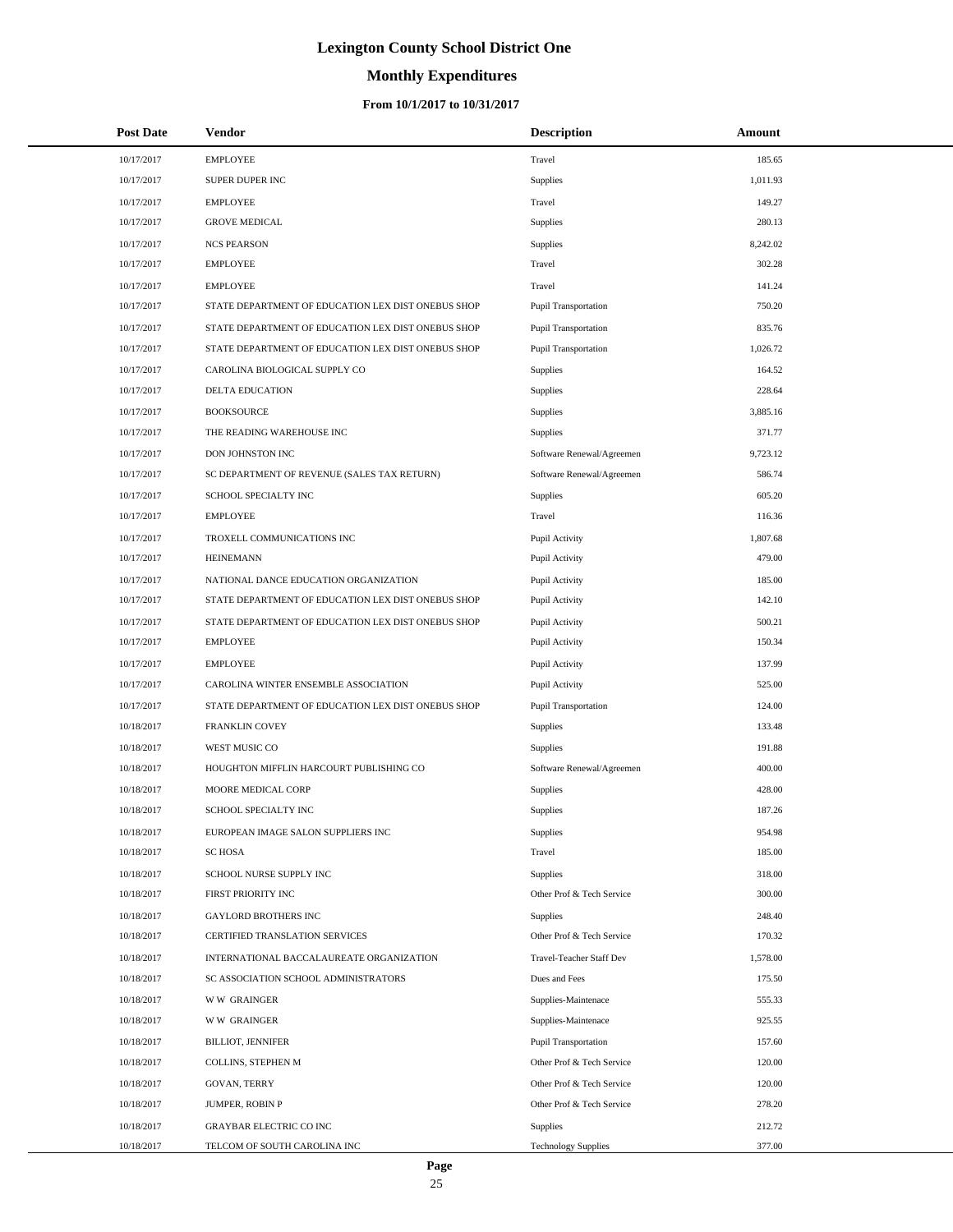# **Monthly Expenditures**

| <b>Post Date</b> | Vendor                                             | <b>Description</b>          | Amount    |  |
|------------------|----------------------------------------------------|-----------------------------|-----------|--|
| 10/18/2017       | TELCOM OF SOUTH CAROLINA INC                       | <b>Technology Supplies</b>  | 270.00    |  |
| 10/18/2017       | PRIMEX WIRELESS INC                                | <b>Technology Supplies</b>  | 252.12    |  |
| 10/18/2017       | DIGITAL OFFICE SOLUTIONS INC                       | Repairs and Maintenance     | 637.31    |  |
| 10/18/2017       | <b>IXL LEARNING</b>                                | Software Renewal/Agreemen   | 4,800.00  |  |
| 10/18/2017       | SC DEPARTMENT OF REVENUE (SALES TAX RETURN)        | Software Renewal/Agreemen   | 336.00    |  |
| 10/18/2017       | ROBOTICS EDUCATION AND COMPETITION FOUNDATION INC  | <b>Pupil Transportation</b> | 450.00    |  |
| 10/18/2017       | SC DEPARTMENT OF EDUCATION                         | Other Prof & Tech Service   | 2,777.37  |  |
| 10/18/2017       | CHANNING BETE COMPANY                              | Supplies                    | 1,427.41  |  |
| 10/18/2017       | MOORE MEDICAL CORP                                 | <b>Supplies</b>             | 109.86    |  |
| 10/18/2017       | SOUTHERN EDUCATIONAL SYSTEMS INC                   | <b>Technology Supplies</b>  | 2,000.01  |  |
| 10/18/2017       | COOPER MOTOR COMPANY                               | Vehicles                    | 49,645.00 |  |
| 10/18/2017       | US INK AND TONER INC                               | Pupil Activity              | 2,565.76  |  |
| 10/18/2017       | GOPHER SPORT PLAY WITH A PURPOSE MOVING MINDS      | Pupil Activity              | 2,077.24  |  |
| 10/18/2017       | SC DEPARTMENT OF EDUCATION                         | Pupil Activity              | 1,226.07  |  |
| 10/18/2017       | US INK AND TONER INC                               | Pupil Activity              | 1,282.88  |  |
| 10/18/2017       | <b>BSN SPORTS</b>                                  | Pupil Activity              | 164.78    |  |
| 10/18/2017       | CARDINAL NEWMAN HIGH SCHOOL                        | Pupil Activity              | 425.00    |  |
| 10/18/2017       | <b>IMAGE INK</b>                                   | Pupil Activity              | 255.45    |  |
| 10/18/2017       | LEXINGTON COUNTY SCHOOL DIST 1                     | Pupil Activity              | 349.68    |  |
| 10/18/2017       | STATE DEPARTMENT OF EDUCATION LEX DIST ONEBUS SHOP | Pupil Activity              | 279.74    |  |
| 10/18/2017       | SCHOOL CUTS SCREENING AND EMBROIDERY               | Pupil Activity              | 1,527.96  |  |
| 10/19/2017       | DISCOVERY EDUCATION INC                            | Supplies                    | 854.00    |  |
| 10/19/2017       | SCHOOL SPECIALTY INC                               | Supplies                    | 362.02    |  |
| 10/19/2017       | FORMS AND SUPPLY INC (FSI)                         | Supplies                    | 2,014.81  |  |
| 10/19/2017       | SCHOOL SPECIALTY INC                               | Supplies                    | 163.01    |  |
| 10/19/2017       | US INK AND TONER INC                               | Supplies                    | 102.42    |  |
| 10/19/2017       | MOORE MEDICAL CORP                                 | Supplies                    | 2,152.59  |  |
| 10/19/2017       | <b>EMPLOYEE</b>                                    | Travel                      | 166.92    |  |
| 10/19/2017       | <b>EMPLOYEE</b>                                    | Travel                      | 188.21    |  |
| 10/19/2017       | BLICK ART MATERIALS LLC                            | Supplies                    | 335.76    |  |
| 10/19/2017       | MUSICIAN SUPPLY                                    | Supplies                    | 2,570.03  |  |
| 10/19/2017       | <b>EMPLOYEE</b>                                    | Travel                      | 102.19    |  |
| 10/19/2017       | <b>EMPLOYEE</b>                                    | Travel                      | 122.03    |  |
| 10/19/2017       | <b>EMPLOYEE</b>                                    | Travel                      | 143.28    |  |
| 10/19/2017       | <b>EMPLOYEE</b>                                    | Travel                      | 263.97    |  |
| 10/19/2017       | NATIONAL CENTER FOR YOUTH ISSUES                   | Travel                      | 327.00    |  |
| 10/19/2017       | <b>EMPLOYEE</b>                                    | Travel                      | 201.70    |  |
| 10/19/2017       | CERTIFIED TRANSLATION SERVICES                     | Other Prof & Tech Service   | 370.00    |  |
| 10/19/2017       | HOLIDAY INN HOTEL AND SUITES                       | Travel                      | 446.68    |  |
| 10/19/2017       | <b>EMPLOYEE</b>                                    | Travel                      | 102.19    |  |
| 10/19/2017       | AMERICAN WELDING SOCIETY                           | Dues and Fees               | 264.00    |  |
| 10/19/2017       | SPARROW AND KENNEDY TRACTOR CO INC                 | Supplies-Maintenace         | 658.05    |  |
| 10/19/2017       | DADE PAPER AND BAG CO                              | Supplies-Maintenace         | 459.03    |  |
| 10/19/2017       | CULLUM SERVICES INC                                | Repairs and Maintenance     | 399.93    |  |
| 10/19/2017       | CULLUM SERVICES INC                                | Repairs and Maintenance     | 1,378.59  |  |
| 10/19/2017       | DADE PAPER AND BAG CO                              | Supplies-Maintenace         | 256.80    |  |
| 10/19/2017       | CULLUM SERVICES INC                                | Repairs and Maintenance     | 1,221.22  |  |
| 10/19/2017       | CULLUM SERVICES INC                                | Repairs and Maintenance     | 399.93    |  |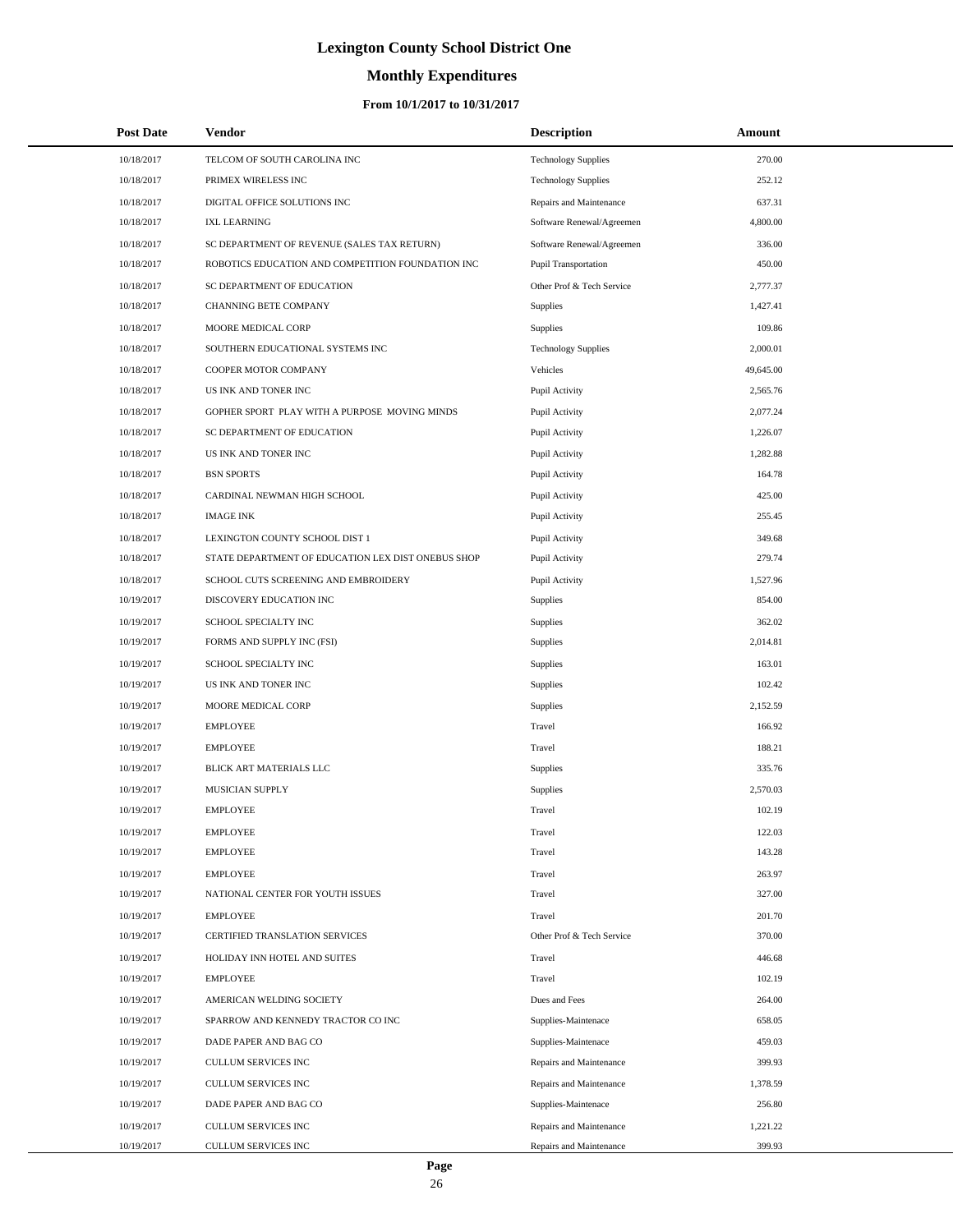# **Monthly Expenditures**

### **From 10/1/2017 to 10/31/2017**

| <b>Post Date</b> | Vendor                                             | <b>Description</b>             | Amount    |
|------------------|----------------------------------------------------|--------------------------------|-----------|
| 10/19/2017       | CULLUM SERVICES INC                                | Repairs and Maintenance        | 1,317.90  |
| 10/19/2017       | TRITEK FIRE AND SECURITY LLC                       | Repairs and Maintenance        | 550.00    |
| 10/19/2017       | <b>WW GRAINGER</b>                                 | Supplies-Maintenace            | 567.16    |
| 10/19/2017       | SC DEPARTMENT OF ADMINISTRATION                    | Repairs and Maintenance        | 15,236.76 |
| 10/19/2017       | <b>EMPLOYEE</b>                                    | Travel                         | 506.65    |
| 10/19/2017       | <b>EMPLOYEE</b>                                    | Travel                         | 445.60    |
| 10/19/2017       | <b>EMPLOYEE</b>                                    | Travel                         | 388.95    |
| 10/19/2017       | STATE DEPARTMENT OF EDUCATION LEX DIST ONEBUS SHOP | <b>Supplies</b>                | 500.00    |
| 10/19/2017       | LUDWIG, SHAWN MCGILL                               | Other Prof & Tech Service      | 315.00    |
| 10/19/2017       | PAYTON, BRIAN THOMAS                               | Other Prof & Tech Service      | 315.00    |
| 10/19/2017       | STURGES, RONNIE EARRON                             | Other Prof & Tech Service      | 175.00    |
| 10/19/2017       | DARNELL CO INC                                     | Other Objects                  | 290.24    |
| 10/19/2017       | LEXINGTON PRINTING LLC                             | Printing and Binding           | 1,221.94  |
| 10/19/2017       | <b>EMPLOYEE</b>                                    | Travel                         | 237.54    |
| 10/19/2017       | US INK AND TONER INC                               | Supplies                       | 996.97    |
| 10/19/2017       | <b>RESOURCES FOR EDUCATORS</b>                     | Supplies                       | 399.65    |
| 10/19/2017       | CAROLINA BIOLOGICAL SUPPLY CO                      | Supplies                       | 372.66    |
| 10/19/2017       | <b>BOOKSOURCE</b>                                  | Supplies                       | 3,592.86  |
| 10/19/2017       | UNIFIED AV SYSTEMS INC DBA MULTI MEDIA SERVICES    | <b>Technology Supplies</b>     | 11,948.69 |
| 10/19/2017       | AMERICAN BAND ACCESSORIES LLC                      | <b>Supplies</b>                | 3,916.00  |
| 10/19/2017       | SC DEPARTMENT OF REVENUE (SALES TAX RETURN)        | Supplies                       | 256.99    |
| 10/19/2017       | <b>EMPLOYEE</b>                                    | Travel                         | 148.20    |
| 10/19/2017       | <b>EMPLOYEE</b>                                    | Travel                         | 409.01    |
| 10/19/2017       | SMARTPHONE MEDIC LLC                               | Pupil Activity                 | 198.00    |
| 10/19/2017       | SMARTPHONE MEDIC LLC                               | Pupil Activity                 | 198.00    |
| 10/19/2017       | SMARTPHONE MEDIC LLC                               | Pupil Activity                 | 149.00    |
| 10/19/2017       | SMARTPHONE MEDIC LLC                               | Pupil Activity                 | 198.00    |
| 10/19/2017       | <b>JW PEPPER</b>                                   | Pupil Activity                 | 125.00    |
| 10/19/2017       | LEXINGTON TECHNOLOGY CENTER                        | Pupil Act-Fee/Collection Refnd | 1,184.20  |
| 10/19/2017       | CAROLINA BIOLOGICAL SUPPLY CO                      | Pupil Activity                 | 1,701.30  |
| 10/19/2017       | RIDDELL / ALL AMERICAN                             | Pupil Activity                 | 1,344.17  |
| 10/19/2017       | RIDDELL / ALL AMERICAN                             | Pupil Activity                 | 1,338.07  |
| 10/19/2017       | RIDDELL / ALL AMERICAN                             | Pupil Activity                 | 234.81    |
| 10/19/2017       | WEST FLORENCE HIGH SCHOOL                          | Pupil Activity                 | 125.00    |
| 10/19/2017       | RIDDELL / ALL AMERICAN                             | Pupil Activity                 | 6,998.75  |
| 10/19/2017       | <b>BSN SPORTS</b>                                  | Pupil Activity                 | 719.04    |
| 10/19/2017       | CAROLINA SPORTS INC                                | Pupil Activity                 | 445.00    |
| 10/19/2017       | <b>BSN SPORTS</b>                                  | Pupil Activity                 | 231.12    |
| 10/20/2017       | SCHOOL SPECIALTY INC                               | <b>Supplies</b>                | 152.44    |
| 10/20/2017       | SCHOOL SPECIALTY INC                               | <b>Supplies</b>                | 216.57    |
| 10/20/2017       | SCHOOL SPECIALTY INC                               | Supplies                       | 128.04    |
| 10/20/2017       | PROJECT LEAD THE WAY INC                           | Supplies-Instruction           | 1,794.00  |
| 10/20/2017       | HILL ROM COMPANY INC                               | Repairs and Maintenance        | 793.99    |
| 10/20/2017       | DELL COMPUTERS                                     | <b>Supplies</b>                | 894.09    |
| 10/20/2017       | <b>CAMCOR</b>                                      | <b>Technology Supplies</b>     | 167.22    |
| 10/20/2017       | CULLUM SERVICES INC                                | Repairs and Maintenance        | 1,343.75  |
| 10/20/2017       | CULLUM SERVICES INC                                | Repairs and Maintenance        | 4,792.50  |
| 10/20/2017       | <b>SUPPLY WORKS</b>                                | Supplies-Maintenace            | 228.98    |

L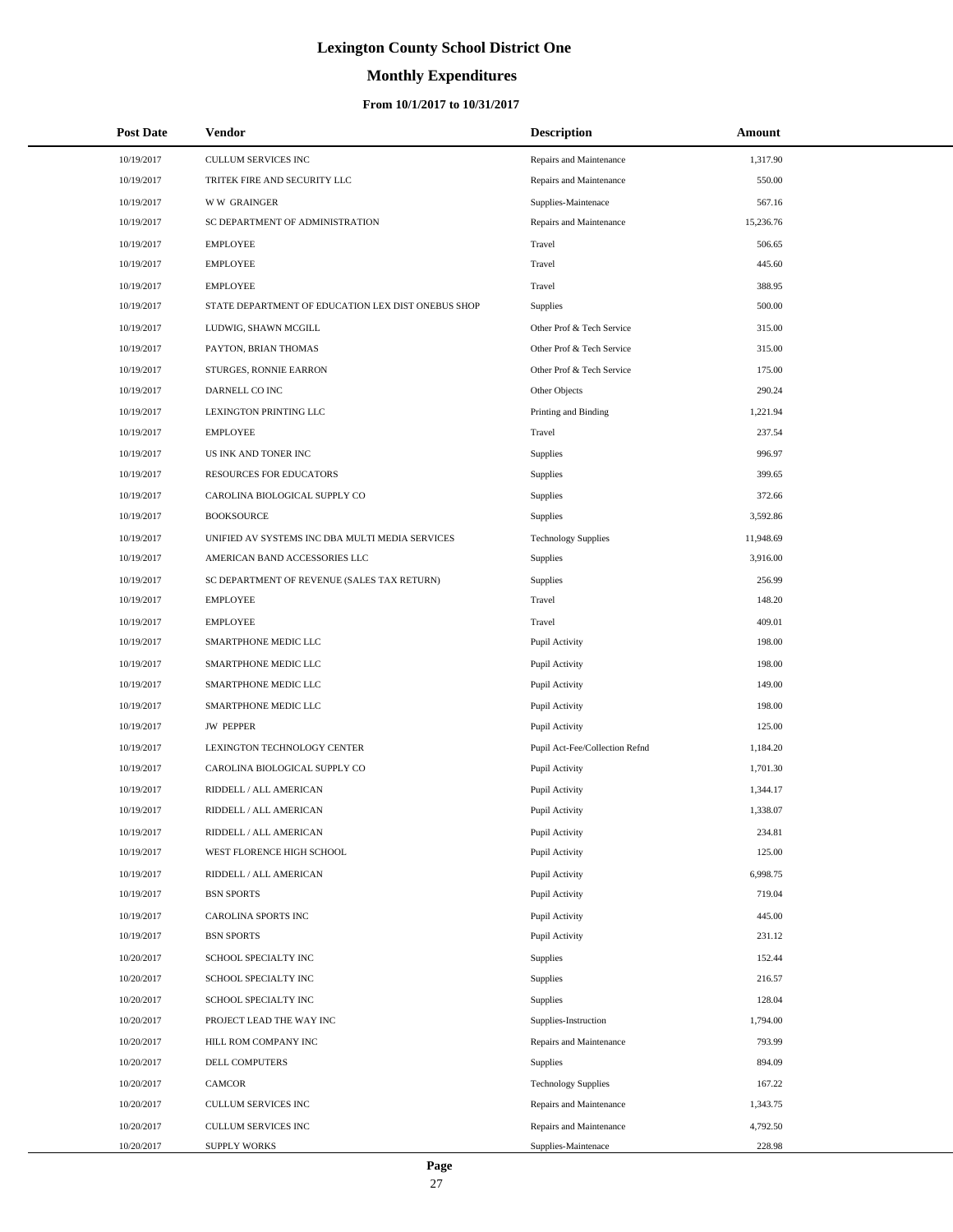# **Monthly Expenditures**

### **From 10/1/2017 to 10/31/2017**

| <b>Post Date</b> | <b>Vendor</b>                                | <b>Description</b>         | <b>Amount</b> |
|------------------|----------------------------------------------|----------------------------|---------------|
| 10/20/2017       | CULLUM SERVICES INC                          | Repairs and Maintenance    | 1,108.08      |
| 10/20/2017       | <b>CULLUM SERVICES INC</b>                   | Repairs and Maintenance    | 3,937.50      |
| 10/20/2017       | <b>SUPPLY WORKS</b>                          | Supplies-Maintenace        | 384.75        |
| 10/20/2017       | <b>CULLUM SERVICES INC</b>                   | Repairs and Maintenance    | 1,023.75      |
| 10/20/2017       | CULLUM SERVICES INC                          | Repairs and Maintenance    | 360.00        |
| 10/20/2017       | <b>SUPPLY WORKS</b>                          | Supplies-Maintenace        | 191.96        |
| 10/20/2017       | <b>CULLUM SERVICES INC</b>                   | Repairs and Maintenance    | 1,379.17      |
| 10/20/2017       | CULLUM SERVICES INC                          | Repairs and Maintenance    | 440.63        |
| 10/20/2017       | CULLUM SERVICES INC                          | Repairs and Maintenance    | 2,730.00      |
| 10/20/2017       | <b>SUPPLY WORKS</b>                          | Supplies-Maintenace        | 690.31        |
| 10/20/2017       | CULLUM SERVICES INC                          | Repairs and Maintenance    | 757.50        |
| 10/20/2017       | CULLUM SERVICES INC                          | Repairs and Maintenance    | 1,372.50      |
| 10/20/2017       | CULLUM SERVICES INC                          | Repairs and Maintenance    | 1,355.63      |
| 10/20/2017       | CULLUM SERVICES INC                          | Repairs and Maintenance    | 1,059.38      |
| 10/20/2017       | <b>CULLUM SERVICES INC</b>                   | Repairs and Maintenance    | 1,331.25      |
| 10/20/2017       | CULLUM SERVICES INC                          | Repairs and Maintenance    | 1,792.50      |
| 10/20/2017       | CULLUM SERVICES INC                          | Repairs and Maintenance    | 3,788.54      |
| 10/20/2017       | <b>SUPPLY WORKS</b>                          | Supplies-Maintenace        | 228.98        |
| 10/20/2017       | <b>CULLUM SERVICES INC</b>                   | Repairs and Maintenance    | 1,691.25      |
| 10/20/2017       | <b>CULLUM SERVICES INC</b>                   | Repairs and Maintenance    | 1,537.50      |
| 10/20/2017       | CULLUM SERVICES INC                          | Repairs and Maintenance    | 1,149.38      |
| 10/20/2017       | CULLUM SERVICES INC                          | Repairs and Maintenance    | 2,651.25      |
| 10/20/2017       | CULLUM SERVICES INC                          | Repairs and Maintenance    | 1,125.00      |
| 10/20/2017       | CULLUM SERVICES INC                          | Repairs and Maintenance    | 1,515.00      |
| 10/20/2017       | CULLUM SERVICES INC                          | Repairs and Maintenance    | 1,376.25      |
| 10/20/2017       | <b>CULLUM SERVICES INC</b>                   | Repairs and Maintenance    | 1,530.00      |
| 10/20/2017       | <b>SUPPLY WORKS</b>                          | Supplies-Maintenace        | 210.79        |
| 10/20/2017       | CULLUM SERVICES INC                          | Repairs and Maintenance    | 1,205.60      |
| 10/20/2017       | CULLUM SERVICES INC                          | Repairs and Maintenance    | 1,276.88      |
| 10/20/2017       | CULLUM SERVICES INC                          | Repairs and Maintenance    | 620.62        |
| 10/20/2017       | CULLUM SERVICES INC                          | Repairs and Maintenance    | 2,371.88      |
| 10/20/2017       | <b>CULLUM SERVICES INC</b>                   | Repairs and Maintenance    | 1,453.12      |
| 10/20/2017       | CULLUM SERVICES INC                          | Repairs and Maintenance    | 2,437.50      |
| 10/20/2017       | CULLUM SERVICES INC                          | Repairs and Maintenance    | 5,887.50      |
| 10/20/2017       | CULLUM SERVICES INC                          | Repairs and Maintenance    | 1,453.13      |
| 10/20/2017       | LEXINGTON MEDICAL CENTER OCCUPATIONAL HEALTH | Other Prof & Tech Service  | 1,785.00      |
| 10/20/2017       | <b>APPLE INC</b>                             | <b>Technology Supplies</b> | 1,763.36      |
| 10/20/2017       | PORKCHOP PRODUCTIONS                         | Other Prof & Tech Service  | 300.00        |
| 10/20/2017       | EDUCATION MANAGEMENT SYSTEMS INC             | Software Renewal/Agreemen  | 20,775.00     |
| 10/20/2017       | SC DEPARTMENT OF REVENUE (SALES TAX RETURN)  | Software Renewal/Agreemen  | 1,124.55      |
| 10/20/2017       | SCHOOL SPECIALTY INC                         | Pupil Activity             | 305.26        |
| 10/20/2017       | <b>CHEF WORKS</b>                            | Pupil Activity             | 932.21        |
| 10/20/2017       | MUSICIAN SUPPLY                              | Pupil Activity             | 1,103.00      |
| 10/20/2017       | CHAPMAN HIGH SCHOOL                          | Pupil Activity             | 175.00        |
| 10/20/2017       | SC CHEER COACHES ASSOCIATION                 | Pupil Activity             | 200.00        |
| 10/23/2017       | SCHOOL SPECIALTY INC                         | <b>Supplies</b>            | 101.79        |
| 10/23/2017       | SCHOOL SPECIALTY INC                         | Supplies                   | 105.28        |
| 10/23/2017       | US INK AND TONER INC                         | Supplies                   | 241.80        |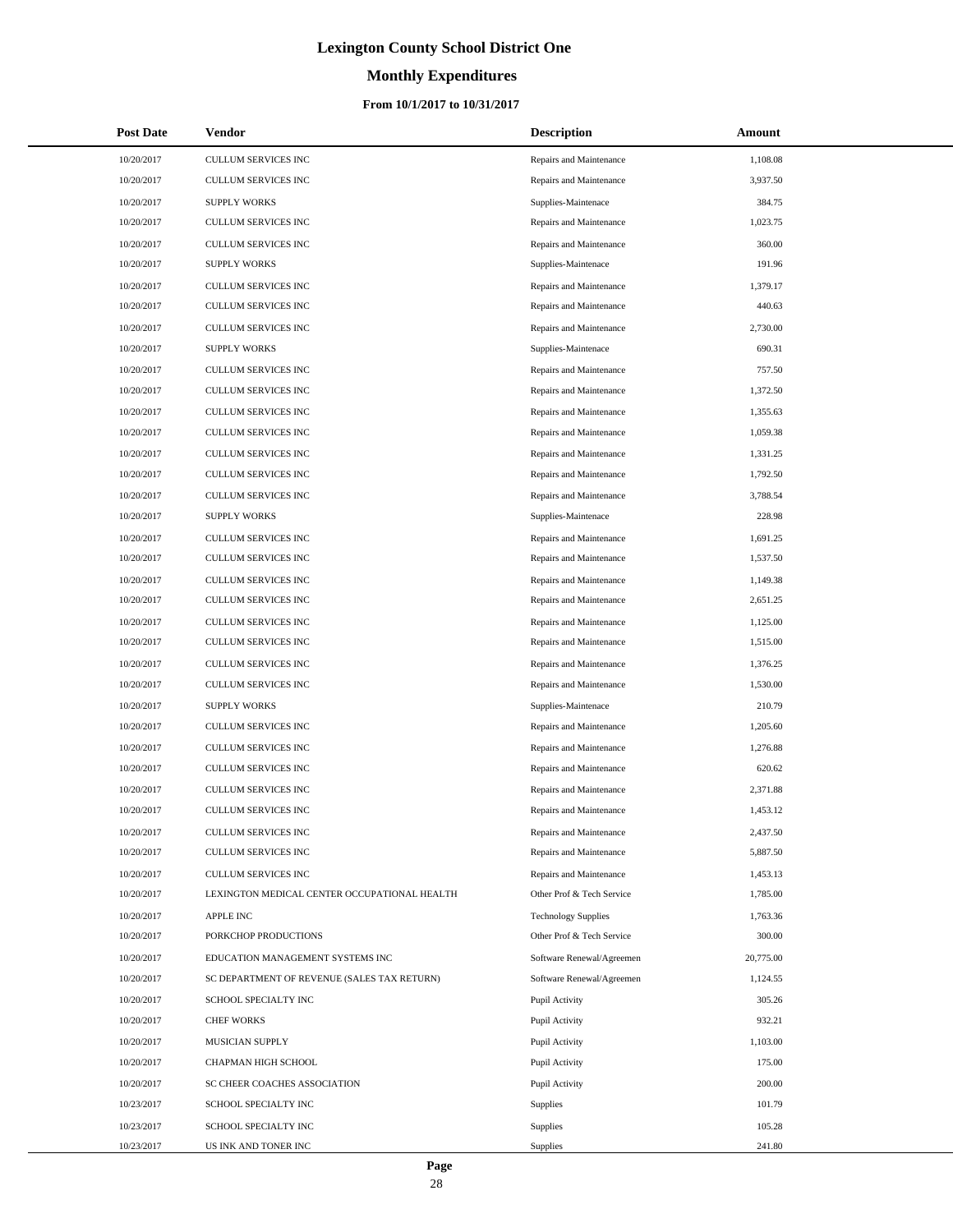# **Monthly Expenditures**

### **From 10/1/2017 to 10/31/2017**

| <b>Post Date</b> | Vendor                                 | <b>Description</b>         | Amount    |
|------------------|----------------------------------------|----------------------------|-----------|
| 10/23/2017       | <b>APPLE INC</b>                       | <b>Technology Supplies</b> | 851.72    |
| 10/23/2017       | <b>BREAKOUT EDU</b>                    | Supplies                   | 375.00    |
| 10/23/2017       | HP INC                                 | Supplies                   | 662.25    |
| 10/23/2017       | FORMS AND SUPPLY INC (FSI)             | Supplies                   | 442.52    |
| 10/23/2017       | THE LINCOLN ELECTRIC COMPANY           | <b>Supplies</b>            | 1,348.95  |
| 10/23/2017       | FORMS AND SUPPLY INC (FSI)             | Supplies                   | 172.31    |
| 10/23/2017       | <b>EMPLOYEE</b>                        | Travel                     | 241.50    |
| 10/23/2017       | <b>EMPLOYEE</b>                        | Travel                     | 596.05    |
| 10/23/2017       | <b>EMPLOYEE</b>                        | Travel                     | 241.50    |
| 10/23/2017       | NSBA (NATIONAL SCHOOL BOARDS ASN)      | Travel                     | 395.00    |
| 10/23/2017       | <b>EMPLOYEE</b>                        | Travel                     | 241.50    |
| 10/23/2017       | CERTIFIED TRANSLATION SERVICES         | Other Prof & Tech Service  | 171.44    |
| 10/23/2017       | <b>EMPLOYEE</b>                        | Travel                     | 257.68    |
| 10/23/2017       | DUFF AND CHILDS LLC                    | Legal Services             | 6,880.90  |
| 10/23/2017       | OVERSTREET, NORMAN                     | Other Prof & Tech Service  | 3,000.00  |
| 10/23/2017       | <b>EMPLOYEE</b>                        | Travel                     | 111.00    |
| 10/23/2017       | HP INC                                 | <b>Supplies</b>            | 297.31    |
| 10/23/2017       | <b>EMPLOYEE</b>                        | Travel                     | 241.50    |
| 10/23/2017       | <b>EMPLOYEE</b>                        | Travel                     | 103.50    |
| 10/23/2017       | <b>EMPLOYEE</b>                        | Travel                     | 1,457.87  |
| 10/23/2017       | <b>EMPLOYEE</b>                        | Travel                     | 289.50    |
| 10/23/2017       | TRITEK FIRE AND SECURITY LLC           | Repairs and Maintenance    | 450.00    |
| 10/23/2017       | MIDCAROLINA ELEC COOP INC              | <b>Public Utilities</b>    | 140.00    |
| 10/23/2017       | HUDSON BROTHERS TOTAL ACCESSORY CENTER | Repairs and Maintenance    | 523.23    |
| 10/23/2017       | TRITEK FIRE AND SECURITY LLC           | Repairs and Maintenance    | 1,800.00  |
| 10/23/2017       | <b>WW GRAINGER</b>                     | Supplies-Maintenace        | 166.60    |
| 10/23/2017       | MIDCAROLINA ELEC COOP INC              | <b>Public Utilities</b>    | 27,864.00 |
| 10/23/2017       | TRITEK FIRE AND SECURITY LLC           | Repairs and Maintenance    | 1,200.00  |
| 10/23/2017       | TRITEK FIRE AND SECURITY LLC           | Repairs and Maintenance    | 1,000.00  |
| 10/23/2017       | PASCON LLC                             | Supplies-Maintenace        | 229.37    |
| 10/23/2017       | <b>WW GRAINGER</b>                     | Supplies-Maintenace        | 925.55    |
| 10/23/2017       | TRITEK FIRE AND SECURITY LLC           | Repairs and Maintenance    | 700.00    |
| 10/23/2017       | TRITEK FIRE AND SECURITY LLC           | Repairs and Maintenance    | 400.00    |
| 10/23/2017       | FERGUSON ENTERPRISES INC FEI 27        | Supplies-Maintenace        | 485.25    |
| 10/23/2017       | <b>WW GRAINGER</b>                     | Supplies-Maintenace        | 150.00    |
| 10/23/2017       | DADE PAPER AND BAG CO                  | Supplies-Maintenace        | 367.22    |
| 10/23/2017       | TRITEK FIRE AND SECURITY LLC           | Repairs and Maintenance    | 1,800.00  |
| 10/23/2017       | TRITEK FIRE AND SECURITY LLC           | Repairs and Maintenance    | 550.00    |
| 10/23/2017       | PALMETTO PROPANE                       | Energy                     | 1,008.38  |
| 10/23/2017       | TRITEK FIRE AND SECURITY LLC           | Repairs and Maintenance    | 550.00    |
| 10/23/2017       | <b>WW GRAINGER</b>                     | Supplies-Maintenace        | 150.01    |
| 10/23/2017       | DADE PAPER AND BAG CO                  | Supplies-Maintenace        | 275.42    |
| 10/23/2017       | <b>WW GRAINGER</b>                     | Supplies-Maintenace        | 1,055.01  |
| 10/23/2017       | TRITEK FIRE AND SECURITY LLC           | Repairs and Maintenance    | 700.00    |
| 10/23/2017       | <b>WW GRAINGER</b>                     | Supplies-Maintenace        | 555.33    |
| 10/23/2017       | TRITEK FIRE AND SECURITY LLC           | Repairs and Maintenance    | 600.00    |
| 10/23/2017       | <b>WW GRAINGER</b>                     | Supplies-Maintenace        | 150.01    |
| 10/23/2017       | <b>WW GRAINGER</b>                     | Supplies-Maintenace        | 150.00    |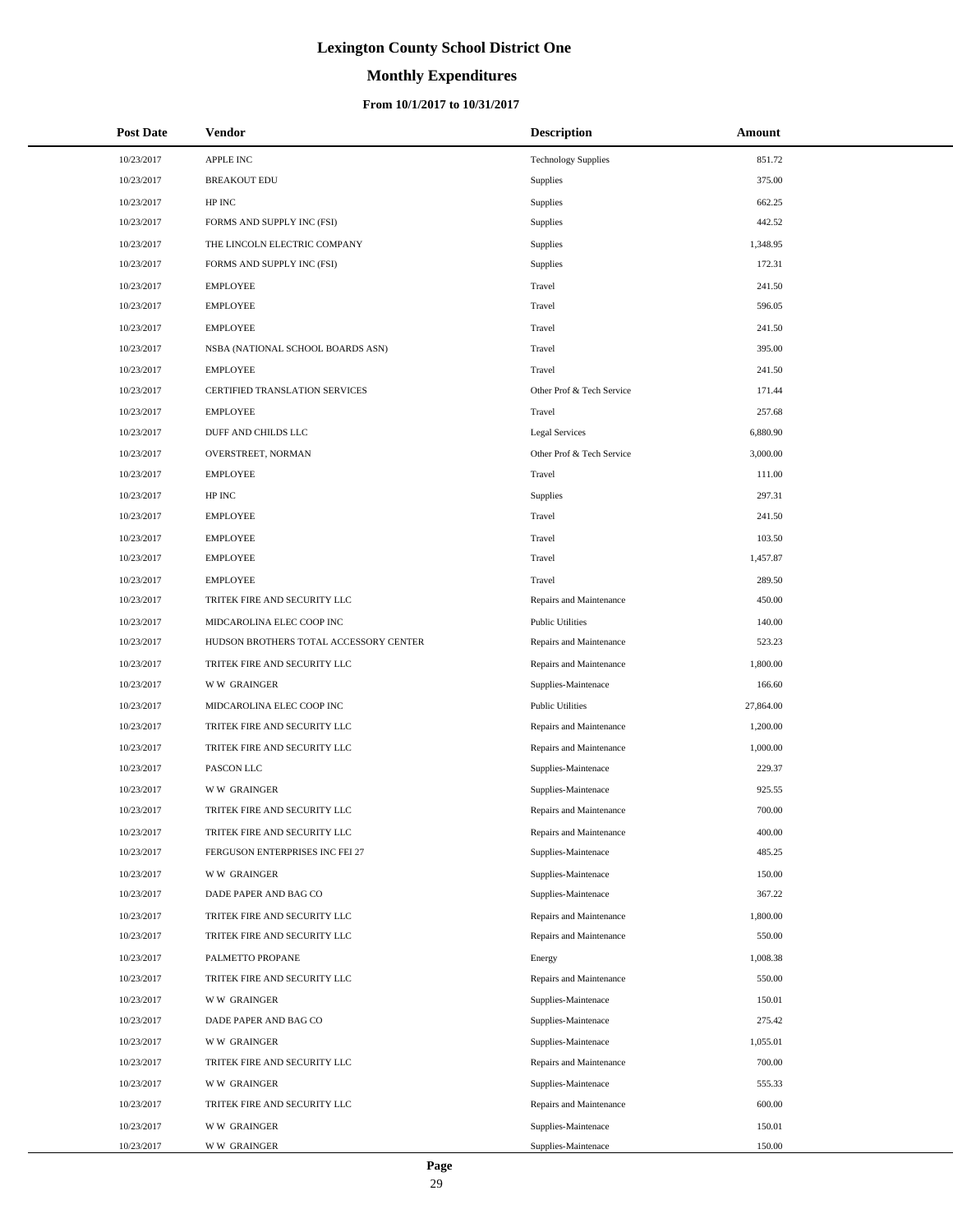# **Monthly Expenditures**

### **From 10/1/2017 to 10/31/2017**

| <b>Post Date</b> | <b>Vendor</b>                                     | <b>Description</b>         | <b>Amount</b> |  |
|------------------|---------------------------------------------------|----------------------------|---------------|--|
| 10/23/2017       | TRITEK FIRE AND SECURITY LLC                      | Repairs and Maintenance    | 1,000.00      |  |
| 10/23/2017       | <b>CARTER, BRENT C</b>                            | Other Prof & Tech Service  | 315.00        |  |
| 10/23/2017       | GUGEL, SCOTT                                      | Other Prof & Tech Service  | 315.00        |  |
| 10/23/2017       | SILCOX, MELISSA BARBARA                           | Other Prof & Tech Service  | 315.00        |  |
| 10/23/2017       | FRANKLIN, TIMOTHY WILLIAM                         | Other Prof & Tech Service  | 120.00        |  |
| 10/23/2017       | FRANKLIN, TIMOTHY WILLIAM                         | Other Prof & Tech Service  | 120.00        |  |
| 10/23/2017       | LINT, CHARLES ROBERT                              | Other Prof & Tech Service  | 120.00        |  |
| 10/23/2017       | HAIGLER III, THOMAS I                             | Other Prof & Tech Service  | 120.00        |  |
| 10/23/2017       | WILFONG, MICHAEL BRIAN                            | Other Prof & Tech Service  | 120.00        |  |
| 10/23/2017       | PINE PRESS OF LEXINGTON INC                       | Printing and Binding       | 2,719.17      |  |
| 10/23/2017       | FORMS AND SUPPLY INC (FSI)                        | Supplies                   | 734.66        |  |
| 10/23/2017       | CDWG ACCT 305089                                  | <b>Technology Supplies</b> | 709.41        |  |
| 10/23/2017       | CDWG ACCT 305089                                  | <b>Technology Supplies</b> | 190.46        |  |
| 10/23/2017       | CDWG ACCT 305089                                  | <b>Technology Supplies</b> | 863.49        |  |
| 10/23/2017       | CDWG ACCT 305089                                  | <b>Technology Supplies</b> | 190.46        |  |
| 10/23/2017       | CDWG ACCT 305089                                  | <b>Technology Supplies</b> | 287.83        |  |
| 10/23/2017       | CDWG ACCT 305089                                  | <b>Technology Supplies</b> | 401.25        |  |
| 10/23/2017       | CDWG ACCT 305089                                  | <b>Technology Supplies</b> | 575.87        |  |
| 10/23/2017       | STUDIES WEEKLY DBA AMERICAN LEGACY PUBLISHING INC | Supplies                   | 956.25        |  |
| 10/23/2017       | FLOCABULARY LLC                                   | Software Renewal/Agreemen  | 2,000.00      |  |
| 10/23/2017       | SC DEPARTMENT OF REVENUE (SALES TAX RETURN)       | Software Renewal/Agreemen  | 140.00        |  |
| 10/23/2017       | TOUCHMATH                                         | Supplies                   | 1,639.44      |  |
| 10/23/2017       | RIVERBANKS ZOO                                    | Other Prof & Tech Service  | 255.00        |  |
| 10/23/2017       | CAROLINA BIOLOGICAL SUPPLY CO                     | Supplies                   | 119.20        |  |
| 10/23/2017       | DELTA EDUCATION                                   | Supplies                   | 149.94        |  |
| 10/23/2017       | HOUGHTON MIFFLIN HARCOURT PUBLISHING CO           | Supplies                   | 195.02        |  |
| 10/23/2017       | VOYAGER SOPRIS LEARNING                           | Supplies                   | 2,800.98      |  |
| 10/23/2017       | STANDARD AND POOR'S                               | Dues and Fees              | 36,000.00     |  |
| 10/23/2017       | DAVIS FRAWLEY LLC TRUST ACCOUNT                   | Land                       | 148,907.98    |  |
| 10/23/2017       | <b>GS2 ENGINEERING INC</b>                        | Building                   | 1,212.80      |  |
| 10/23/2017       | NUIDEA SCHOOL SUPPLY CO                           | Supplies                   | 251.34        |  |
| 10/23/2017       | SYSCO FOOD SERV OF COLUMBIA                       | Food                       | 17,597.73     |  |
| 10/23/2017       | BORDEN DAIRY CO OF SC LLC                         | Milk                       | 962.13        |  |
| 10/23/2017       | SYSCO FOOD SERV OF COLUMBIA                       | Food                       | 6,213.14      |  |
| 10/23/2017       | BORDEN DAIRY CO OF SC LLC                         | Milk                       | 967.28        |  |
| 10/23/2017       | SYSCO FOOD SERV OF COLUMBIA                       | Food                       | 18,386.13     |  |
| 10/23/2017       | BORDEN DAIRY CO OF SC LLC                         | Milk                       | 697.80        |  |
| 10/23/2017       | SYSCO FOOD SERV OF COLUMBIA                       | Food                       | 9,646.71      |  |
| 10/23/2017       | BORDEN DAIRY CO OF SC LLC                         | Milk                       | 2,026.20      |  |
| 10/23/2017       | SYSCO FOOD SERV OF COLUMBIA                       | Food                       | 7,977.60      |  |
| 10/23/2017       | BORDEN DAIRY CO OF SC LLC                         | Milk                       | 806.06        |  |
| 10/23/2017       | SYSCO FOOD SERV OF COLUMBIA                       | Food                       | 16,249.01     |  |
| 10/23/2017       | BORDEN DAIRY CO OF SC LLC                         | Milk                       | 2,110.49      |  |
| 10/23/2017       | SYSCO FOOD SERV OF COLUMBIA                       | Food                       | 3,043.95      |  |
| 10/23/2017       | SYSCO FOOD SERV OF COLUMBIA                       | Food                       | 10,693.22     |  |
| 10/23/2017       | BORDEN DAIRY CO OF SC LLC                         | Milk                       | 587.24        |  |
| 10/23/2017       | SYSCO FOOD SERV OF COLUMBIA                       | Food                       | 6,090.38      |  |
| 10/23/2017       | BORDEN DAIRY CO OF SC LLC                         | Milk                       | 1,179.29      |  |

 $\overline{a}$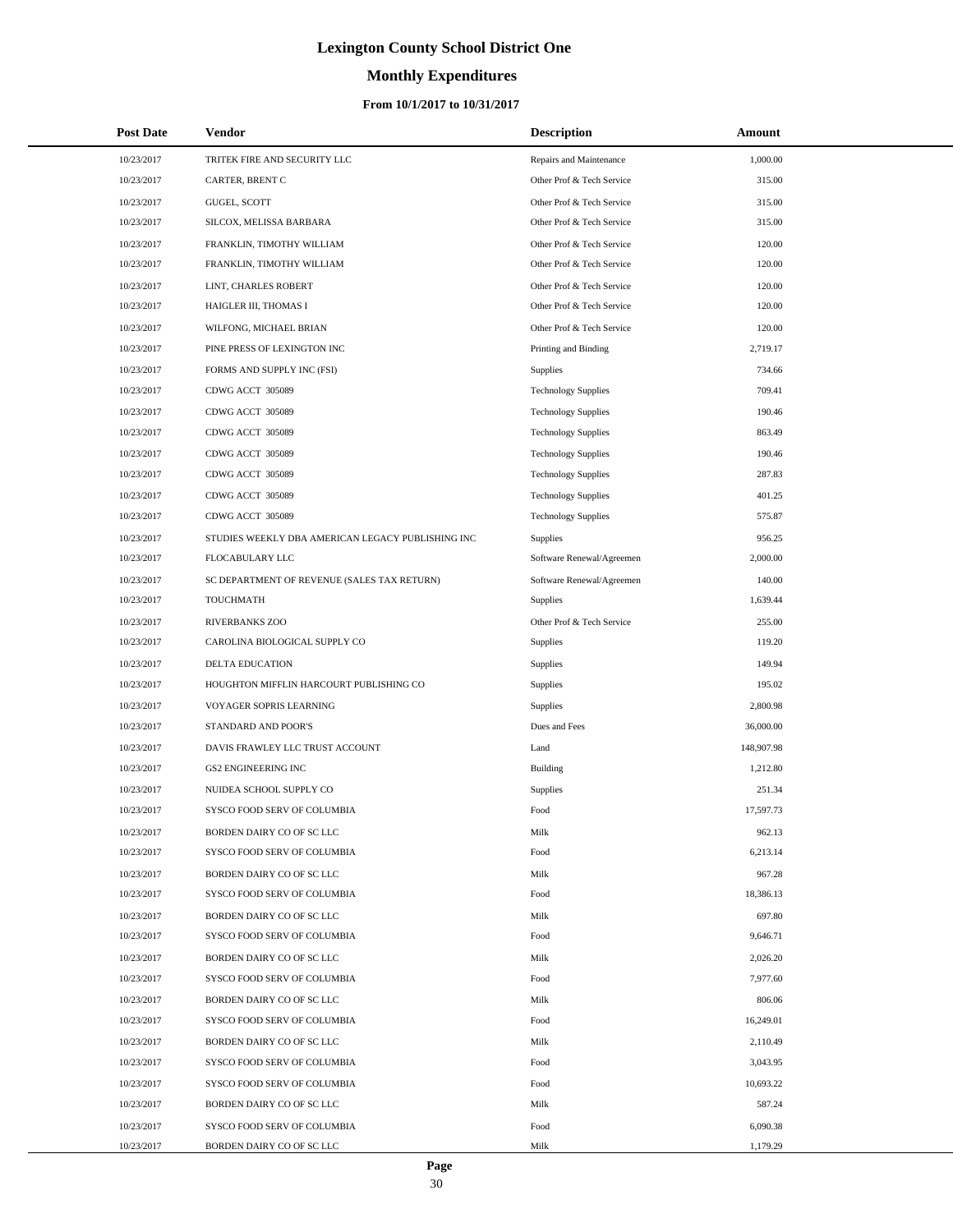# **Monthly Expenditures**

### **From 10/1/2017 to 10/31/2017**

| <b>Post Date</b> | Vendor                                      | <b>Description</b> | Amount    |
|------------------|---------------------------------------------|--------------------|-----------|
| 10/23/2017       | SYSCO FOOD SERV OF COLUMBIA                 | Food               | 14,548.16 |
| 10/23/2017       | BORDEN DAIRY CO OF SC LLC                   | Milk               | 2,080.68  |
| 10/23/2017       | SYSCO FOOD SERV OF COLUMBIA                 | Food               | 8,508.53  |
| 10/23/2017       | BORDEN DAIRY CO OF SC LLC                   | Milk               | 1,692.30  |
| 10/23/2017       | SYSCO FOOD SERV OF COLUMBIA                 | Food               | 9,855.64  |
| 10/23/2017       | BORDEN DAIRY CO OF SC LLC                   | Milk               | 1,843.42  |
| 10/23/2017       | SYSCO FOOD SERV OF COLUMBIA                 | Food               | 7,456.02  |
| 10/23/2017       | BORDEN DAIRY CO OF SC LLC                   | Milk               | 890.66    |
| 10/23/2017       | SYSCO FOOD SERV OF COLUMBIA                 | Food               | 29,011.24 |
| 10/23/2017       | BORDEN DAIRY CO OF SC LLC                   | Milk               | 2,049.11  |
| 10/23/2017       | SYSCO FOOD SERV OF COLUMBIA                 | Food               | 5,353.46  |
| 10/23/2017       | BORDEN DAIRY CO OF SC LLC                   | Milk               | 1,127.05  |
| 10/23/2017       | SYSCO FOOD SERV OF COLUMBIA                 | Food               | 7,382.48  |
| 10/23/2017       | BORDEN DAIRY CO OF SC LLC                   | Milk               | 1,140.12  |
| 10/23/2017       | SYSCO FOOD SERV OF COLUMBIA                 | Food               | 7,700.73  |
| 10/23/2017       | BORDEN DAIRY CO OF SC LLC                   | Milk               | 936.49    |
| 10/23/2017       | SYSCO FOOD SERV OF COLUMBIA                 | Food               | 5,984.25  |
| 10/23/2017       | BORDEN DAIRY CO OF SC LLC                   | Milk               | 805.14    |
| 10/23/2017       | SYSCO FOOD SERV OF COLUMBIA                 | Food               | 10,944.74 |
| 10/23/2017       | BORDEN DAIRY CO OF SC LLC                   | Milk               | 1,637.29  |
| 10/23/2017       | SYSCO FOOD SERV OF COLUMBIA                 | Food               | 14,535.54 |
| 10/23/2017       | BORDEN DAIRY CO OF SC LLC                   | Milk               | 597.99    |
| 10/23/2017       | SYSCO FOOD SERV OF COLUMBIA                 | Food               | 8,944.68  |
| 10/23/2017       | BORDEN DAIRY CO OF SC LLC                   | Milk               | 1,261.35  |
| 10/23/2017       | SYSCO FOOD SERV OF COLUMBIA                 | Food               | 12,303.14 |
| 10/23/2017       | BORDEN DAIRY CO OF SC LLC                   | Milk               | 862.28    |
| 10/23/2017       | SYSCO FOOD SERV OF COLUMBIA                 | Food               | 8,273.56  |
| 10/23/2017       | BORDEN DAIRY CO OF SC LLC                   | Milk               | 1,530.68  |
| 10/23/2017       | SYSCO FOOD SERV OF COLUMBIA                 | Food               | 9,153.30  |
| 10/23/2017       | BORDEN DAIRY CO OF SC LLC                   | Milk               | 1,297.42  |
| 10/23/2017       | SYSCO FOOD SERV OF COLUMBIA                 | Food               | 5,848.03  |
| 10/23/2017       | BORDEN DAIRY CO OF SC LLC                   | Milk               | 819.11    |
| 10/23/2017       | SYSCO FOOD SERV OF COLUMBIA                 | Food               | 4,846.66  |
| 10/23/2017       | BORDEN DAIRY CO OF SC LLC                   | Milk               | 1,140.47  |
| 10/23/2017       | SYSCO FOOD SERV OF COLUMBIA                 | Food               | 7,453.76  |
| 10/23/2017       | BORDEN DAIRY CO OF SC LLC                   | Milk               | 1,242.34  |
| 10/23/2017       | SYSCO FOOD SERV OF COLUMBIA                 | Food               | 13,116.81 |
| 10/23/2017       | BORDEN DAIRY CO OF SC LLC                   | Milk               | 833.88    |
| 10/23/2017       | SYSCO FOOD SERV OF COLUMBIA                 | Food               | 20,636.26 |
| 10/23/2017       | BORDEN DAIRY CO OF SC LLC                   | Milk               | 1,401.77  |
| 10/23/2017       | SYSCO FOOD SERV OF COLUMBIA                 | Food               | 7,938.53  |
| 10/23/2017       | BORDEN DAIRY CO OF SC LLC                   | Milk               | 1,267.44  |
| 10/23/2017       | SUNTEX INTERNATIONAL INC                    | Pupil Activity     | 944.00    |
| 10/23/2017       | SC DEPARTMENT OF REVENUE (SALES TAX RETURN) | Pupil Activity     | 111.57    |
| 10/23/2017       | THE BURMAX CO INC                           | Pupil Activity     | 1,593.43  |
| 10/23/2017       | FLOCABULARY LLC                             | Pupil Activity     | 1,800.00  |
| 10/23/2017       | SC DEPARTMENT OF REVENUE (SALES TAX RETURN) | Pupil Activity     | 126.00    |
| 10/23/2017       | CAROLINA BIOLOGICAL SUPPLY CO               | Pupil Activity     | 368.96    |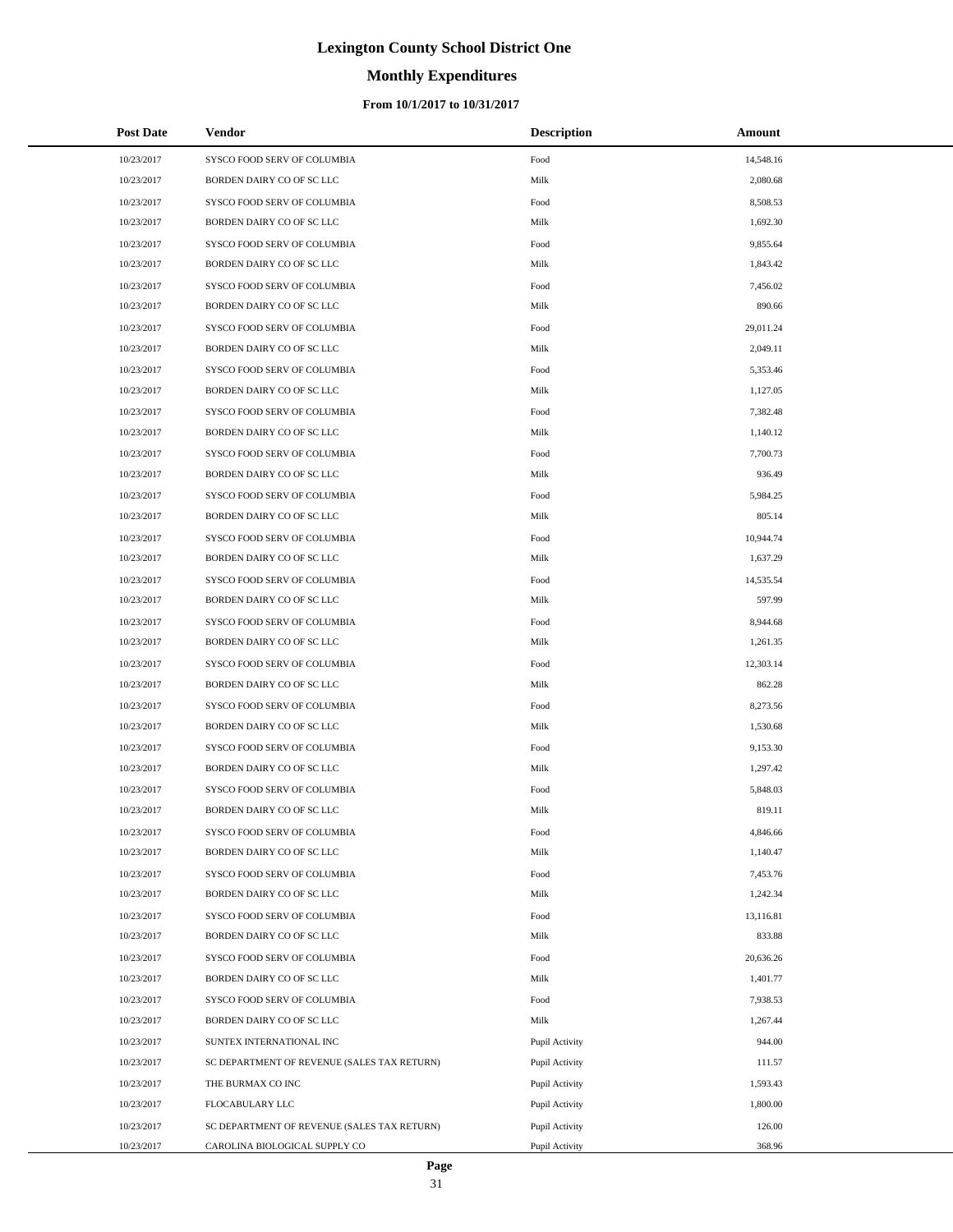# **Monthly Expenditures**

### **From 10/1/2017 to 10/31/2017**

| <b>Post Date</b> | Vendor                                            | <b>Description</b>         | Amount   |  |
|------------------|---------------------------------------------------|----------------------------|----------|--|
| 10/23/2017       | SARGENT WELCH LLC A VWR CO                        | Pupil Activity             | 231.31   |  |
| 10/23/2017       | BOUND TO STAY BOUND BOOKS INC                     | Pupil Activity             | 237.60   |  |
| 10/23/2017       | MUSIC IS ELEMENTARY                               | Pupil Activity             | $-25.75$ |  |
| 10/23/2017       | HENRY SCHEIN INC MEDICAL SPECIAL MARKETS          | Pupil Activity             | 464.08   |  |
| 10/23/2017       | RIDDELL / ALL AMERICAN                            | Pupil Activity             | 275.54   |  |
| 10/23/2017       | T AND T SPORTS                                    | Pupil Activity             | 1,848.96 |  |
| 10/23/2017       | FOSTER, CHARLES RICHARD                           | Pupil Activity             | 105.00   |  |
| 10/23/2017       | NESBITT, JOHNNIE A                                | Pupil Activity             | 105.00   |  |
| 10/23/2017       | SHUMPERT, GROVER KEITH                            | Pupil Activity             | 105.00   |  |
| 10/23/2017       | BRUNSON, RAYMOND                                  | Pupil Activity             | 113.30   |  |
| 10/23/2017       | SPEAKS, T C                                       | Pupil Activity             | 137.60   |  |
| 10/23/2017       | WILLIAMS, LARRY G                                 | Pupil Activity             | 128.60   |  |
| 10/23/2017       | GWYN, JAIME L                                     | Pupil Activity             | 105.00   |  |
| 10/23/2017       | SMITH, THOMAS ALVIN                               | Pupil Activity             | 120.00   |  |
| 10/23/2017       | DUVALL, CHUCK                                     | Pupil Activity             | 112.00   |  |
| 10/23/2017       | PENSA, BART                                       | Pupil Activity             | 106.70   |  |
| 10/23/2017       | SEEL, WILLIAM JOSEPH                              | Pupil Activity             | 105.80   |  |
| 10/23/2017       | <b>BSN SPORTS</b>                                 | Pupil Activity             | 2,340.18 |  |
| 10/23/2017       | <b>BSN SPORTS</b>                                 | Pupil Activity             | 164.78   |  |
| 10/23/2017       | KENDRICK, CAROLYN                                 | Pupil Activity             | 160.00   |  |
| 10/23/2017       | <b>ACTION SPORTS</b>                              | Pupil Activity             | 314.58   |  |
| 10/23/2017       | <b>BSN SPORTS</b>                                 | Pupil Activity             | 2,518.91 |  |
| 10/24/2017       | <b>ACP DIRECT</b>                                 | Supplies                   | 173.75   |  |
| 10/24/2017       | FORMS AND SUPPLY INC (FSI)                        | Supplies                   | 375.93   |  |
| 10/24/2017       | US INK AND TONER INC                              | Supplies                   | 967.84   |  |
| 10/24/2017       | FORMS AND SUPPLY INC (FSI)                        | Supplies                   | 437.31   |  |
| 10/24/2017       | SCHOOL SPECIALTY INC                              | Supplies                   | 212.27   |  |
| 10/24/2017       | HP INC                                            | <b>Technology Supplies</b> | 213.99   |  |
| 10/24/2017       | COLUMBIA FLAG AND SIGN COMPANY LLC                | Supplies                   | 211.86   |  |
| 10/24/2017       | US INK AND TONER INC                              | Supplies                   | 1,148.94 |  |
| 10/24/2017       | FORMS AND SUPPLY INC (FSI)                        | Supplies                   | 2,099.20 |  |
| 10/24/2017       | US INK AND TONER INC                              | Supplies                   | 266.16   |  |
| 10/24/2017       | <b>EMERALD COACHES</b>                            | Pupil Transportation       | 2,895.00 |  |
| 10/24/2017       | US POSTAL SERVICE 027 CMRSTMS 113551              | Supplies                   | 2,500.00 |  |
| 10/24/2017       | PORTER, JANA D                                    | Other Prof & Tech Service  | 4,350.00 |  |
| 10/24/2017       | FAIR PLAY CAMP SCHOOL INC                         | Tuition                    | 1,122.75 |  |
| 10/24/2017       | <b>GALE CENGAGE LEARNING</b>                      | Software Renewal/Agreemen  | 2,670.00 |  |
| 10/24/2017       | SC DEPARTMENT OF REVENUE (SALES TAX RETURN)       | Software Renewal/Agreemen  | 186.90   |  |
| 10/24/2017       | <b>BARNES &amp; NOBLE BOOKSELLERS INC</b>         | Supplies                   | 970.00   |  |
| 10/24/2017       | RESOURCES FOR EDUCATORS                           | Supplies                   | 265.90   |  |
| 10/24/2017       | <b>JUNIOR LIBRARY GUILD</b>                       | <b>Library Books</b>       | 1,454.60 |  |
| 10/24/2017       | CERTIFIED TRANSLATION SERVICES                    | Other Prof & Tech Service  | 1,011.58 |  |
| 10/24/2017       | FORMS AND SUPPLY INC (FSI)                        | Supplies                   | 208.86   |  |
| 10/24/2017       | <b>EMPLOYEE</b>                                   | Travel                     | 638.49   |  |
| 10/24/2017       | DADE PAPER AND BAG CO                             | Supplies-Maintenace        | 513.60   |  |
| 10/24/2017       | FERGUSON ENTERPRISES INC FEI 27                   | Supplies-Maintenace        | 192.60   |  |
| 10/24/2017       | SMITH AND JONES JANITORIAL SUPPLIES AND EQUIP INC | Supplies-Maintenace        | 727.60   |  |
| 10/24/2017       | <b>WW GRAINGER</b>                                | Supplies-Maintenace        | 459.46   |  |

 $\overline{a}$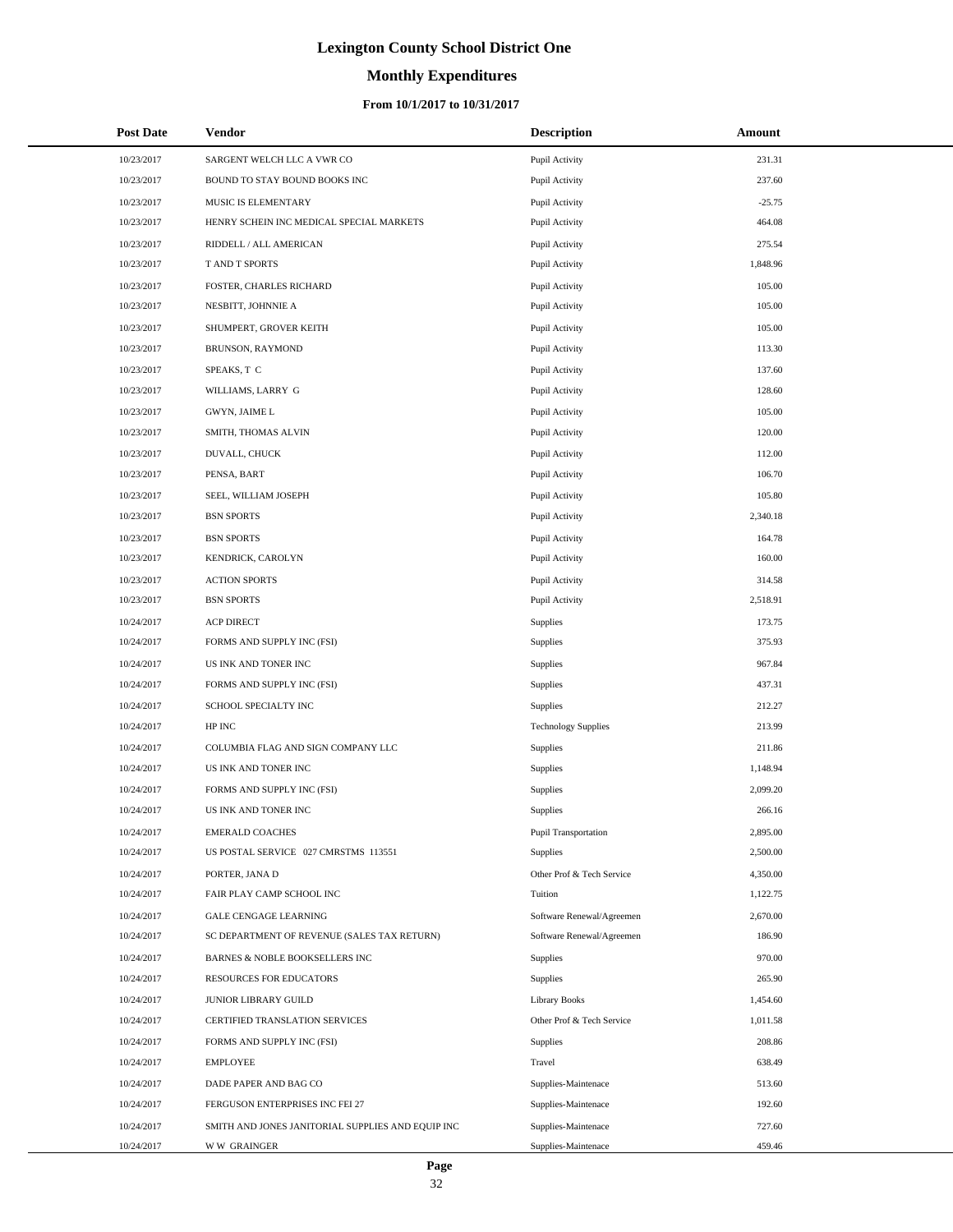# **Monthly Expenditures**

| <b>Post Date</b> | Vendor                                             | <b>Description</b>         | Amount    |  |
|------------------|----------------------------------------------------|----------------------------|-----------|--|
| 10/24/2017       | SMITH AND JONES JANITORIAL SUPPLIES AND EQUIP INC  | Supplies-Maintenace        | 141.24    |  |
| 10/24/2017       | TERMINIX COMMERCIAL                                | Repairs and Maintenance    | 770.00    |  |
| 10/24/2017       | <b>WW GRAINGER</b>                                 | Supplies-Maintenace        | 1,110.66  |  |
| 10/24/2017       | <b>SUPPLY WORKS</b>                                | Supplies-Maintenace        | 531.79    |  |
| 10/24/2017       | SOUTHEASTERN PAPER                                 | Supplies-Maintenace        | 883.39    |  |
| 10/24/2017       | CONCEPT UNLIMITED INC                              | Supplies-Maintenace        | 2,466.60  |  |
| 10/24/2017       | SMITH AND JONES JANITORIAL SUPPLIES AND EQUIP INC  | Supplies-Maintenace        | 117.69    |  |
| 10/24/2017       | <b>WW GRAINGER</b>                                 | Supplies-Maintenace        | 190.67    |  |
| 10/24/2017       | <b>WW GRAINGER</b>                                 | Supplies-Maintenace        | 1,851.10  |  |
| 10/24/2017       | TRITEK FIRE AND SECURITY LLC                       | Repairs and Maintenance    | 400.00    |  |
| 10/24/2017       | SMITH AND JONES JANITORIAL SUPPLIES AND EQUIP INC  | Supplies-Maintenace        | 721.18    |  |
| 10/24/2017       | <b>WW GRAINGER</b>                                 | Supplies-Maintenace        | 370.22    |  |
| 10/24/2017       | RONCO SPECIALIZED SYSTEMS INC                      | Repairs and Maintenance    | 1,255.82  |  |
| 10/24/2017       | DADE PAPER AND BAG CO                              | Supplies-Maintenace        | 459.03    |  |
| 10/24/2017       | <b>WW GRAINGER</b>                                 | Supplies-Maintenace        | 499.47    |  |
| 10/24/2017       | SMITH AND JONES JANITORIAL SUPPLIES AND EQUIP INC  | Supplies-Maintenace        | 566.68    |  |
| 10/24/2017       | TRITEK FIRE AND SECURITY LLC                       | Repairs and Maintenance    | 550.00    |  |
| 10/24/2017       | SMITH AND JONES JANITORIAL SUPPLIES AND EQUIP INC  | Supplies-Maintenace        | 853.00    |  |
| 10/24/2017       | CITY ELECTRIC SUPPLY CO                            | Supplies-Maintenace        | 247.18    |  |
| 10/24/2017       | SMITH AND JONES JANITORIAL SUPPLIES AND EQUIP INC  | Supplies-Maintenace        | 181.63    |  |
| 10/24/2017       | <b>WW GRAINGER</b>                                 | Supplies-Maintenace        | 1,004.41  |  |
| 10/24/2017       | SMITH AND JONES JANITORIAL SUPPLIES AND EQUIP INC  | Supplies-Maintenace        | 115.56    |  |
| 10/24/2017       | SMITH AND JONES JANITORIAL SUPPLIES AND EQUIP INC  | Supplies-Maintenace        | 141.07    |  |
| 10/24/2017       | SMITH AND JONES JANITORIAL SUPPLIES AND EQUIP INC  | Supplies-Maintenace        | 1,080.49  |  |
| 10/24/2017       | <b>WW GRAINGER</b>                                 | Supplies-Maintenace        | 1,577.07  |  |
| 10/24/2017       | MANSFIELD OIL CO OF GAINESVILLE INC                | Pupil Transportation       | 4,163.10  |  |
| 10/24/2017       | MIDLANDS EXAMS AND DRUG SCREENING                  | Other Prof & Tech Service  | 385.00    |  |
| 10/24/2017       | SMITH, DANIEL JOHN                                 | Other Prof & Tech Service  | 175.00    |  |
| 10/24/2017       | HINZ, BRIAN E                                      | Other Prof & Tech Service  | 120.00    |  |
| 10/24/2017       | MCMANUS, JOHN-PATRICK A.                           | Other Prof & Tech Service  | 120.00    |  |
| 10/24/2017       | MOORE, MARK                                        | Other Prof & Tech Service  | 120.00    |  |
| 10/24/2017       | <b>READABLE INK</b>                                | Other Prof & Tech Service  | 920.00    |  |
| 10/24/2017       | <b>CAMCOR</b>                                      | <b>Technology Supplies</b> | 628.61    |  |
| 10/24/2017       | DIGITAL OFFICE SOLUTIONS INC                       | Repairs and Maintenance    | 346.31    |  |
| 10/24/2017       | KURTZ BROS DBA BENDER BURKOT EAST COAST SCHOOL SUP | Supplies                   | 121.55    |  |
| 10/24/2017       | SC INTERPRETING SERVICE FOR THE DEAF               | <b>Pupil Services</b>      | 487.50    |  |
| 10/24/2017       | MCGRAW HILL EDUCATION INC                          | <b>Supplies</b>            | 1,423.71  |  |
| 10/24/2017       | HOUGHTON MIFFLIN HARCOURT PUBLISHING CO            | Supplies                   | 1,626.14  |  |
| 10/24/2017       | FORMS AND SUPPLY INC (FSI)                         | Supplies                   | 230.26    |  |
| 10/24/2017       | <b>OBS INC</b>                                     | Inst Prog Improvement      | 325.00    |  |
| 10/24/2017       | CAROLINA BIOLOGICAL SUPPLY CO                      | <b>Supplies</b>            | 491.80    |  |
| 10/24/2017       | FREY SCIENTIFIC                                    | Supplies                   | 430.41    |  |
| 10/24/2017       | CPP INC                                            | Inst Prog Improvement      | 19,546.29 |  |
| 10/24/2017       | CPP INC                                            | Supplies                   | 895.39    |  |
| 10/24/2017       | SCHOOL SPECIALTY INC                               | <b>Supplies</b>            | 3,590.51  |  |
| 10/24/2017       | TELCOM OF SOUTH CAROLINA INC                       | Technology Equipment D F   | 26,860.45 |  |
| 10/24/2017       | <b>ANOTHER PRINTER</b>                             | Printing and Binding       | 373.37    |  |
| 10/24/2017       | US FOODS                                           | Supplies                   | 1,493.16  |  |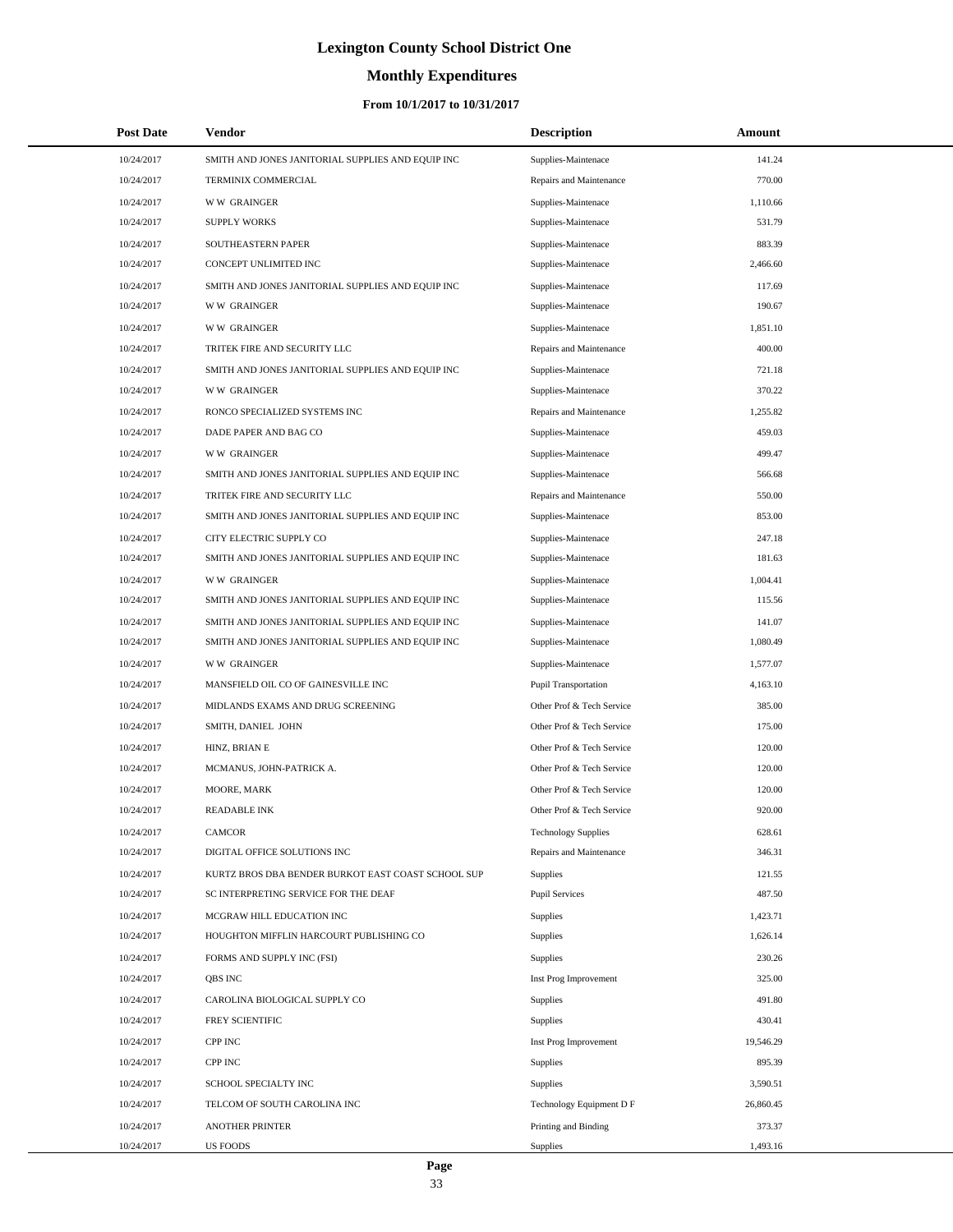# **Monthly Expenditures**

### **From 10/1/2017 to 10/31/2017**

| <b>Post Date</b> | Vendor                           | <b>Description</b>            | Amount   |
|------------------|----------------------------------|-------------------------------|----------|
| 10/24/2017       | <b>USA SUPPLY</b>                | Supplies                      | 288.90   |
| 10/24/2017       | TRIDENT BEVERAGE INC             | Food                          | 816.00   |
| 10/24/2017       | EARTHGRAINS BAKING COMPANIES INC | <b>Bread</b>                  | 147.50   |
| 10/24/2017       | SENN BROTHERS INC                | Produce                       | 127.50   |
| 10/24/2017       | <b>US FOODS</b>                  | Commodity Distribution Charge | 179.55   |
| 10/24/2017       | <b>US FOODS</b>                  | Supplies                      | 1,270.92 |
| 10/24/2017       | SENN BROTHERS INC                | Produce                       | 207.00   |
| 10/24/2017       | <b>US FOODS</b>                  | Supplies                      | 1,099.64 |
| 10/24/2017       | <b>USA SUPPLY</b>                | Supplies                      | 472.41   |
| 10/24/2017       | <b>US FOODS</b>                  | Commodity Distribution Charge | 179.55   |
| 10/24/2017       | <b>BUSINESS SERVICES</b>         | Supplies                      | 385.18   |
| 10/24/2017       | <b>US FOODS</b>                  | Supplies                      | 651.16   |
| 10/24/2017       | <b>USA SUPPLY</b>                | Supplies                      | 352.57   |
| 10/24/2017       | SENN BROTHERS INC                | Produce                       | 223.50   |
| 10/24/2017       | <b>US FOODS</b>                  | Supplies                      | 690.96   |
| 10/24/2017       | SENN BROTHERS INC                | Produce                       | 105.50   |
| 10/24/2017       | <b>US FOODS</b>                  | Commodity Distribution Charge | 179.55   |
| 10/24/2017       | <b>US FOODS</b>                  | Supplies                      | 1,112.10 |
| 10/24/2017       | <b>USA SUPPLY</b>                | Supplies                      | 155.15   |
| 10/24/2017       | SENN BROTHERS INC                | Produce                       | 206.92   |
| 10/24/2017       | <b>US FOODS</b>                  | Supplies                      | 286.83   |
| 10/24/2017       | <b>US FOODS</b>                  | Supplies                      | 1,299.83 |
| 10/24/2017       | <b>USA SUPPLY</b>                | Supplies                      | 119.84   |
| 10/24/2017       | SENN BROTHERS INC                | Produce                       | 215.50   |
| 10/24/2017       | <b>US FOODS</b>                  | Supplies                      | 1,503.08 |
| 10/24/2017       | <b>USA SUPPLY</b>                | Supplies                      | 155.15   |
| 10/24/2017       | <b>US FOODS</b>                  | Supplies                      | 1,398.79 |
| 10/24/2017       | CK PARTS LLC                     | Supplies                      | 216.14   |
| 10/24/2017       | <b>US FOODS</b>                  | Supplies                      | 1,041.36 |
| 10/24/2017       | <b>USA SUPPLY</b>                | Supplies                      | 232.73   |
| 10/24/2017       | SENN BROTHERS INC                | Produce                       | 117.50   |
| 10/24/2017       | <b>US FOODS</b>                  | Supplies                      | 683.26   |
| 10/24/2017       | <b>USA SUPPLY</b>                | Supplies                      | 334.91   |
| 10/24/2017       | EARTHGRAINS BAKING COMPANIES INC | <b>Bread</b>                  | 235.00   |
| 10/24/2017       | SENN BROTHERS INC                | Produce                       | 332.27   |
| 10/24/2017       | <b>US FOODS</b>                  | Supplies                      | 904.25   |
| 10/24/2017       | US FOODS                         | Supplies                      | 1,817.38 |
| 10/24/2017       | <b>USA SUPPLY</b>                | Supplies                      | 459.03   |
| 10/24/2017       | TRIDENT BEVERAGE INC             | Food                          | 918.00   |
| 10/24/2017       | SENN BROTHERS INC                | Produce                       | 352.66   |
| 10/24/2017       | <b>US FOODS</b>                  | Commodity Distribution Charge | 170.10   |
| 10/24/2017       | <b>US FOODS</b>                  | Supplies                      | 899.90   |
| 10/24/2017       | SENN BROTHERS INC                | Produce                       | 112.00   |
| 10/24/2017       | <b>US FOODS</b>                  | Supplies                      | 1,038.70 |
| 10/24/2017       | <b>USA SUPPLY</b>                | Supplies                      | 232.73   |
| 10/24/2017       | US FOODS                         | Supplies                      | 962.80   |
| 10/24/2017       | <b>USA SUPPLY</b>                | Supplies                      | 155.15   |
| 10/24/2017       | SENN BROTHERS INC                | Produce                       | 99.80    |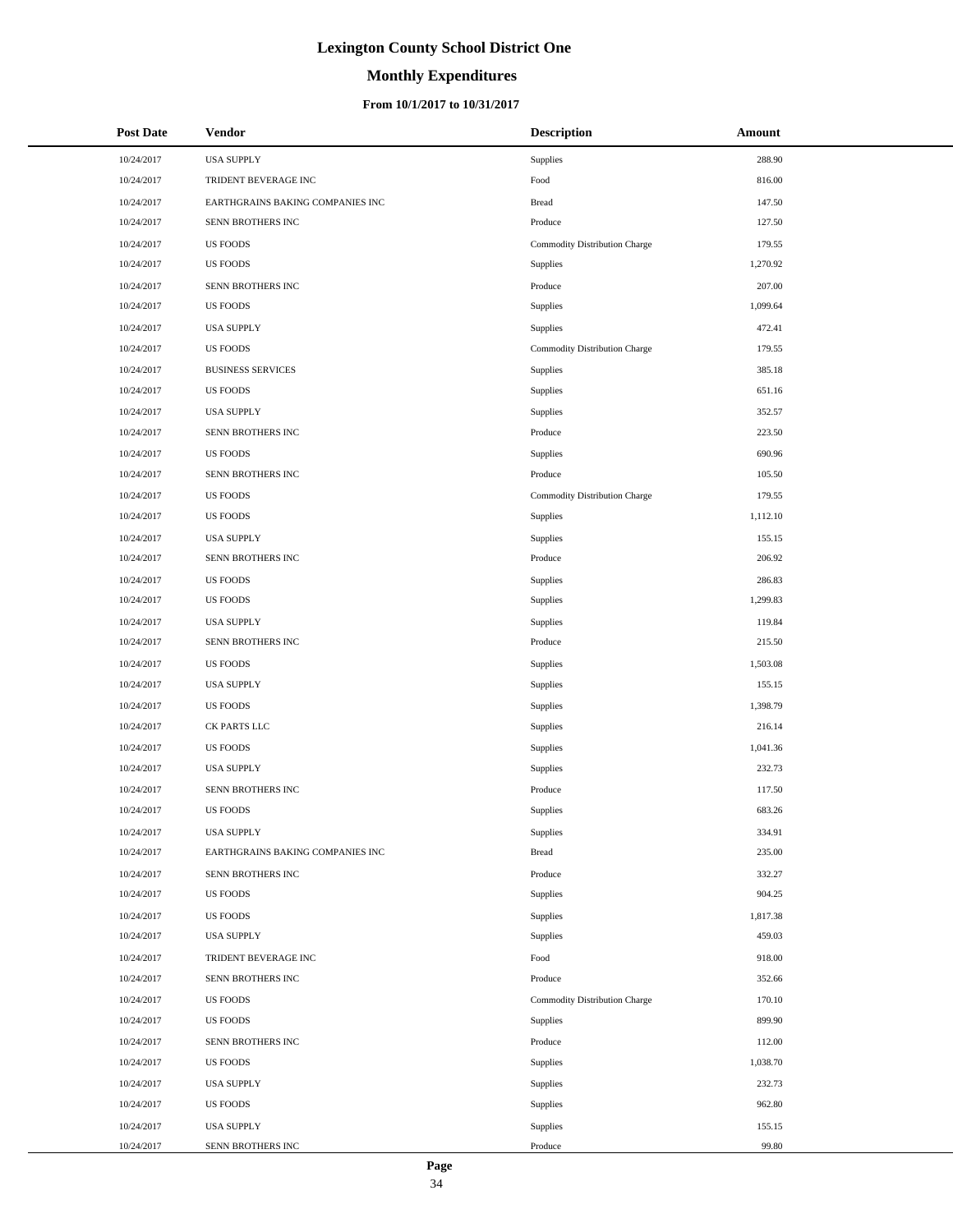# **Monthly Expenditures**

### **From 10/1/2017 to 10/31/2017**

| <b>Post Date</b> | <b>Vendor</b>                           | <b>Description</b>             | Amount   |
|------------------|-----------------------------------------|--------------------------------|----------|
| 10/24/2017       | <b>US FOODS</b>                         | Supplies                       | 1,444.97 |
| 10/24/2017       | SENN BROTHERS INC                       | Produce                        | 108.33   |
| 10/24/2017       | CK PARTS LLC                            | Supplies                       | 216.14   |
| 10/24/2017       | <b>US FOODS</b>                         | Supplies                       | 1,369.47 |
| 10/24/2017       | SENN BROTHERS INC                       | Produce                        | 301.00   |
| 10/24/2017       | <b>US FOODS</b>                         | Supplies                       | 1,744.54 |
| 10/24/2017       | <b>USA SUPPLY</b>                       | Supplies                       | 274.99   |
| 10/24/2017       | <b>US FOODS</b>                         | Supplies                       | 1,081.91 |
| 10/24/2017       | <b>USA SUPPLY</b>                       | Supplies                       | 155.15   |
| 10/24/2017       | <b>US FOODS</b>                         | Supplies                       | 1,195.90 |
| 10/24/2017       | EARTHGRAINS BAKING COMPANIES INC        | Bread                          | 173.75   |
| 10/24/2017       | SENN BROTHERS INC                       | Produce                        | 144.92   |
| 10/24/2017       | <b>BUSINESS SERVICES</b>                | Supplies                       | 417.28   |
| 10/24/2017       | US FOODS                                | Supplies                       | 1,580.76 |
| 10/24/2017       | <b>USA SUPPLY</b>                       | Supplies                       | 385.20   |
| 10/24/2017       | SENN BROTHERS INC                       | Produce                        | 330.00   |
| 10/24/2017       | <b>BUSINESS SERVICES</b>                | Supplies                       | 385.18   |
| 10/24/2017       | <b>US FOODS</b>                         | Supplies                       | 1,076.49 |
| 10/24/2017       | <b>USA SUPPLY</b>                       | Supplies                       | 119.84   |
| 10/24/2017       | SENN BROTHERS INC                       | Produce                        | 282.00   |
| 10/24/2017       | <b>US FOODS</b>                         | Supplies                       | 1,152.08 |
| 10/24/2017       | <b>USA SUPPLY</b>                       | Supplies                       | 155.15   |
| 10/24/2017       | <b>US FOODS</b>                         | Supplies                       | 673.31   |
| 10/24/2017       | <b>USA SUPPLY</b>                       | Supplies                       | 430.14   |
| 10/24/2017       | <b>US FOODS</b>                         | Supplies                       | 1,146.39 |
| 10/24/2017       | <b>USA SUPPLY</b>                       | Supplies                       | 310.30   |
| 10/24/2017       | SENN BROTHERS INC                       | Produce                        | 137.00   |
| 10/24/2017       | <b>US FOODS</b>                         | Supplies                       | 797.13   |
| 10/24/2017       | SENN BROTHERS INC                       | Produce                        | 114.00   |
| 10/24/2017       | <b>US FOODS</b>                         | Supplies                       | 1,801.86 |
| 10/24/2017       | SENN BROTHERS INC                       | Produce                        | 154.92   |
| 10/24/2017       | <b>US FOODS</b>                         | Commodity Distribution Charge  | 192.15   |
| 10/24/2017       | <b>US FOODS</b>                         | Supplies                       | 1,279.35 |
| 10/24/2017       | SENN BROTHERS INC                       | Produce                        | 361.97   |
| 10/24/2017       | EVOLLVE INC DBA OZOBOT                  | Pupil Activity                 | 1,070.00 |
| 10/24/2017       | MSC INDUSTRIAL SUPPLY CO                | Pupil Activity                 | 1,283.49 |
| 10/24/2017       | OAK GROVE ELEMENTARY SCHOOL             | Pupil Act-Fee/Collection Refnd | 168.00   |
| 10/24/2017       | FORMS AND SUPPLY INC (FSI)              | Pupil Activity                 | 777.14   |
| 10/24/2017       | SCHOLASTIC INC                          | Pupil Activity                 | 1,598.85 |
| 10/24/2017       | <b>EXPLORELEARNING</b>                  | Pupil Activity                 | 7,484.65 |
| 10/24/2017       | FREY SCIENTIFIC                         | Pupil Activity                 | 110.81   |
| 10/24/2017       | CAROLINA BIOLOGICAL SUPPLY CO           | Pupil Activity                 | 603.80   |
| 10/24/2017       | WARDS NATURAL SCIENCE EST LLC           | Pupil Activity                 | 374.63   |
| 10/24/2017       | MACKIN LIBRARY MEDIA                    | Pupil Activity                 | 556.96   |
| 10/24/2017       | <b>BSN SPORTS</b>                       | Pupil Activity                 | 513.58   |
| 10/24/2017       | MYRTLE BEACH SPORTS CENTER              | Pupil Activity                 | 325.00   |
| 10/24/2017       | SC CHEER COACHES ASSOCIATION            | Pupil Activity                 | 150.00   |
| 10/24/2017       | NATIONAL ATHLETIC TRAINERS ASSOC (NATA) | Pupil Activity                 | 232.00   |

÷.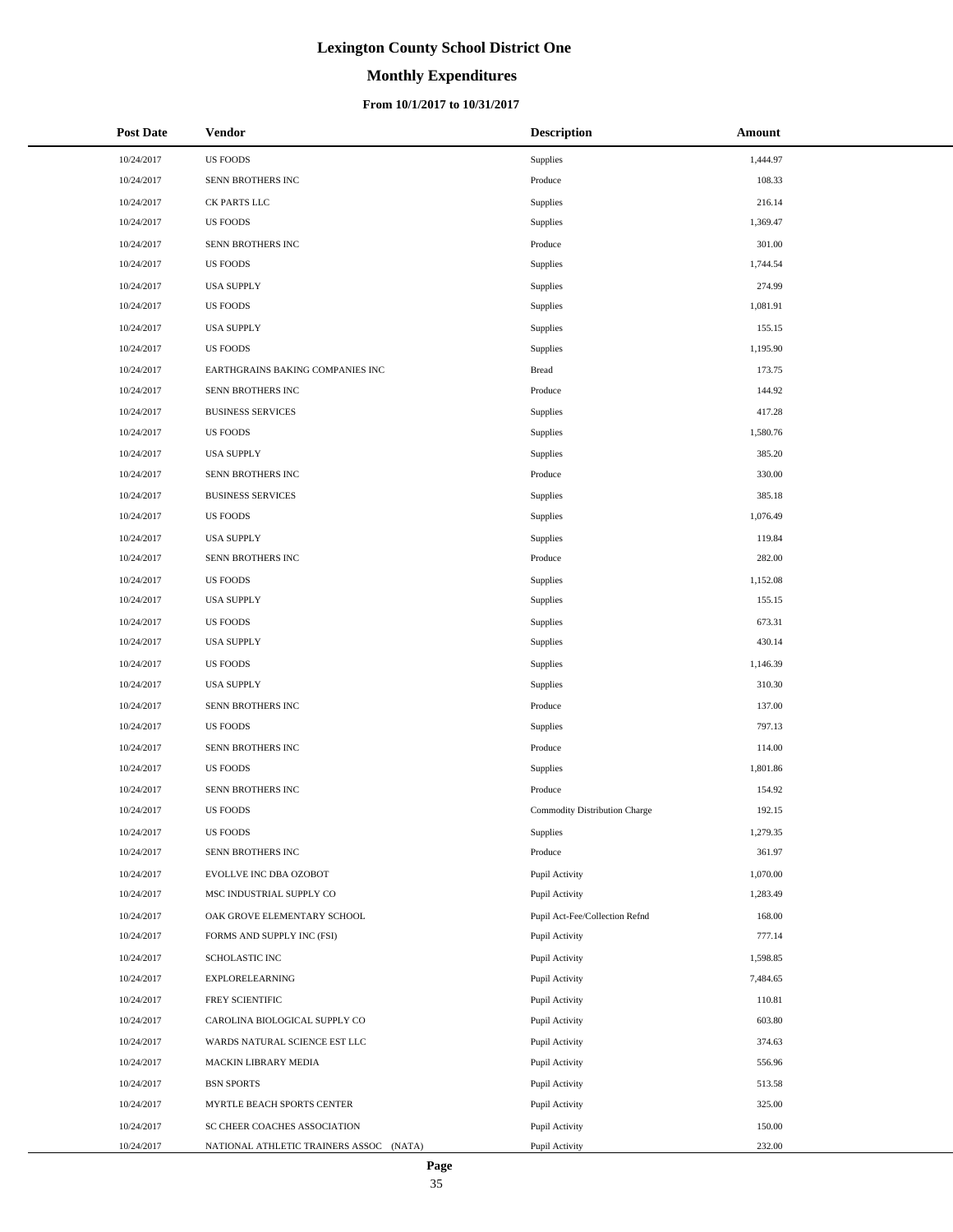# **Monthly Expenditures**

### **From 10/1/2017 to 10/31/2017**

| <b>Post Date</b> | Vendor                                             | <b>Description</b>          | Amount    |
|------------------|----------------------------------------------------|-----------------------------|-----------|
| 10/25/2017       | SCHOOL SPECIALTY INC                               | Supplies                    | 591.05    |
| 10/25/2017       | SCHOOL SPECIALTY INC                               | Supplies                    | 240.51    |
| 10/25/2017       | <b>SCHOOL SPECIALTY INC</b>                        | Supplies                    | 147.80    |
| 10/25/2017       | FORMS AND SUPPLY INC (FSI)                         | Supplies                    | 900.17    |
| 10/25/2017       | SC DEPARTMENT OF JUVENILE JUSTICE (FISCAL AFFAIRS) | Tuition-LEA                 | 264.53    |
| 10/25/2017       | FORMS AND SUPPLY INC (FSI)                         | Supplies                    | 1,978.13  |
| 10/25/2017       | PRESENTATION SYSTEMS SOUTH INC                     | Supplies                    | 1,632.53  |
| 10/25/2017       | THE LINCOLN ELECTRIC COMPANY                       | Supplies                    | 441.38    |
| 10/25/2017       | COMMUNICATION DYNASTY LLC                          | Other Prof & Tech Service   | 7,275.00  |
| 10/25/2017       | SC DEPARTMENT OF JUVENILE JUSTICE (FISCAL AFFAIRS) | Tuition-LEA                 | 414.67    |
| 10/25/2017       | FIRST PRIORITY INC                                 | Other Prof & Tech Service   | 600.00    |
| 10/25/2017       | MACKIN LIBRARY MEDIA                               | <b>Library Books</b>        | 2,052.64  |
| 10/25/2017       | <b>EBSCO</b>                                       | Periodicals                 | 701.67    |
| 10/25/2017       | FOLLETT SCHOOL SOLUTIONS INC                       | <b>Library Books</b>        | 2,580.43  |
| 10/25/2017       | CONVERSE COLLEGE                                   | Inst Prog Improvement       | 665.00    |
| 10/25/2017       | <b>APPLE INC</b>                                   | <b>Technology Supplies</b>  | 2,748.83  |
| 10/25/2017       | <b>LENOVO US</b>                                   | <b>Technology Supplies</b>  | 468.66    |
| 10/25/2017       | DATA MANAGEMENT INC                                | Other Prof & Tech Service   | 12,060.00 |
| 10/25/2017       | <b>SUPPLY WORKS</b>                                | Supplies-Maintenace         | 936.52    |
| 10/25/2017       | <b>BARNES PROPANE</b>                              | Energy                      | 881.24    |
| 10/25/2017       | ESTATE MANAGEMENT SERVICES INC                     | Repairs and Maintenance     | 344.19    |
| 10/25/2017       | <b>SUPPLY WORKS</b>                                | Supplies-Maintenace         | 2,204.11  |
| 10/25/2017       | <b>SUPPLY WORKS</b>                                | Supplies-Maintenace         | 455.55    |
| 10/25/2017       | SIMPLEXGRINNELL                                    | Repairs and Maintenance     | 804.17    |
| 10/25/2017       | ADI                                                | Supplies-Maintenace         | 379.85    |
| 10/25/2017       | <b>SUPPLY WORKS</b>                                | Supplies-Maintenace         | 404.73    |
| 10/25/2017       | ESTATE MANAGEMENT SERVICES INC                     | Repairs and Maintenance     | 266.36    |
| 10/25/2017       | TUCKER OIL COMPANY INC                             | <b>Pupil Transportation</b> | 218.16    |
| 10/25/2017       | ABNEY, CHERISH MONNAY                              | Other Prof & Tech Service   | 315.00    |
| 10/25/2017       | WILLIAMSON, JONATHAN PAUL                          | Other Prof & Tech Service   | 140.00    |
| 10/25/2017       | LEXINGTON COUNTY SHERIFF'S DEPT                    | Other Prof & Tech Service   | 3,470.77  |
| 10/25/2017       | LEXINGTON COUNTY SHERIFF'S DEPT                    | Other Prof & Tech Service   | 6,941.52  |
| 10/25/2017       | LEXINGTON COUNTY SHERIFF'S DEPT                    | Other Prof & Tech Service   | 3,470.77  |
| 10/25/2017       | LEXINGTON COUNTY SHERIFF'S DEPT                    | Other Prof & Tech Service   | 3,470.77  |
| 10/25/2017       | LEXINGTON COUNTY SHERIFF'S DEPT                    | Other Prof & Tech Service   | 3,470.77  |
| 10/25/2017       | LEXINGTON COUNTY SHERIFF'S DEPT                    | Other Prof & Tech Service   | 3,470.77  |
| 10/25/2017       | LEXINGTON COUNTY SHERIFF'S DEPT                    | Other Prof & Tech Service   | 3,470.77  |
| 10/25/2017       | PINE PRESS OF LEXINGTON INC                        | Printing and Binding        | 538.15    |
| 10/25/2017       | READING AND WRITING PROJECT NETWORK LLC            | Travel                      | 800.00    |
| 10/25/2017       | DELTA EDUCATION                                    | Supplies                    | 138.65    |
| 10/25/2017       | AMERICAN READING COMPANY INC                       | Supplies                    | 1,949.50  |
| 10/25/2017       | NUIDEA SCHOOL SUPPLY CO                            | Supplies                    | 1,527.36  |
| 10/25/2017       | NUIDEA SCHOOL SUPPLY CO                            | Supplies                    | 630.12    |
| 10/25/2017       | GS2 ENGINEERING INC                                | Improv Other Than Bldg      | 1,834.40  |
| 10/25/2017       | NUIDEA SCHOOL SUPPLY CO                            | Supplies                    | 245.94    |
| 10/25/2017       | HERSHEYS ICE CREAM                                 | Food                        | 120.00    |
| 10/25/2017       | TRIDENT BEVERAGE INC                               | Food                        | 102.00    |
| 10/25/2017       | HERSHEYS ICE CREAM                                 | Food                        | 111.60    |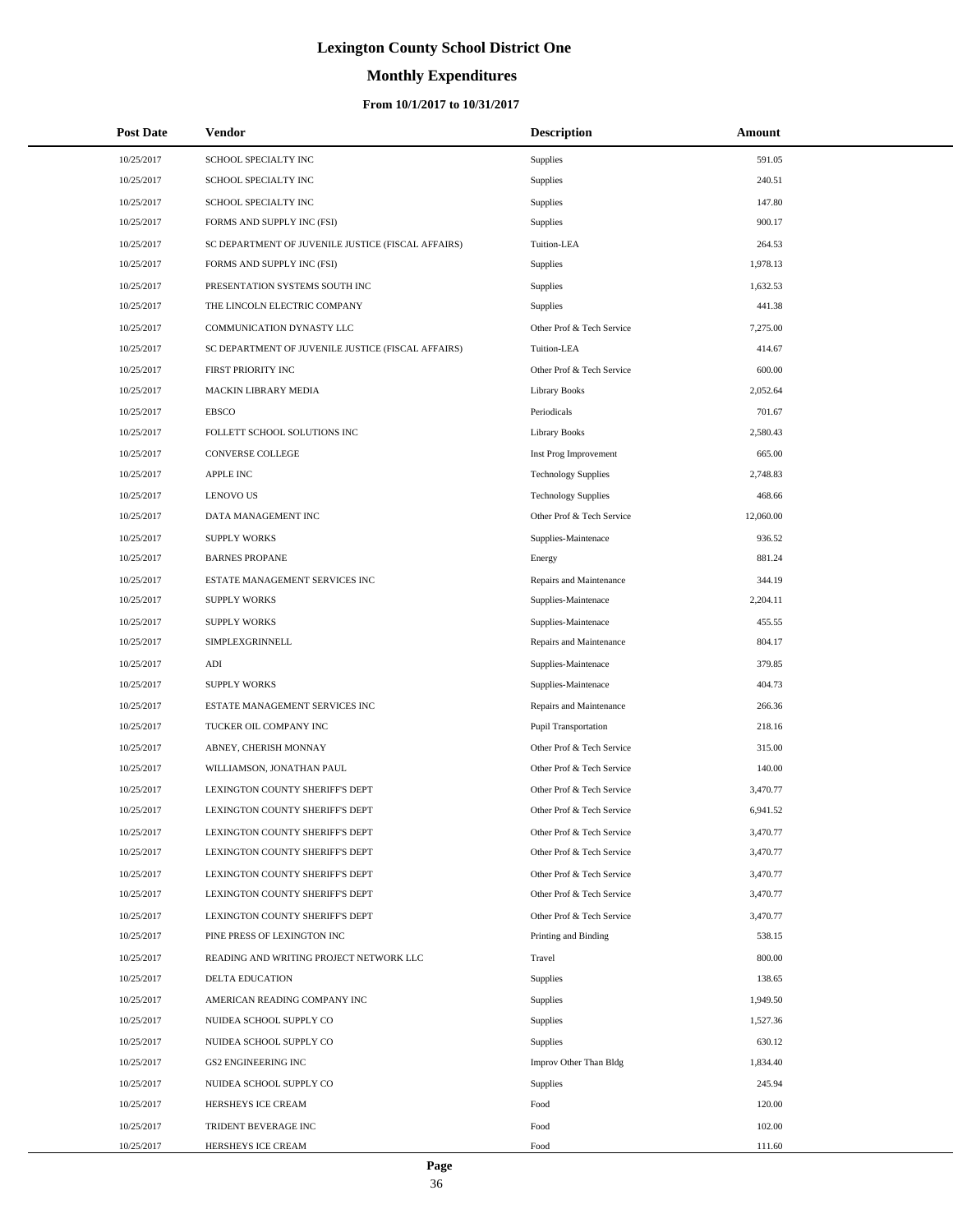# **Monthly Expenditures**

### **From 10/1/2017 to 10/31/2017**

| <b>Post Date</b> | <b>Vendor</b>                                  | <b>Description</b>             | Amount     |
|------------------|------------------------------------------------|--------------------------------|------------|
| 10/25/2017       | TRIDENT BEVERAGE INC                           | Food                           | 102.00     |
| 10/25/2017       | TRIDENT BEVERAGE INC                           | Food                           | 102.00     |
| 10/25/2017       | HERSHEYS ICE CREAM                             | Food                           | 120.00     |
| 10/25/2017       | TRIDENT BEVERAGE INC                           | Food                           | 102.00     |
| 10/25/2017       | HERSHEYS ICE CREAM                             | Food                           | 277.92     |
| 10/25/2017       | HERSHEYS ICE CREAM                             | Food                           | 348.00     |
| 10/25/2017       | SMARTPHONE MEDIC LLC                           | Pupil Activity                 | 396.00     |
| 10/25/2017       | SMARTPHONE MEDIC LLC                           | Pupil Activity                 | 198.00     |
| 10/25/2017       | SMARTPHONE MEDIC LLC                           | Pupil Activity                 | 149.00     |
| 10/25/2017       | BLICK ART MATERIALS LLC                        | Pupil Activity                 | 253.09     |
| 10/25/2017       | PERFECTION LEARNING CORP                       | Pupil Activity                 | 1,884.59   |
| 10/25/2017       | AMERICAN READING COMPANY INC                   | Pupil Activity                 | 1,164.85   |
| 10/25/2017       | T AND T SPORTS                                 | Pupil Activity                 | 2,645.15   |
| 10/25/2017       | PERFORMANCE HEALTH SUPPLY INC DBA MEDCO SUPPLY | Pupil Activity                 | 1,221.80   |
| 10/25/2017       | T AND T SPORTS                                 | Pupil Activity                 | 1,925.47   |
| 10/25/2017       | CASH                                           | Pupil Activity                 | 2,000.00   |
| 10/25/2017       | <b>BSN SPORTS</b>                              | Pupil Activity                 | 1,027.20   |
| 10/25/2017       | KLINSIC, JENNIFER                              | Pupil Activity                 | 122.50     |
| 10/25/2017       | <b>BSN SPORTS</b>                              | Pupil Activity                 | 2,287.14   |
| 10/25/2017       | <b>SIGN A RAMA</b>                             | Pupil Activity                 | 214.00     |
| 10/25/2017       | ALEWINE, EARL DICKSON RIDGEWAY                 | Pupil Activity                 | 192.50     |
| 10/25/2017       | KERWIN, GILBERT "TREY" JOSEPH                  | Pupil Activity                 | 192.50     |
| 10/25/2017       | MCWILLIAMS, LYDIA ASHLEY                       | Pupil Activity                 | 192.50     |
| 10/25/2017       | PAYTON, BRIAN THOMAS                           | Pupil Activity                 | 192.50     |
| 10/25/2017       | ROLIN, ROBERT W                                | Pupil Activity                 | 175.00     |
| 10/25/2017       | STOWE, THOMAS JASON                            | Pupil Activity                 | 192.50     |
| 10/25/2017       | WALKER, RONALD PAUL                            | Pupil Activity                 | 192.50     |
| 10/25/2017       | KIRK, KEVIN                                    | Pupil Activity                 | 120.00     |
| 10/25/2017       | OLAWSKY, OLIVIA BROOKE                         | Pupil Activity                 | 120.00     |
| 10/25/2017       | AUGUSTA SWIM SUPPLY                            | Pupil Activity                 | 320.00     |
| 10/26/2017       | SCHOOL SPECIALTY INC                           | <b>Supplies</b>                | 173.08     |
| 10/26/2017       | SCHOOL SPECIALTY INC                           | Supplies                       | 459.94     |
| 10/26/2017       | SCHOOL SPECIALTY INC                           | Supplies                       | 535.70     |
| 10/26/2017       | BLICK ART MATERIALS LLC                        | Supplies                       | 360.00     |
| 10/26/2017       | STAR MUSIC CO                                  | Supplies                       | 1,760.15   |
| 10/26/2017       | FINISHMASTER INC                               | Supplies                       | 356.63     |
| 10/26/2017       | PALMETTO HEALTH ALLIANCE                       | <b>Instructional Services</b>  | 175.00     |
| 10/26/2017       | FOLLETT SCHOOL SOLUTIONS INC                   | <b>Library Books</b>           | 665.36     |
| 10/26/2017       | SC SCHOOL BOARDS ASSOCIATION INSURANCE TRUST   | <b>Insurance and Judgments</b> | 239,031.00 |
| 10/26/2017       | SC SCHOOL BOARDS ASSOCIATION INSURANCE TRUST   | Property Insurance             | 389,999.00 |
| 10/26/2017       | $\mathbf{ADI}$                                 | Supplies-Maintenace            | 296.63     |
| 10/26/2017       | DATA NETWORK SOLUTIONS                         | Supplies-Maintenace            | 927.75     |
| 10/26/2017       | MIDCAROLINA ELEC COOP INC                      | <b>Public Utilities</b>        | 38,242.00  |
| 10/26/2017       | SUNBELT RENTALS INC                            | Rentals                        | 536.30     |
| 10/26/2017       | TELCOM OF SOUTH CAROLINA INC                   | Repairs and Maintenance        | 122.50     |
| 10/26/2017       | MCGRAW HILL EDUCATION INC                      | Supplies                       | 870.60     |
| 10/26/2017       | AIKIDO ACADEMY OF SELF DEFENSE LLC             | Other Prof & Tech Service      | 300.00     |
| 10/26/2017       | SHAMPY, MADELAINE DAISY                        | Other Prof & Tech Service      | 225.00     |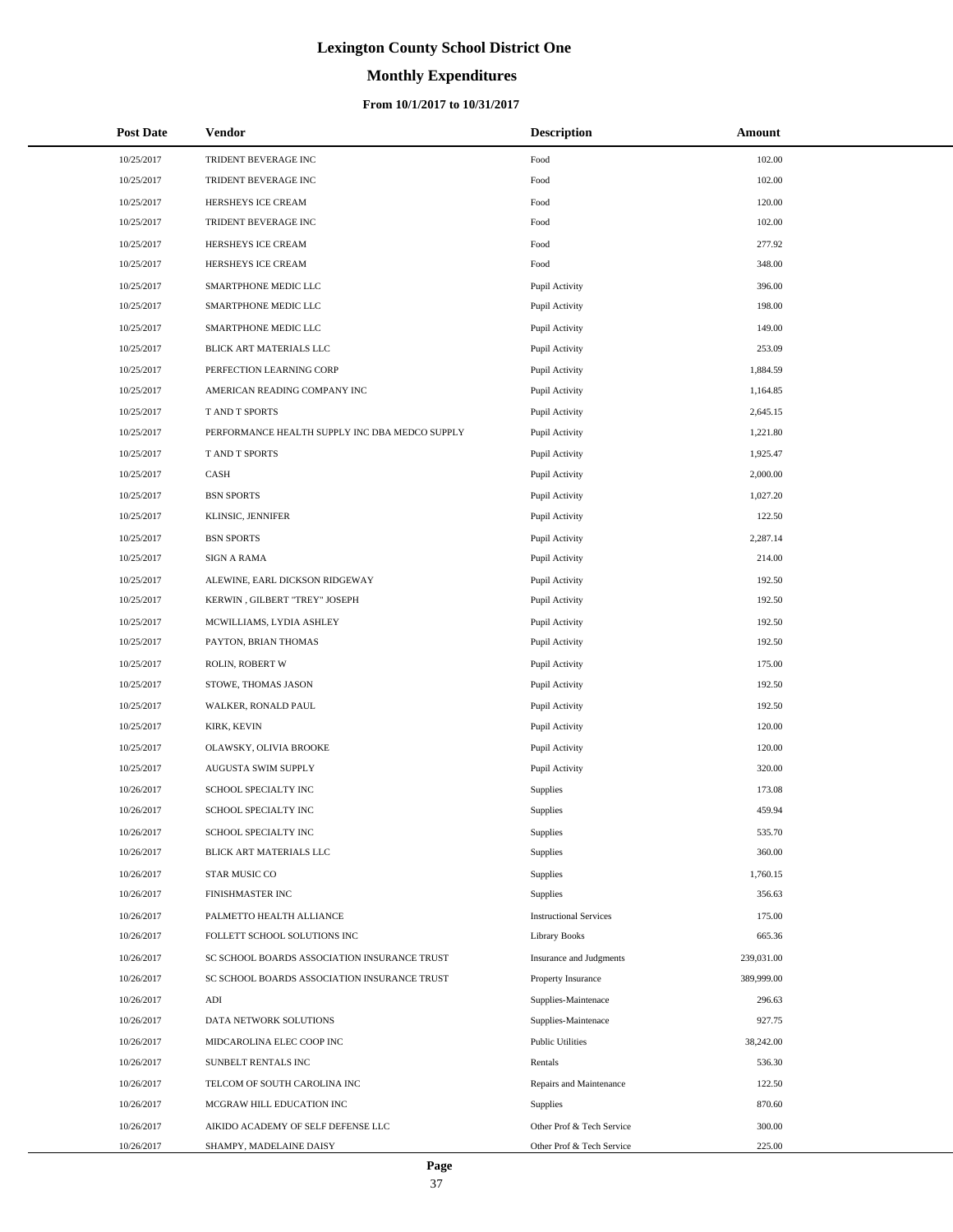# **Monthly Expenditures**

| <b>Post Date</b> | <b>Vendor</b>                                | <b>Description</b>        | Amount    |
|------------------|----------------------------------------------|---------------------------|-----------|
| 10/26/2017       | JOHNSTONE SUPPLY                             | Supplies                  | 1,842.46  |
| 10/26/2017       | HERSHEYS ICE CREAM                           | Food                      | 114.72    |
| 10/26/2017       | SMARTPHONE MEDIC LLC                         | Pupil Activity            | 594.00    |
| 10/26/2017       | <b>HEINEMANN</b>                             | Pupil Activity            | 2,316.25  |
| 10/26/2017       | RIDDELL / ALL AMERICAN                       | Pupil Activity            | 414.87    |
| 10/26/2017       | RIDDELL / ALL AMERICAN                       | Pupil Activity            | 412.50    |
| 10/26/2017       | <b>IMAGE INK</b>                             | Pupil Activity            | 510.18    |
| 10/27/2017       | PINE PRESS OF LEXINGTON INC                  | Printing and Binding      | 190.76    |
| 10/27/2017       | SCHOOL SPECIALTY INC                         | Supplies                  | 964.10    |
| 10/27/2017       | <b>GE APPLIANCES</b>                         | Supplies                  | 218.00    |
| 10/27/2017       | KEYNOTE ENTERPRISES                          | Supplies                  | 1,036.00  |
| 10/27/2017       | <b>EMPLOYEE</b>                              | Travel                    | 265.90    |
| 10/27/2017       | <b>EMPLOYEE</b>                              | Travel                    | 850.65    |
| 10/27/2017       | W T COX SUBSCRIPTIONS                        | Periodicals               | 444.19    |
| 10/27/2017       | SOUTHEASTERN REGIONAL READING RECOVERY ASSOC | Travel                    | 1,925.00  |
| 10/27/2017       | CERTIFIED TRANSLATION SERVICES               | Other Prof & Tech Service | 360.64    |
| 10/27/2017       | TIME WARNER CABLE                            | Communication             | 103.14    |
| 10/27/2017       | SECURITAS ELECTRONIC SECURITY INC            | Repairs and Maintenance   | 371.88    |
| 10/27/2017       | SOUTHEASTERN PAPER                           | Supplies-Maintenace       | 534.14    |
| 10/27/2017       | SOUTHEASTERN PAPER                           | Supplies-Maintenace       | 801.22    |
| 10/27/2017       | <b>GE APPLIANCES</b>                         | Supplies-Maintenace       | 621.00    |
| 10/27/2017       | PALMETTO SOUTHERN INC                        | Repairs and Maintenance   | 393.98    |
| 10/27/2017       | SOUTHEASTERN PAPER                           | Supplies-Maintenace       | 950.16    |
| 10/27/2017       | DADE PAPER AND BAG CO                        | Supplies-Maintenace       | 550.84    |
| 10/27/2017       | <b>WW GRAINGER</b>                           | Supplies-Maintenace       | 370.22    |
| 10/27/2017       | SOUTHEASTERN PAPER                           | Supplies-Maintenace       | 333.84    |
| 10/27/2017       | SECURITAS ELECTRONIC SECURITY INC            | Repairs and Maintenance   | 371.88    |
| 10/27/2017       | SOUTHEASTERN PAPER                           | Supplies-Maintenace       | 1,001.52  |
| 10/27/2017       | <b>EMPLOYEE</b>                              | Pupil Transportation      | 125.19    |
| 10/27/2017       | <b>EMPLOYEE</b>                              | Travel                    | 631.30    |
| 10/27/2017       | SPIVEY, STEPHEN J                            | Other Prof & Tech Service | 120.00    |
| 10/27/2017       | HAIGLER III, THOMAS I                        | Other Prof & Tech Service | 120.00    |
| 10/27/2017       | ACTE (ASSN FOR CAREER AND TECH EDUC)         | Travel                    | 445.00    |
| 10/27/2017       | AIKIDO ACADEMY OF SELF DEFENSE LLC           | Other Prof & Tech Service | 200.00    |
| 10/27/2017       | SHAMPY, MADELAINE DAISY                      | Other Prof & Tech Service | 460.00    |
| 10/27/2017       | <b>EMPLOYEE</b>                              | Supplies                  | 275.00    |
| 10/27/2017       | <b>EMPLOYEE</b>                              | Supplies                  | 275.00    |
| 10/27/2017       | LS3P ASSOCIATED LTD                          | Building                  | 1,900.77  |
| 10/27/2017       | <b>EDCON INC</b>                             | Building                  | 47,327.94 |
| 10/27/2017       | TRIDENT BEVERAGE INC                         | Food                      | 204.00    |
| 10/27/2017       | SOUTHERN SCRIPT LLC                          | Pupil Activity            | 192.60    |
| 10/27/2017       | <b>B &amp; H PHOTO</b>                       | Pupil Activity            | 219.98    |
| 10/27/2017       | MUSICAL INNOVATIONS                          | Pupil Activity            | 2,996.00  |
| 10/27/2017       | FORMS AND SUPPLY INC (FSI)                   | Pupil Activity            | 384.69    |
| 10/27/2017       | WELLNESS SOLUTIONS INC                       | Pupil Activity            | 5,540.20  |
| 10/27/2017       | <b>EMPLOYEE</b>                              | Pupil Activity            | 150.07    |
| 10/27/2017       | RIDDELL / ALL AMERICAN                       | Pupil Activity            | 2,503.32  |
| 10/27/2017       | RIDDELL / ALL AMERICAN                       | Pupil Activity            | 1,738.86  |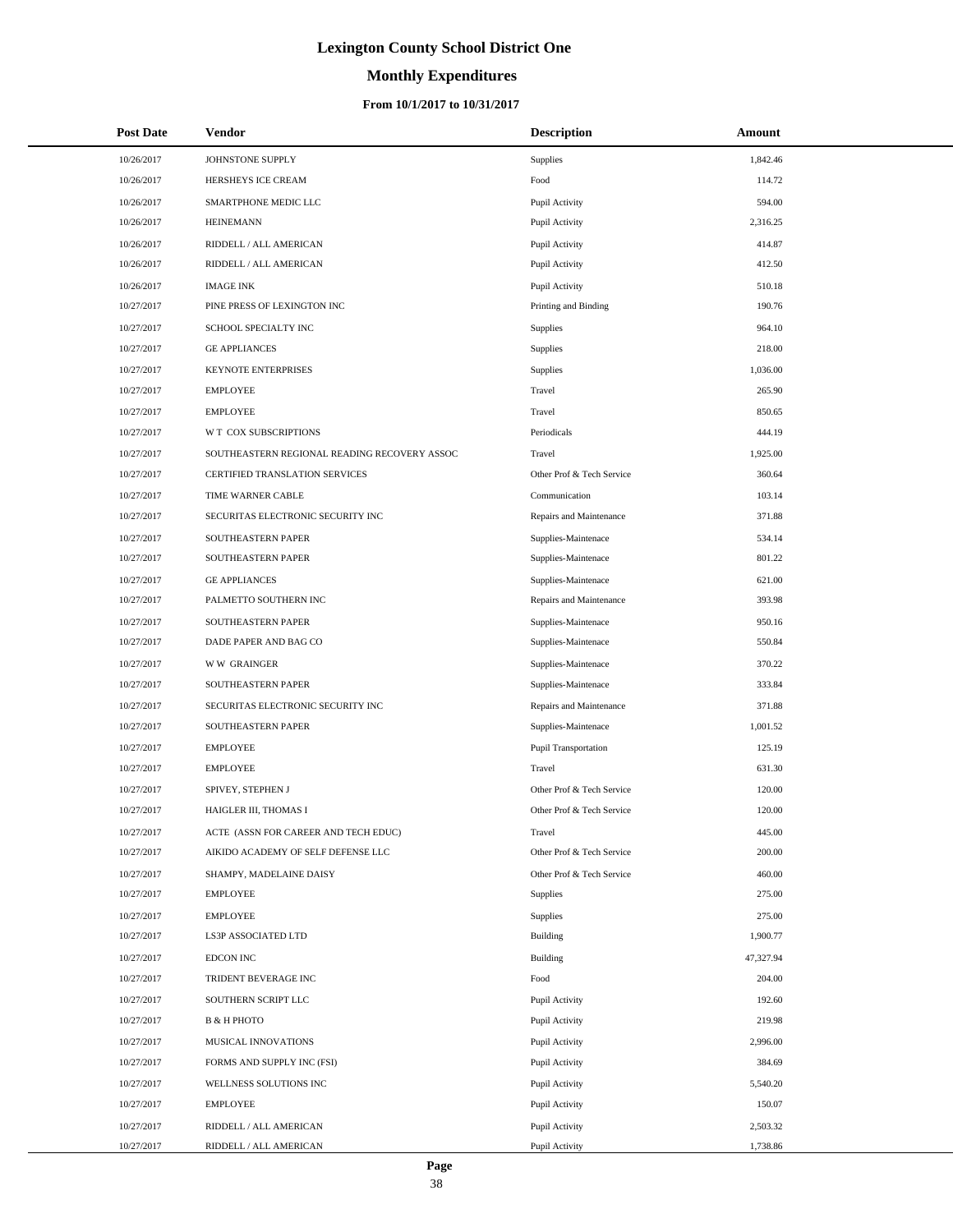# **Monthly Expenditures**

### **From 10/1/2017 to 10/31/2017**

| Post Date  | <b>Vendor</b>                                      | <b>Description</b>         | Amount    |
|------------|----------------------------------------------------|----------------------------|-----------|
| 10/27/2017 | RICHLAND NORTHEAST HIGH SCHOOL                     | Pupil Activity             | 300.00    |
| 10/27/2017 | <b>EMPLOYEE</b>                                    | Pupil Activity             | 239.06    |
| 10/27/2017 | RIDDELL / ALL AMERICAN                             | Pupil Activity             | 3,394.79  |
| 10/27/2017 | <b>GRACENOTES LLC</b>                              | Pupil Activity             | 178.80    |
| 10/27/2017 | VARSITY SPIRIT FASHIONS AND SUPPLIES LLC           | Pupil Activity             | 27,664.59 |
| 10/30/2017 | US INK AND TONER INC                               | Supplies                   | 256.18    |
| 10/30/2017 | <b>BETHUNE POTTERY</b>                             | Supplies                   | 205.44    |
| 10/30/2017 | US INK AND TONER INC                               | Supplies                   | 848.65    |
| 10/30/2017 | US INK AND TONER INC                               | Supplies                   | 382.98    |
| 10/30/2017 | US INK AND TONER INC                               | Supplies                   | 246.74    |
| 10/30/2017 | <b>EMPLOYEE</b>                                    | Travel                     | 328.09    |
| 10/30/2017 | <b>EMPLOYEE</b>                                    | Travel                     | 324.34    |
| 10/30/2017 | <b>EMPLOYEE</b>                                    | Travel                     | 325.20    |
| 10/30/2017 | <b>EMPLOYEE</b>                                    | Travel                     | 328.62    |
| 10/30/2017 | FORMS AND SUPPLY INC (FSI)                         | Supplies                   | 1,219.80  |
| 10/30/2017 | HP INC                                             | <b>Technology Supplies</b> | 294.34    |
| 10/30/2017 | <b>EMPLOYEE</b>                                    | Travel                     | 275.00    |
| 10/30/2017 | MACHINE AND WELDING SUPPLY CO DBA ARC3 GASES SOUTH | Supplies                   | 670.65    |
| 10/30/2017 | BLICK ART MATERIALS LLC                            | Supplies                   | 2,054.36  |
| 10/30/2017 | <b>JW PEPPER</b>                                   | Supplies                   | 317.49    |
| 10/30/2017 | OCCUPATIONAL HEALTH                                | Supplies                   | 486.00    |
| 10/30/2017 | LEXINGTON PRINTING LLC                             | Printing and Binding       | 826.04    |
| 10/30/2017 | CERTIFIED TRANSLATION SERVICES                     | Other Prof & Tech Service  | 3,175.42  |
| 10/30/2017 | <b>EMPLOYEE</b>                                    | Travel-Teacher Staff Dev   | 224.00    |
| 10/30/2017 | <b>EMPLOYEE</b>                                    | Travel                     | 123.05    |
| 10/30/2017 | COLUMBIA CHAMBER OF COMMERCE                       | Dues and Fees              | 440.00    |
| 10/30/2017 | <b>KIPLINGER'S</b>                                 | Supplies                   | 204.00    |
| 10/30/2017 | <b>EMPLOYEE</b>                                    | Other Objects              | 354.02    |
| 10/30/2017 | <b>SCE&amp;G</b>                                   | <b>Public Utilities</b>    | 15,203.98 |
| 10/30/2017 | AMERICAN ENGINEERING CONSULTANTS INC               | Other Prof & Tech Service  | 6,065.00  |
| 10/30/2017 | SCE&G                                              | <b>Public Utilities</b>    | 57,088.28 |
| 10/30/2017 | SCE&G                                              | <b>Public Utilities</b>    | 12,230.64 |
| 10/30/2017 | GILBERTSUMMIT RURAL WATER DISTRICT                 | <b>Public Utilities</b>    | 1,823.07  |
| 10/30/2017 | SMITH AND JONES JANITORIAL SUPPLIES AND EQUIP INC  | Supplies-Maintenace        | 423.02    |
| 10/30/2017 | GILBERTSUMMIT RURAL WATER DISTRICT                 | <b>Public Utilities</b>    | 1,086.82  |
| 10/30/2017 | SMITH AND JONES JANITORIAL SUPPLIES AND EQUIP INC  | Supplies-Maintenace        | 363.27    |
| 10/30/2017 | SMITH AND JONES JANITORIAL SUPPLIES AND EQUIP INC  | Supplies-Maintenace        | 626.33    |
| 10/30/2017 | SCE&G                                              | <b>Public Utilities</b>    | 6,477.68  |
| 10/30/2017 | SCE&G                                              | <b>Public Utilities</b>    | 20,351.66 |
| 10/30/2017 | <b>SCE&amp;G</b>                                   | <b>Public Utilities</b>    | 18,989.51 |
| 10/30/2017 | GATEWAY SUPPLY CO INC                              | Supplies-Maintenace        | 268.75    |
| 10/30/2017 | SMITH AND JONES JANITORIAL SUPPLIES AND EQUIP INC  | Supplies-Maintenace        | 330.12    |
| 10/30/2017 | SCE&G                                              | <b>Public Utilities</b>    | 12,635.87 |
| 10/30/2017 | SMITH AND JONES JANITORIAL SUPPLIES AND EQUIP INC  | Supplies-Maintenace        | 434.00    |
| 10/30/2017 | SCE&G                                              | <b>Public Utilities</b>    | 13,688.35 |
| 10/30/2017 | SMITH AND JONES JANITORIAL SUPPLIES AND EQUIP INC  | Supplies-Maintenace        | 726.85    |
| 10/30/2017 | SCE&G                                              | <b>Public Utilities</b>    | 19,726.04 |
| 10/30/2017 | SMITH AND JONES JANITORIAL SUPPLIES AND EQUIP INC  | Supplies-Maintenace        | 492.20    |

 $\overline{a}$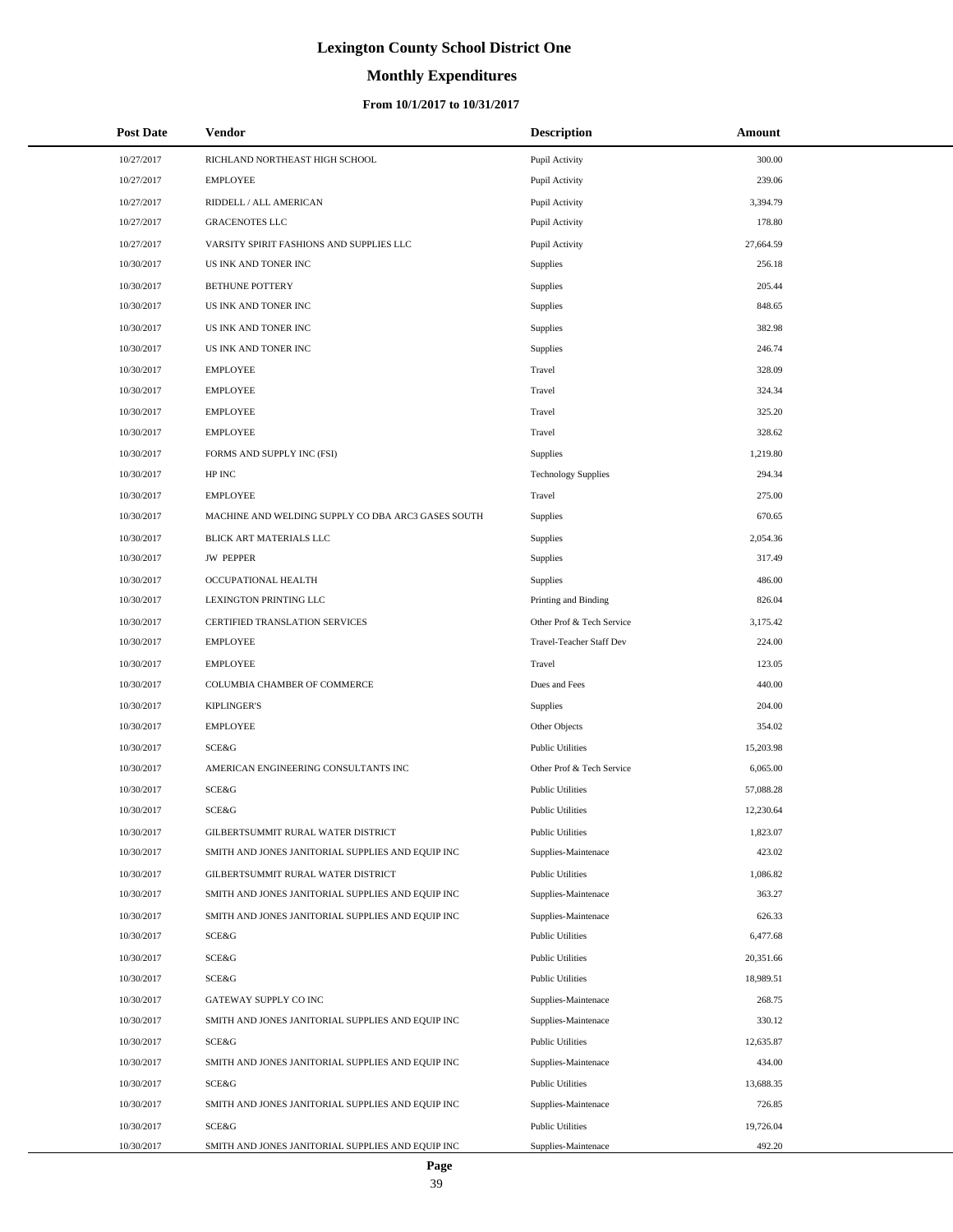# **Monthly Expenditures**

### **From 10/1/2017 to 10/31/2017**

| <b>Post Date</b> | <b>Vendor</b>                                     | <b>Description</b>         | Amount    |  |
|------------------|---------------------------------------------------|----------------------------|-----------|--|
| 10/30/2017       | SMITH AND JONES JANITORIAL SUPPLIES AND EQUIP INC | Supplies-Maintenace        | 473.69    |  |
| 10/30/2017       | SMITH AND JONES JANITORIAL SUPPLIES AND EQUIP INC | Supplies-Maintenace        | 189.24    |  |
| 10/30/2017       | GILBERTSUMMIT RURAL WATER DISTRICT                | <b>Public Utilities</b>    | 587.25    |  |
| 10/30/2017       | GILBERTSUMMIT RURAL WATER DISTRICT                | <b>Public Utilities</b>    | 1,385.73  |  |
| 10/30/2017       | SMITH AND JONES JANITORIAL SUPPLIES AND EQUIP INC | <b>Supplies</b>            | 186.18    |  |
| 10/30/2017       | SMITH AND JONES JANITORIAL SUPPLIES AND EQUIP INC | Supplies-Maintenace        | 665.06    |  |
| 10/30/2017       | SCE&G                                             | <b>Public Utilities</b>    | 218.02    |  |
| 10/30/2017       | SMITH AND JONES JANITORIAL SUPPLIES AND EQUIP INC | Supplies-Maintenace        | 642.00    |  |
| 10/30/2017       | SMITH AND JONES JANITORIAL SUPPLIES AND EQUIP INC | Supplies-Maintenace        | 1,526.27  |  |
| 10/30/2017       | SCE&G                                             | <b>Public Utilities</b>    | 10,822.25 |  |
| 10/30/2017       | SMITH AND JONES JANITORIAL SUPPLIES AND EQUIP INC | Supplies-Maintenace        | 541.42    |  |
| 10/30/2017       | <b>WW GRAINGER</b>                                | Supplies-Maintenace        | 125.18    |  |
| 10/30/2017       | GILBERTSUMMIT RURAL WATER DISTRICT                | <b>Public Utilities</b>    | 707.30    |  |
| 10/30/2017       | <b>SCE&amp;G</b>                                  | <b>Public Utilities</b>    | 112.42    |  |
| 10/30/2017       | <b>BLACK, LEWIS ALLEN</b>                         | Other Prof & Tech Service  | 315.00    |  |
| 10/30/2017       | COCKERILL, STEFFONIE CAROL LYNN                   | Other Prof & Tech Service  | 140.00    |  |
| 10/30/2017       | HOBBS, WILLIAM IRA                                | Other Prof & Tech Service  | 140.00    |  |
| 10/30/2017       | STURGES, RONNIE EARRON                            | Other Prof & Tech Service  | 455.00    |  |
| 10/30/2017       | WALKER, RONALD PAUL                               | Other Prof & Tech Service  | 315.00    |  |
| 10/30/2017       | WILLIAMSON, JONATHAN PAUL                         | Other Prof & Tech Service  | 140.00    |  |
| 10/30/2017       | LEXINGTON COUNTY SHERIFF'S DEPT                   | Other Prof & Tech Service  | 26,745.30 |  |
| 10/30/2017       | LEXINGTON COUNTY SHERIFF'S DEPT                   | Other Prof & Tech Service  | 26,745.30 |  |
| 10/30/2017       | LEXINGTON COUNTY SHERIFF'S DEPT                   | Other Prof & Tech Service  | 26,745.30 |  |
| 10/30/2017       | LEXINGTON COUNTY SHERIFF'S DEPT                   | Other Prof & Tech Service  | 8,915.10  |  |
| 10/30/2017       | LEXINGTON COUNTY SHERIFF'S DEPT                   | Other Prof & Tech Service  | 26,745.30 |  |
| 10/30/2017       | GOVAN, TERRY                                      | Other Prof & Tech Service  | 120.00    |  |
| 10/30/2017       | YOUNG, MATTHEW                                    | Other Prof & Tech Service  | 120.00    |  |
| 10/30/2017       | LEXINGTON COUNTY SHERIFF'S DEPT                   | Other Prof & Tech Service  | 26,745.30 |  |
| 10/30/2017       | LEXINGTON COUNTY SHERIFF'S DEPT                   | Other Prof & Tech Service  | 53,490.58 |  |
| 10/30/2017       | LEXINGTON COUNTY SHERIFF'S DEPT                   | Other Prof & Tech Service  | 26,745.30 |  |
| 10/30/2017       | LEXINGTON COUNTY SHERIFF'S DEPT                   | Other Prof & Tech Service  | 26,745.30 |  |
| 10/30/2017       | LEXINGTON COUNTY SHERIFF'S DEPT                   | Other Prof & Tech Service  | 12,746.44 |  |
| 10/30/2017       | LEXINGTON COUNTY SHERIFF'S DEPT                   | Other Prof & Tech Service  | 8,915.10  |  |
| 10/30/2017       | LEXINGTON COUNTY SHERIFF'S DEPT                   | Other Prof & Tech Service  | 26,745.30 |  |
| 10/30/2017       | LEXINGTON COUNTY SHERIFF'S DEPT                   | Other Prof & Tech Service  | 12,746.44 |  |
| 10/30/2017       | LEXINGTON COUNTY SHERIFF'S DEPT                   | Other Prof & Tech Service  | 26,745.30 |  |
| 10/30/2017       | LINT, CHARLES ROBERT                              | Other Prof & Tech Service  | 120.00    |  |
| 10/30/2017       | LEXINGTON COUNTY SHERIFF'S DEPT                   | Other Prof & Tech Service  | 8,915.08  |  |
| 10/30/2017       | LEXINGTON COUNTY SHERIFF'S DEPT                   | Other Prof & Tech Service  | 12,746.44 |  |
| 10/30/2017       | US INK AND TONER INC                              | Supplies                   | 1,269.12  |  |
| 10/30/2017       | <b>EMPLOYEE</b>                                   | Travel                     | 130.54    |  |
| 10/30/2017       | <b>EMPLOYEE</b>                                   | Travel                     | 913.73    |  |
| 10/30/2017       | <b>EMPLOYEE</b>                                   | Travel                     | 360.50    |  |
| 10/30/2017       | ZOHO CORPORATION                                  | Software Renewal/Agreemen  | 445.00    |  |
| 10/30/2017       | <b>APPLE INC</b>                                  | <b>Technology Supplies</b> | 203.30    |  |
| 10/30/2017       | CAMCOR                                            | <b>Technology Supplies</b> | 822.62    |  |
| 10/30/2017       | <b>APPLE INC</b>                                  | <b>Technology Supplies</b> | 203.30    |  |
| 10/30/2017       | APPLE INC                                         | <b>Technology Supplies</b> | 203.30    |  |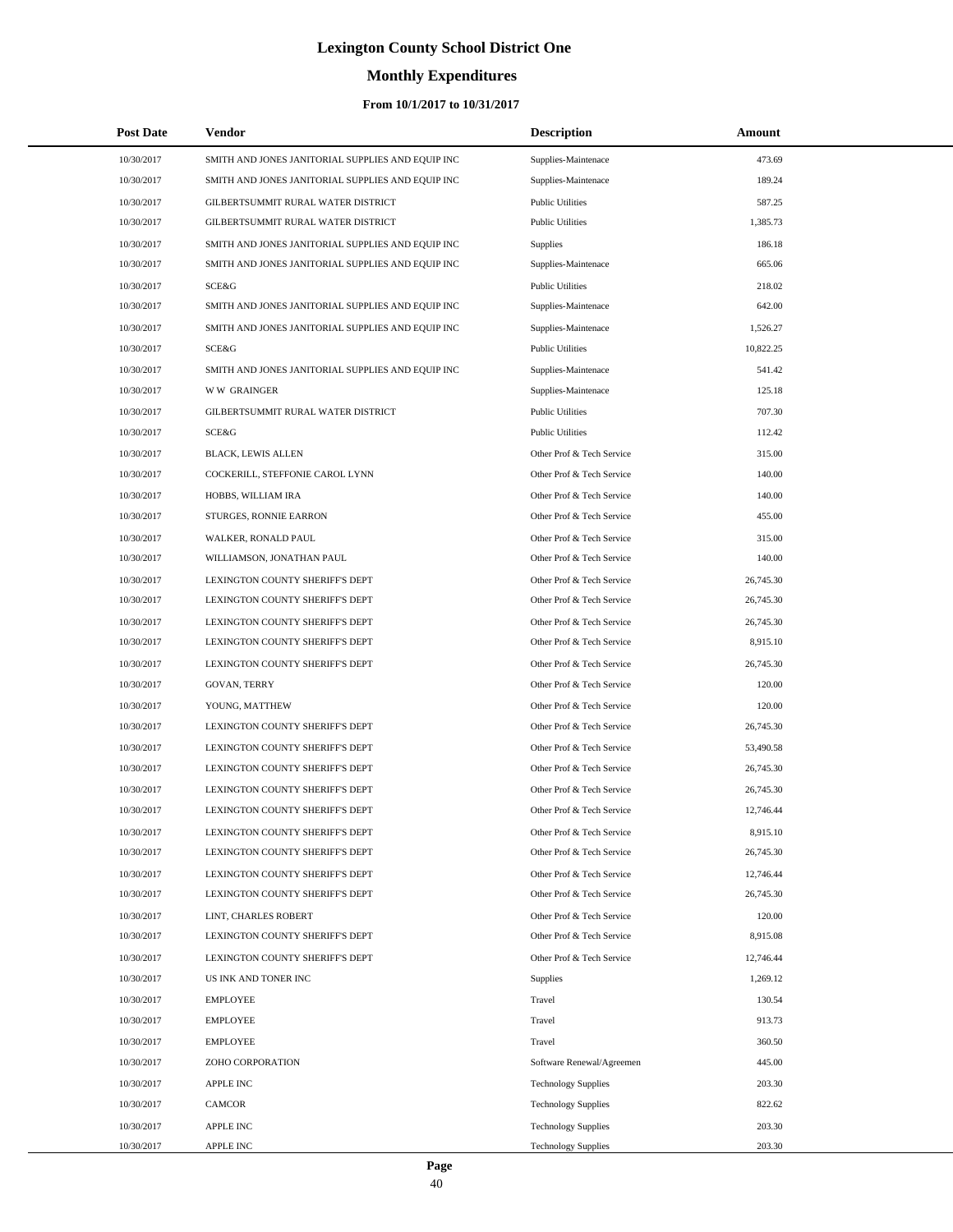# **Monthly Expenditures**

| <b>Post Date</b> | Vendor                                        | <b>Description</b>         | Amount   |
|------------------|-----------------------------------------------|----------------------------|----------|
| 10/30/2017       | CAMCOR                                        | <b>Technology Supplies</b> | 822.62   |
| 10/30/2017       | <b>APPLE INC</b>                              | <b>Technology Supplies</b> | 203.30   |
| 10/30/2017       | APPLE INC                                     | <b>Technology Supplies</b> | 203.30   |
| 10/30/2017       | <b>APPLE INC</b>                              | <b>Technology Supplies</b> | 203.30   |
| 10/30/2017       | CAMCOR                                        | <b>Technology Supplies</b> | 822.60   |
| 10/30/2017       | <b>APPLE INC</b>                              | <b>Technology Supplies</b> | 406.60   |
| 10/30/2017       | APPLE INC                                     | <b>Technology Supplies</b> | 406.60   |
| 10/30/2017       | SC ASSOCIATION CAREER AND TECHNICAL EDUCATION | Travel                     | 1,625.00 |
| 10/30/2017       | <b>GS2 ENGINEERING INC</b>                    | Improv Other Than Bldg     | 200.00   |
| 10/30/2017       | SCHOOL SPECIALTY INC                          | Pupil Activity             | 172.00   |
| 10/30/2017       | ONTARIO INVESTMENTS INC.                      | Pupil Activity             | 753.18   |
| 10/30/2017       | <b>BSN SPORTS</b>                             | Pupil Activity             | 227.90   |
| 10/30/2017       | <b>EMPLOYEE</b>                               | Pupil Activity             | 134.82   |
| 10/30/2017       | REED, JOHN MARCUS                             | Pupil Activity             | 105.00   |
| 10/30/2017       | SEEL, WILLIAM JOSEPH                          | Pupil Activity             | 102.20   |
| 10/30/2017       | PIONEER MANUFACTURING CO                      | Pupil Activity             | 2,642.90 |
| 10/30/2017       | T AND T SPORTS                                | Pupil Activity             | 2,460.47 |
| 10/30/2017       | <b>GARRICK, BRYAN TODD</b>                    | Pupil Activity             | 105.00   |
| 10/30/2017       | GWYN, JAIME L                                 | Pupil Activity             | 112.50   |
| 10/30/2017       | HART, MICHAEL JOSEPH                          | Pupil Activity             | 105.00   |
| 10/30/2017       | HOWARD, KEVIN BRIAN                           | Pupil Activity             | 105.00   |
| 10/30/2017       | LINT, CHARLES ROBERT                          | Pupil Activity             | 105.00   |
| 10/30/2017       | MCFALLS, FRANKLIN JUNIOR                      | Pupil Activity             | 112.50   |
| 10/30/2017       | REED, JOHN MARCUS                             | Pupil Activity             | 105.00   |
| 10/30/2017       | DRENNING, DOUGLAS T                           | Pupil Activity             | 119.00   |
| 10/30/2017       | HUGHES, DAVID K                               | Pupil Activity             | 119.00   |
| 10/30/2017       | MESSER, BENSON GARRICK                        | Pupil Activity             | 101.00   |
| 10/30/2017       | MORANT, ALBERT                                | Pupil Activity             | 126.20   |
| 10/30/2017       | SANFORD, BERT H                               | Pupil Activity             | 137.00   |
| 10/30/2017       | <b>BSN SPORTS</b>                             | Pupil Activity             | 209.72   |
| 10/30/2017       | <b>BURKE HIGH SCHOOL</b>                      | Pupil Activity             | 250.00   |
| 10/30/2017       | COLUMBIA BASEBALL UMPIRES ASSOC               | Pupil Activity             | 150.00   |
| 10/30/2017       | <b>BSN SPORTS</b>                             | Pupil Activity             | 240.69   |
| 10/30/2017       | BLACK, LEWIS ALLEN                            | Pupil Activity             | 192.50   |
| 10/30/2017       | RICHARDSON, PERRY                             | Pupil Activity             | 240.00   |
| 10/30/2017       | UCA SUMMER CAMPS                              | Pupil Activity             | 4,036.00 |
| 10/30/2017       | <b>BSN SPORTS</b>                             | Pupil Activity             | 390.55   |
| 10/30/2017       | STENHOUSE PUBLISHERS                          | Supplies                   | 684.00   |
| 10/31/2017       | STARFALL EDUCATION                            | Software Renewal/Agreemen  | 270.00   |
| 10/31/2017       | <b>SCHOLASTIC INC</b>                         | Supplies-Immersion         | 192.50   |
| 10/31/2017       | SCHOOL SPECIALTY INC                          | Supplies                   | 120.67   |
| 10/31/2017       | DELL COMPUTERS                                | <b>Technology Supplies</b> | 368.07   |
| 10/31/2017       | <b>BOOKSOURCE</b>                             | Supplies                   | 1,390.20 |
| 10/31/2017       | DELL COMPUTERS                                | Supplies                   | 177.95   |
| 10/31/2017       | MUSICIAN SUPPLY                               | Supplies                   | 1,840.40 |
| 10/31/2017       | SC DEPARTMENT OF REVENUE (SALES TAX RETURN)   | Software Renewal/Agreemen  | 154.63   |
| 10/31/2017       | TURNITIN LLC                                  | Software Renewal/Agreemen  | 2,208.97 |
| 10/31/2017       | <b>EMPLOYEE</b>                               | Supplies                   | 309.39   |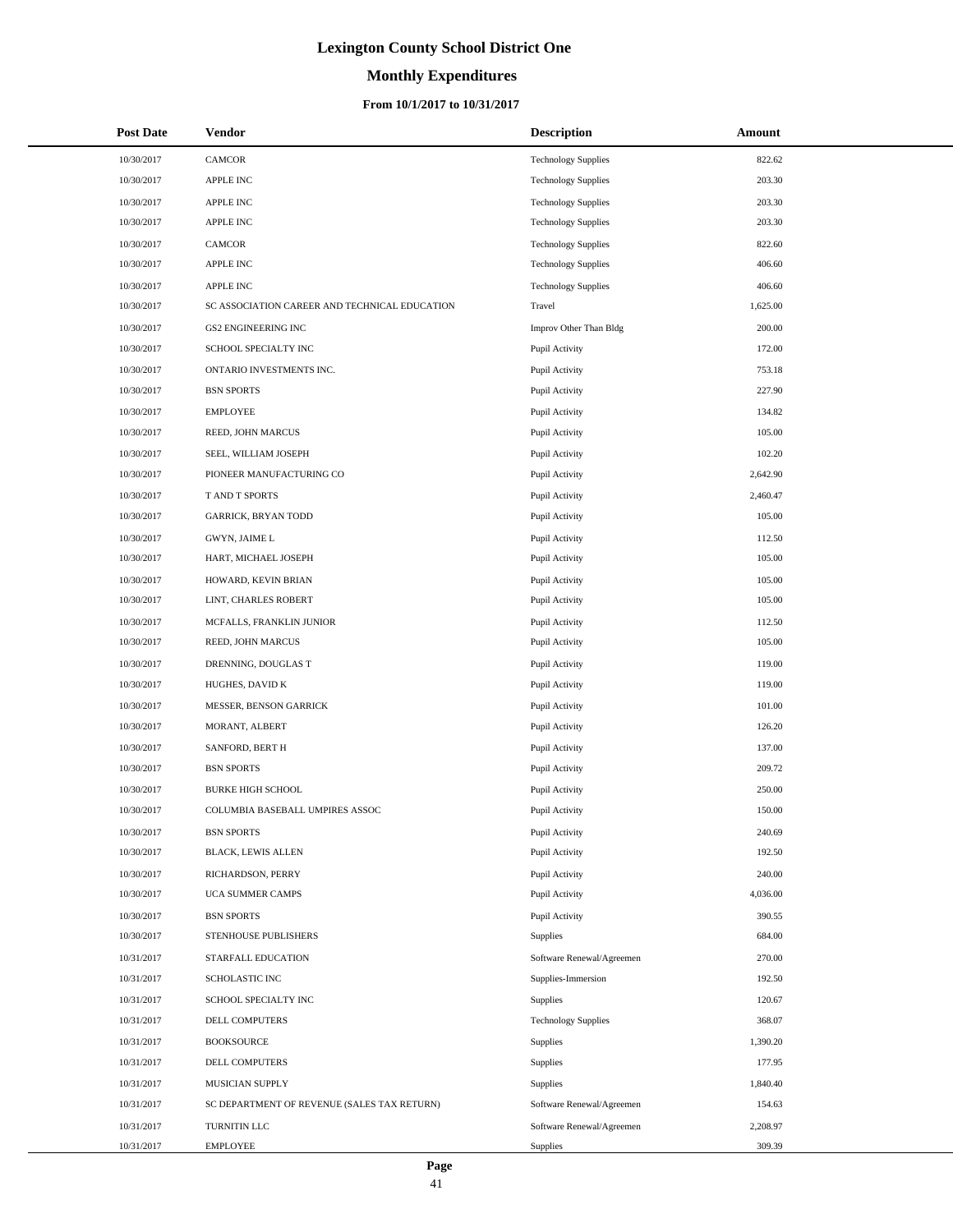# **Monthly Expenditures**

### **From 10/1/2017 to 10/31/2017**

| <b>Post Date</b> | Vendor                                            | <b>Description</b>         | Amount    |  |
|------------------|---------------------------------------------------|----------------------------|-----------|--|
| 10/31/2017       | SCHOOL HEALTH CORP                                | Supplies                   | 338.00    |  |
| 10/31/2017       | THE LINCOLN ELECTRIC COMPANY                      | Supplies                   | 469.26    |  |
| 10/31/2017       | SC DEPARTMENT OF REVENUE (SALES TAX RETURN)       | Software Renewal/Agreemen  | 180.32    |  |
| 10/31/2017       | TURNITIN LLC                                      | Software Renewal/Agreemen  | 3,271.03  |  |
| 10/31/2017       | <b>LENOVO US</b>                                  | <b>Technology Supplies</b> | 171.20    |  |
| 10/31/2017       | SCHOOL HEALTH CORP                                | Supplies                   | 799.58    |  |
| 10/31/2017       | FOLLETT SCHOOL SOLUTIONS INC                      | <b>Library Books</b>       | 323.20    |  |
| 10/31/2017       | <b>EBSCO</b>                                      | Periodicals                | 325.96    |  |
| 10/31/2017       | NATIONAL DROPOUT PREVENTION NETWORK               | Inst Prog Improvement      | 3,525.00  |  |
| 10/31/2017       | EMBASSY SUITES AT KINGSTON PLANTATION             | Travel                     | 2,587.20  |  |
| 10/31/2017       | CERTIFIED TRANSLATION SERVICES                    | Other Prof & Tech Service  | 173.68    |  |
| 10/31/2017       | REBEL YELL INC                                    | Supplies-Maintenace        | 224.70    |  |
| 10/31/2017       | <b>WW GRAINGER</b>                                | Supplies-Maintenace        | 753.49    |  |
| 10/31/2017       | CK PARTS LLC                                      | Repairs and Maintenance    | 790.15    |  |
| 10/31/2017       | CAROLINA WATER SERVICE INC                        | <b>Public Utilities</b>    | 2,826.10  |  |
| 10/31/2017       | SMITH AND JONES JANITORIAL SUPPLIES AND EQUIP INC | Supplies-Maintenace        | 117.87    |  |
| 10/31/2017       | <b>WW GRAINGER</b>                                | Supplies-Maintenace        | 370.22    |  |
| 10/31/2017       | <b>SUPPLY WORKS</b>                               | Supplies-Maintenace        | 455.55    |  |
| 10/31/2017       | <b>WW GRAINGER</b>                                | Supplies-Maintenace        | 1,170.36  |  |
| 10/31/2017       | ESTATE MANAGEMENT SERVICES INC                    | Repairs and Maintenance    | 133.18    |  |
| 10/31/2017       | REBEL YELL INC                                    | Supplies-Maintenace        | 224.70    |  |
| 10/31/2017       | <b>WW GRAINGER</b>                                | Supplies-Maintenace        | 332.56    |  |
| 10/31/2017       | <b>GRAYBAR ELECTRIC CO INC</b>                    | Supplies-Maintenace        | 191.96    |  |
| 10/31/2017       | <b>GRAYBAR ELECTRIC CO INC</b>                    | Supplies-Maintenace        | 191.96    |  |
| 10/31/2017       | <b>WW GRAINGER</b>                                | <b>Supplies</b>            | 169.48    |  |
| 10/31/2017       | <b>HALL SIGNS</b>                                 | Printing and Binding       | 796.50    |  |
| 10/31/2017       | HAIGLER III, THOMAS I                             | Other Prof & Tech Service  | 120.00    |  |
| 10/31/2017       | COMPASS GROUP DBA CANTEEN REFRESHMENT SERV        | <b>Supplies</b>            | 100.47    |  |
| 10/31/2017       | PRODUCTIONS UNLIMITED INC                         | <b>Technology Supplies</b> | 1,701.30  |  |
| 10/31/2017       | FOLLETT SCHOOL SOLUTIONS INC                      | Supplies                   | 181.16    |  |
| 10/31/2017       | SCHOOL SPECIALTY INC                              | Supplies                   | 372.79    |  |
| 10/31/2017       | <b>HEINEMANN</b>                                  | Supplies                   | 844.01    |  |
| 10/31/2017       | DELTA EDUCATION                                   | Supplies                   | 337.66    |  |
| 10/31/2017       | <b>BOOKSOURCE</b>                                 | Supplies                   | 555.54    |  |
| 10/31/2017       | DISCOUNT SCHOOL SUPPLY                            | Supplies                   | 759.58    |  |
| 10/31/2017       | SCHOOL SPECIALTY INC                              | <b>Supplies</b>            | 1,049.21  |  |
| 10/31/2017       | ALFRED WILLIAMS AND CO                            | Repairs and Maintenance    | 600.00    |  |
| 10/31/2017       | ALFRED WILLIAMS AND CO                            | Supplies                   | 8,204.98  |  |
| 10/31/2017       | NUIDEA SCHOOL SUPPLY CO                           | Supplies                   | 12,591.23 |  |
| 10/31/2017       | MUSICIAN SUPPLY                                   | Pupil Activity             | 300.00    |  |
| 10/31/2017       | MSC INDUSTRIAL SUPPLY CO                          | Pupil Activity             | 2,699.18  |  |
| 10/31/2017       | US INK AND TONER INC                              | Pupil Activity             | 1,005.68  |  |
| 10/31/2017       | SCHOOL SPECIALTY INC                              | Pupil Activity             | 2,897.66  |  |
| 10/31/2017       | FOLLETT SCHOOL SOLUTIONS INC                      | Pupil Activity             | 147.90    |  |
| 10/31/2017       | PROJECT ADVENTURE INC                             | Pupil Activity             | 725.00    |  |
| 10/31/2017       | US SPECIALTY COATINGS INC                         | Pupil Activity             | 316.72    |  |
| 10/31/2017       | MYRTLE BEACH SPORTS CENTER                        | Pupil Activity             | 325.00    |  |
| 10/31/2017       | HENRY SCHEIN INC MEDICAL SPECIAL MARKETS          | Pupil Activity             | 1,266.79  |  |